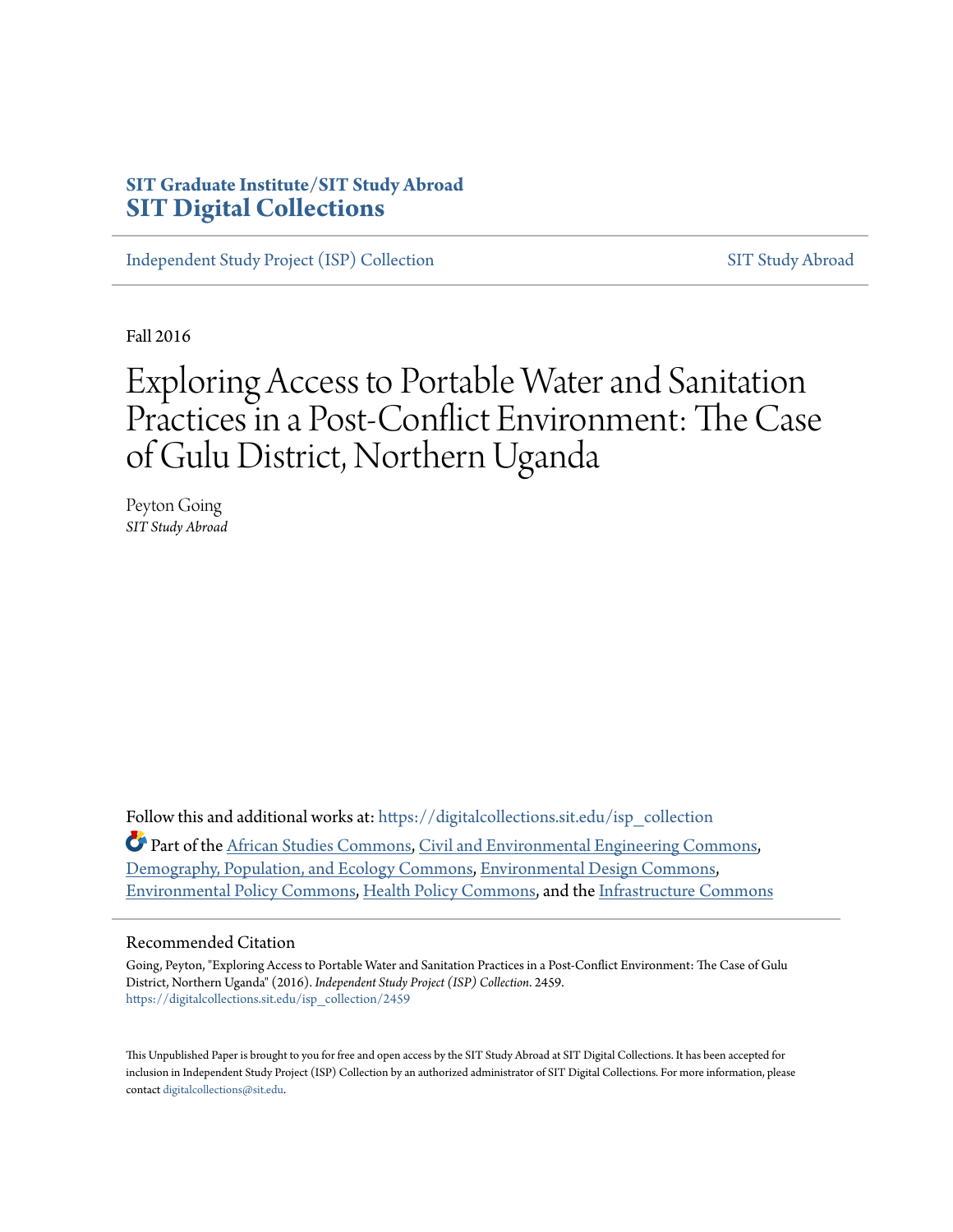#### Running Head: EXPLORING ACCESS TO PORTABLE WATER AND SANITATION PRACTICES IN A POST-CONFLICT ENVIRONMENT

Exploring Access to Portable Water and Sanitation Practices in a Post-Conflict Environment: The Case of Gulu District, Northern Uganda

Peyton Going

Gulu, Uganda

Advisor: Dr. Constantine Loum

Academic Director: Martha Nalubega Wandera

SIT Uganda: Post-Conflict Transformation, Fall 2016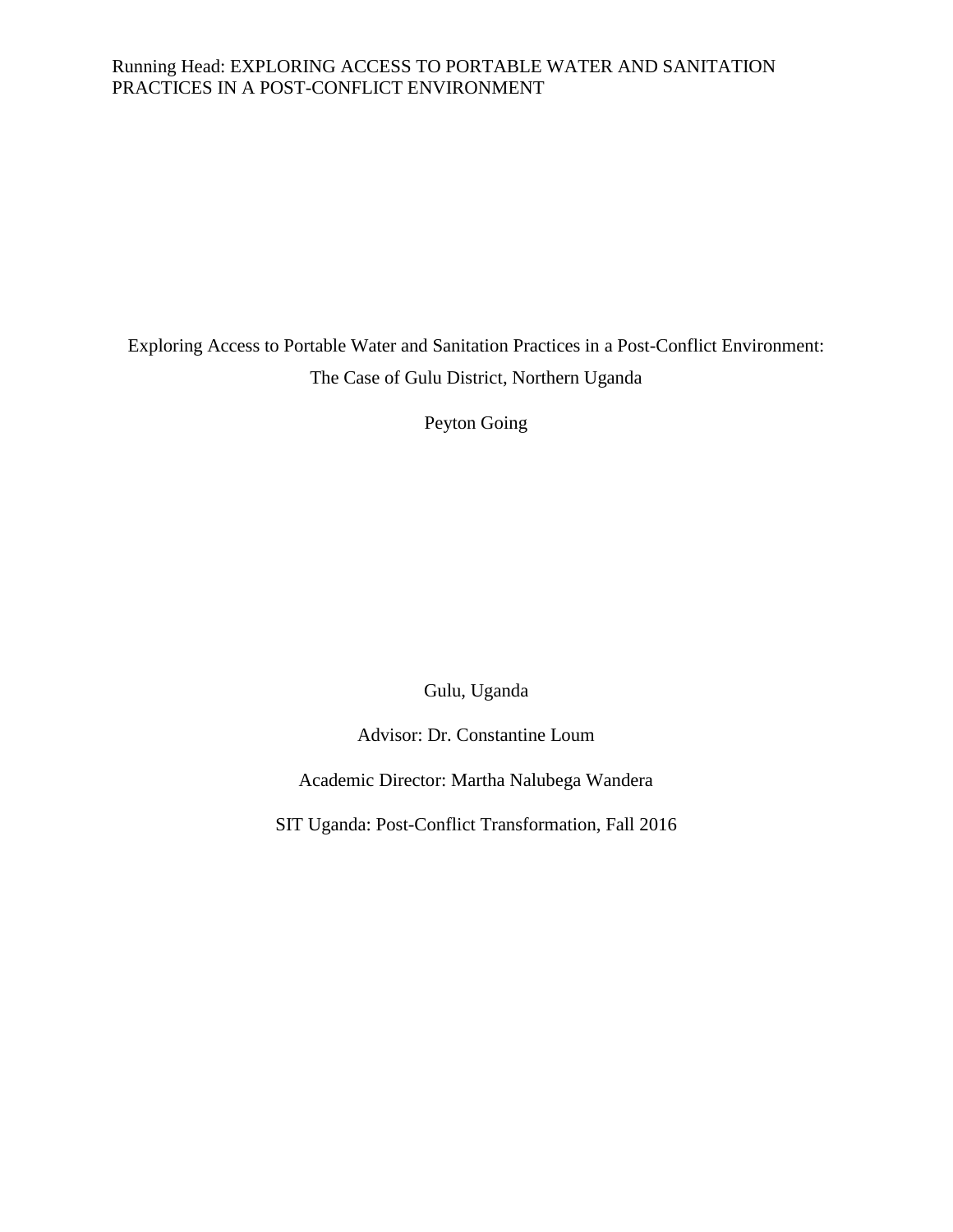# **Acknowledgements**

This research would not have been possible without the help and support of the various individuals who contributed to this project in many ways.

This study would also not have been possible without the guidance of my advisor, Dr. Constantine Loum. Also, the SIT staff of Gulu, Martha Nalubega Wandera, Meddie Osundwa, and Simon Oola, were integral in the completion of this research. Their enthusiastic and unwavering support, as well as their extensive efforts in helping to acquire correspondents made this possible.

A special thanks must be extended to Teo Namata from AMREF Health Africa, for so willingly and wholeheartedly taking interest in my project, from which resulted a productive few days of conducting interviews and visiting schools. The support and encouragement given was invaluable, and my appreciation for the time donated cannot be overstated.

Finally, I would like to thank my family for supporting me in all my endeavors, and for always encouraging me to challenge myself. Words cannot express my gratitude for such a loving and generous family.

*Apwoyo Matek*

(Thank you very much)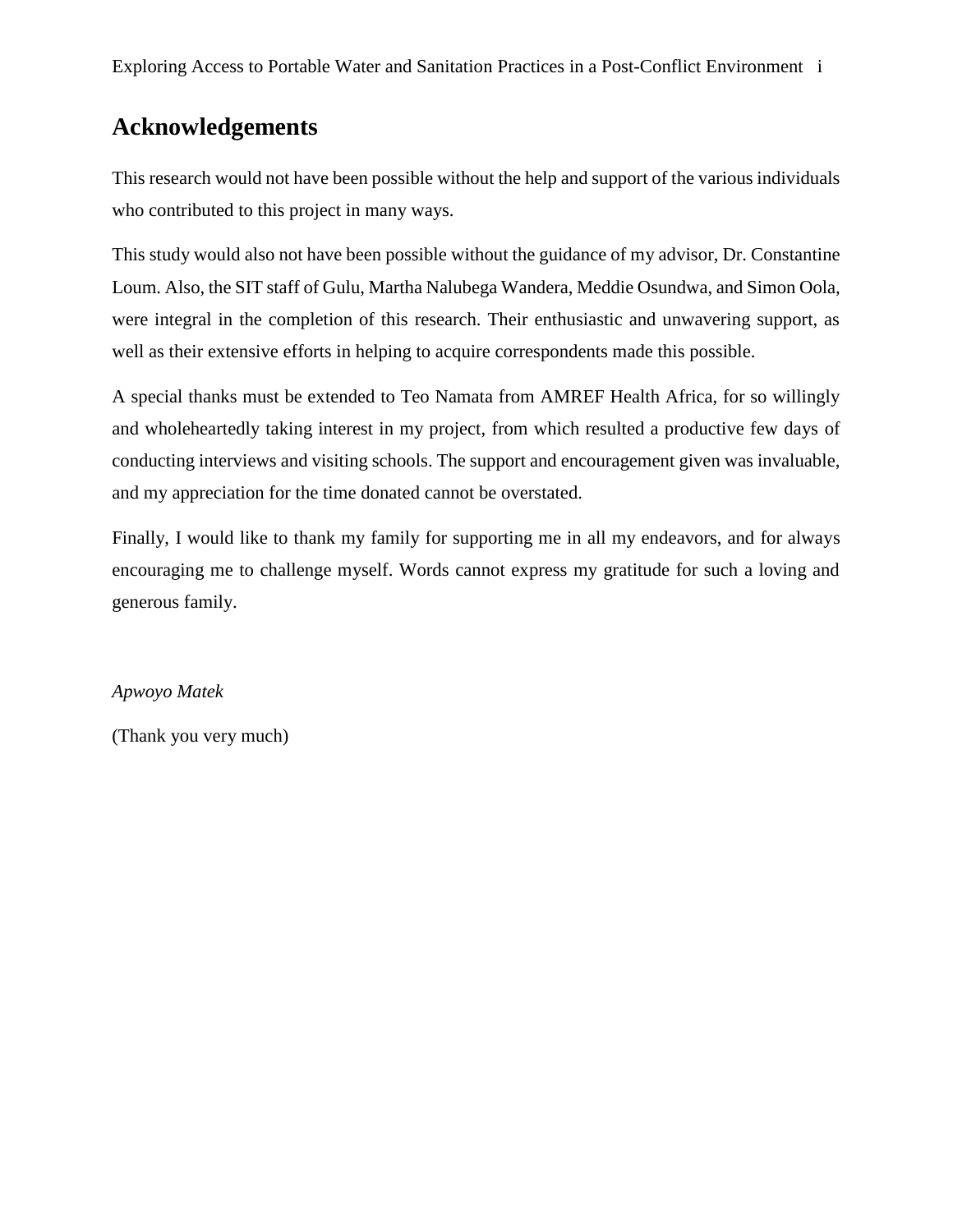# **Table of Contents**

| 2.4 Challenges Facing Gulu in Terms of Water and Sanitation Implementation 11 |
|-------------------------------------------------------------------------------|
|                                                                               |
|                                                                               |
|                                                                               |
|                                                                               |
|                                                                               |
|                                                                               |
|                                                                               |
|                                                                               |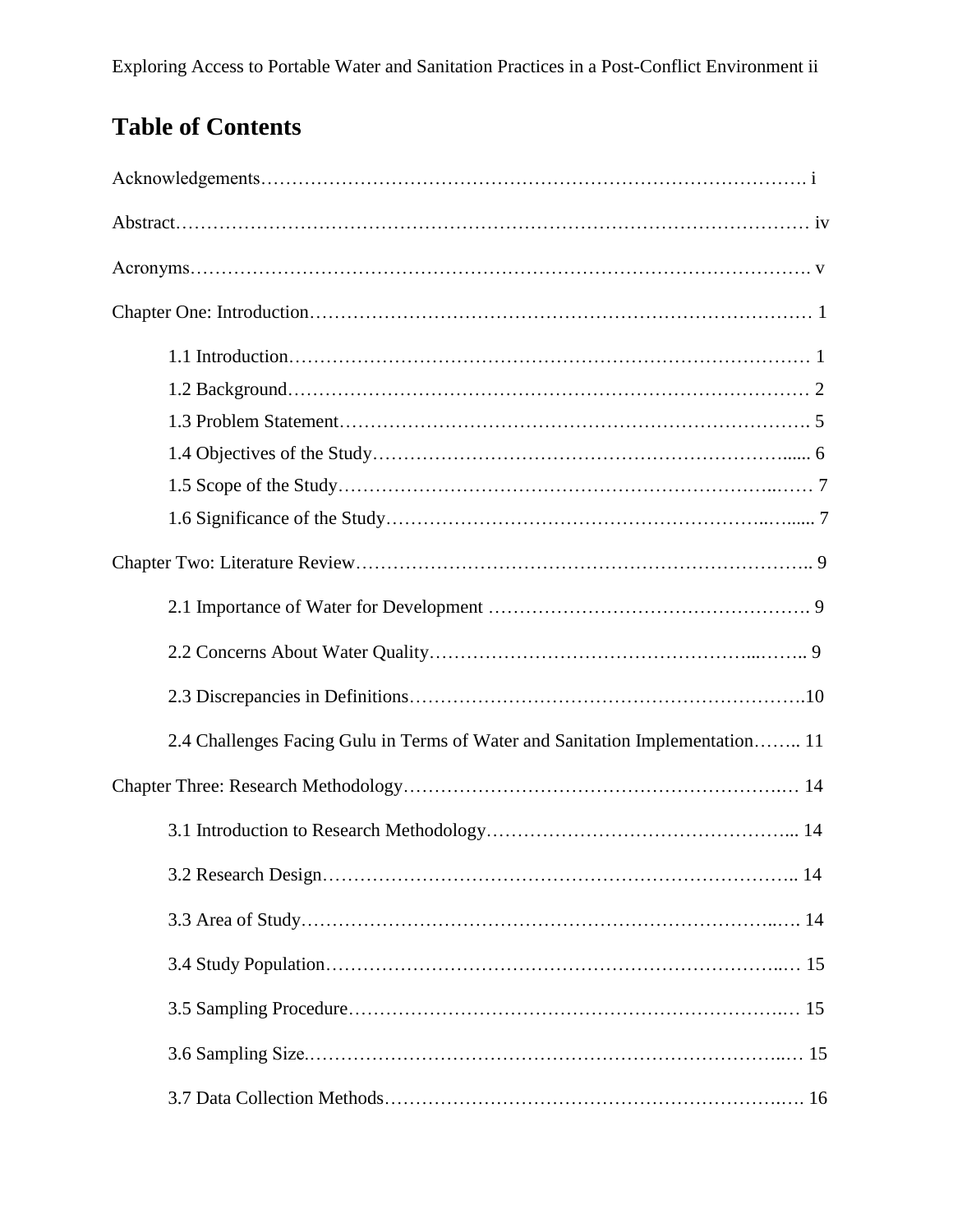|      | 4.1 Who Are the Stakeholders in Regards to Water and Sanitation in Gulu and What Do |
|------|-------------------------------------------------------------------------------------|
|      | 4.2 Water Sources, Sanitation Facilities, and Their Uses at the Community Level 25  |
|      | 4.3 The Perception Local People Have About Access to Safe Portable Water and        |
|      | 4.4 Effects the Post-Conflict Environment Have on the Progress Being Made in        |
|      | 4.5 Gaps in Services for Availing Portable Water and Improving Sanitation 36        |
|      |                                                                                     |
|      |                                                                                     |
|      |                                                                                     |
|      |                                                                                     |
|      | 46                                                                                  |
| i.   |                                                                                     |
| ii.  |                                                                                     |
| iii. |                                                                                     |
| iv.  |                                                                                     |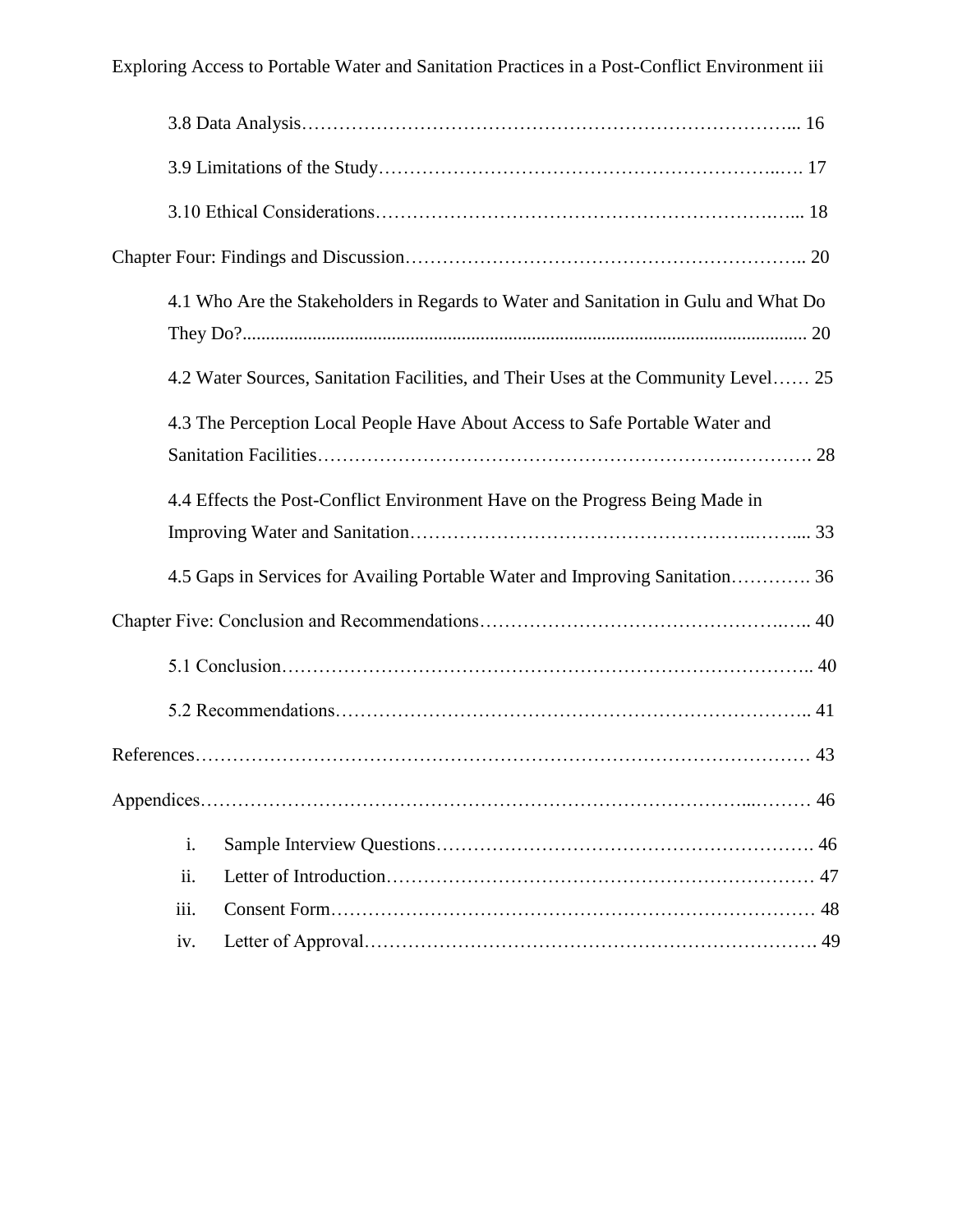# **Abstract**

Over the course of 30 days of fieldwork in October and November of 2016, data was collected through interviews conducted with local government officials, researchers and academics, and village community members of Gulu District.

The aim of this study was to determine the extent to which agencies have improved water and sanitation in the region. The case study of Gulu utilized in-depth interviews with key informants, focus groups, and observations, and sought to determine who the local stakeholders in water and sanitation are, the water sources and sanitation facilities available and their uses, the perception local people have about their access to portable water and sanitation facilities, the effects the postconflict environment has had on progress, and the gaps in services for availing portable water and sanitation. Care was taken to complete this research in accordance with research ethics expectations. Before beginning the study, the research proposal was approved by the local Research Review Board. Also, approval was sought and granted by the Uganda National Council for Science and Technology. Before conducting any interviews, a letter of introduction was written, as well as consent forms. The letter of introduction was used in cases where a bureaucratic government office was being approach in order to establish legitimacy. Further, consent forms were presented and signed before the start of each interview. In the case where the interviewee did not speak or read English, the consent forms were verbally translated by the translator, and the interviewee would give verbal consent with the translator signing the form as a witness.

The study found that while access to portable water sources and sanitation facilities has undeniably improved in the region, there are concerns with the quality of the facilities available and questions about whether or not the efforts made so far and the existing sources and facilities are able to be sustained- partly due to discrepancies in perceptions of who is responsible for operation and maintenance of them. What I feel can be done to address this would be for the local and national stakeholders to come together and spend some time planning an integrated and cohesive approach to align budgets and prioritize educating communities on how to properly manage and operate the facilities that they have been provided with so that they can be utilized in the most efficient and effective way. By spending more time and money on this aspect, they could, in the long term, reduce the amount of time and money spent on resource allocation and repairs, and the communities themselves could be more self-sufficient in terms of taking care of their basic needs.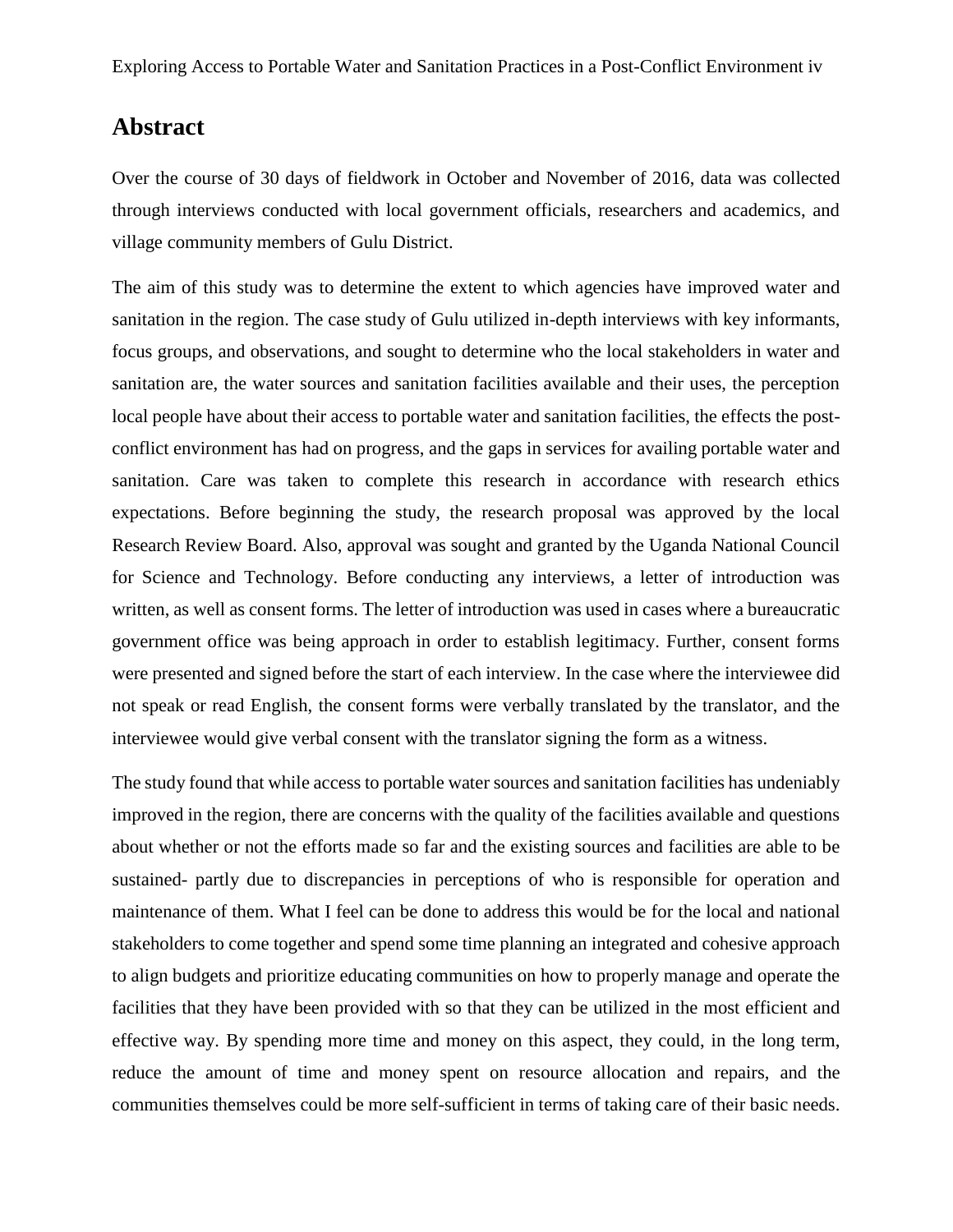# **Acronyms**

- AfDB- African Development Bank
- AMREF- African Medical Research and Education Foundation
- IDP- Internally Displaced Persons
- LRA- Lord's Resistance Army
- NGO- Non-Governmental Organization
- PEAP- Poverty Eradication Action Plan
- WASH- Water and Sanitation for Health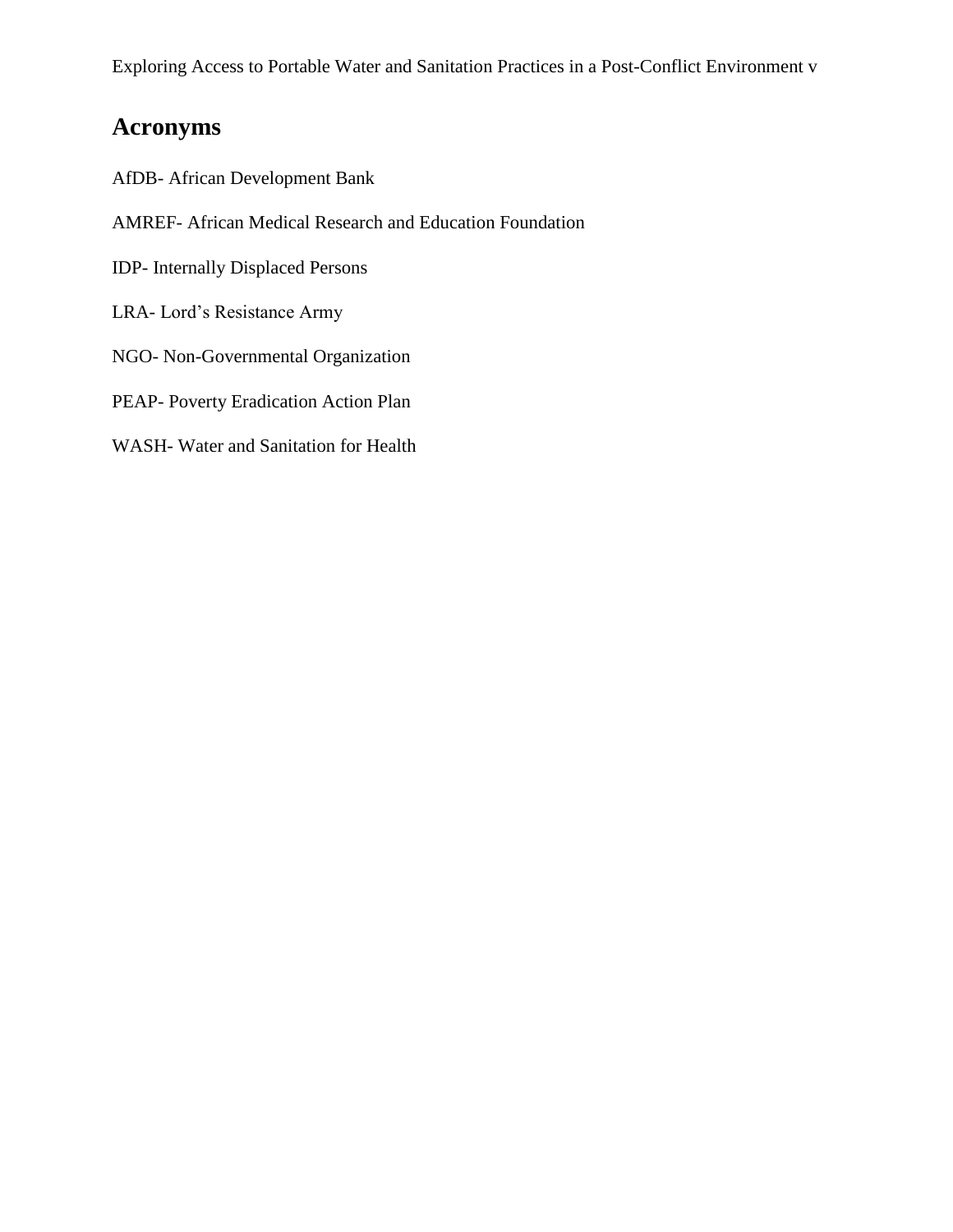# **Chapter One**

#### **1.1 Introduction**

Globally, 189 million people fetch their water from surface water as their main source of drinking water, and 946 million people are still practicing open defecation. Approximately 44% percent of the world's population retrieves their water from a source outside of the home, and the prevalence of handwashing with soap after using the toilet is estimated to be about 19% (As cited in Global Health Action, 2016). These estimates demonstrate just how massive of an international issue water and sanitation practices are. In Uganda, however, the proportion of the population drinking surface water is at about 8%, and the proportion of the population still practicing open defecation is 7% (As cited in Global Health Action, 2016). This, coupled with data that shows that national sanitation coverage stands at 74.8% and that nearly 80% of the population in Uganda should have access to improved drinking water sources, shows that Uganda undeniably has made great improvements in terms of reaching national standards; however, it is less revealing of the quality of the water from the sources and of the sanitation facilities in use. Further, the sustainability, as well as the operation and maintenance, of the facilities currently in place, particularly in the post-conflict environment, cannot be reflected in statistics.

The specific area of study will be centered around the access to portable water as well as sanitation facilities in the post-conflict region of Northern Uganda. More specifically, this research will take place in Gulu District. The issue at hand is that there is a national push for improved access to safe, portable drinking water and sanitation facilities across Uganda, but how successful are these provisions and what challenges are there in implementing them? Thus, this research seeks to determine the extent to which local and international agencies have improved access to portable water sources and sanitation facilities, and how sustainable their efforts have been.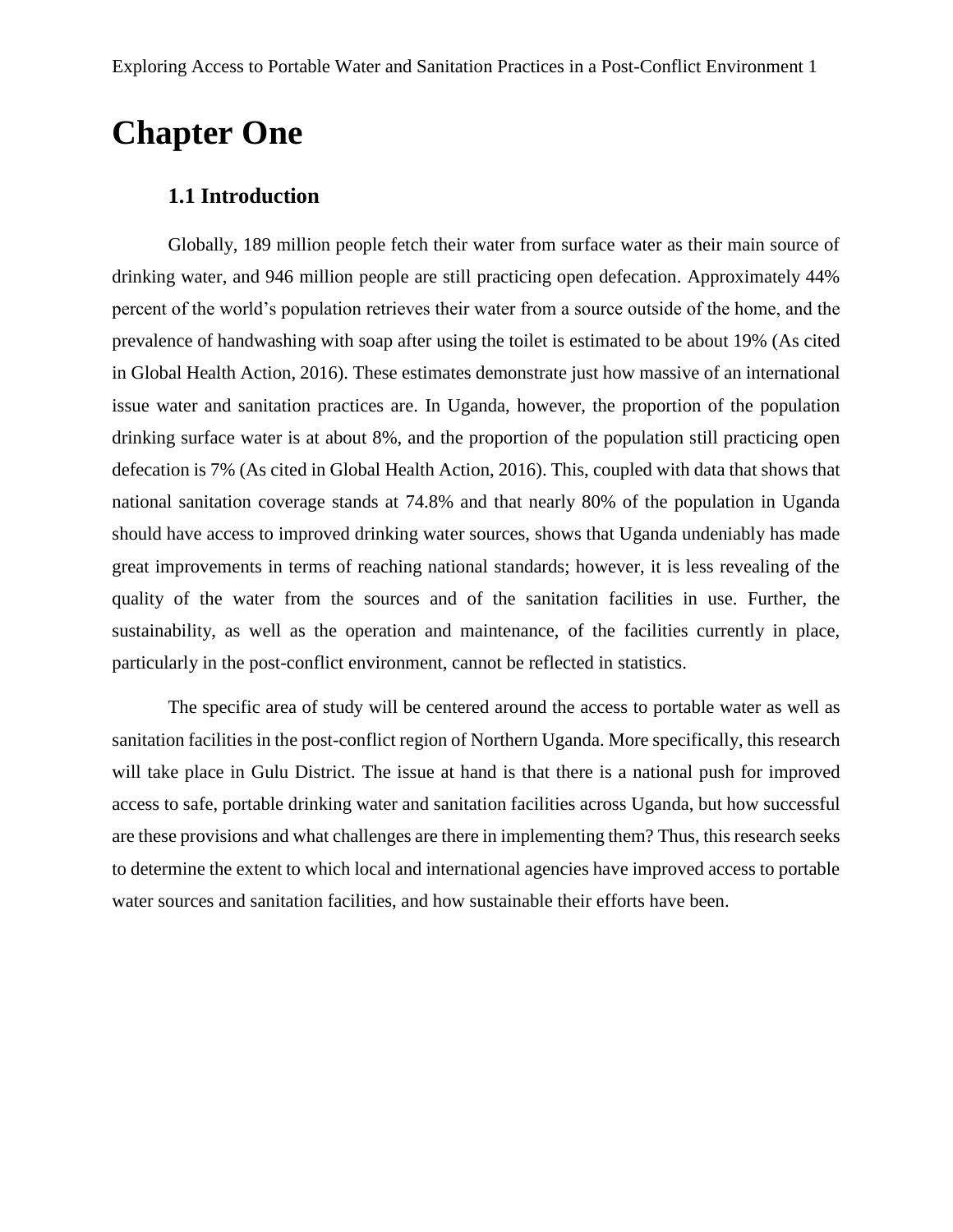### **1.2 Background**

Improved access to water and sanitation facilities is being recognized worldwide as essential for development and sustainability. In Uganda, 2007 brought with it a Joint Water and Sanitation Program, with funding from the African Development Bank Group, to address the disparities in the national coverages that have been significantly affecting some of the most marginalized people in the country (Theriault, 2012). It is interesting to note that this program started just on the tail end of a 20-year long war involving the government of Uganda and the northern-based Lord's Resistance Army rebel group that attracted the attention of many humanitarian agencies from the international community to address the emergency conditions in areas of Northern Uganda.

The official start of the Ugandan civil war was in 1986 when Yoweri Museveni came to power as president of Uganda through military means. Because of regional and ethnic divides enforced during the colonization of Uganda by the British in the late 1800s until they gained independence in October of 1962, the reigning presidents of Uganda typically favored their region of origin, while the rest of the country felt marginalized. Museveni was no exception, as he came from a region in the west- considered to be part of the south in terms of the North-South divide. Thus, Northern Uganda was subject to socio-economic exclusion compared to the rest of the country. The lack of physical, social, and institutional infrastructure in the north, as well as lack of opportunities for socio-economic development were some of the motivating factors behind more than 20 rebel groups springing up within two years of Museveni's new government (Angoma, 2007; Finnström, 2006). One of these rebel groups ended up being the Lord's Resistance Army, led by Joseph Kony. Unfortunately, the civilians in the north suffered greatly- being victimized and killed by both the LRA and the government army. Around 1996, there was forced displacement of civilians to government "protected camps", with numbers totaling over one million people by 2004 (Branch, 2011). Civilians were allotted 48 hours to leave their villages and go to the camps, otherwise they would be considered rebel collaborators. This was said to be done to cut off the LRA's access to food and other supplies, as well as to gather as many people as possible in one area to protect them. The Ugandan army failed to adequately protect the people inside of the camps, though, and the camps became targets for LRA attacks and for the abduction of children to become LRA soldiers. Movement became restricted to only one kilometer outside of the camp, and because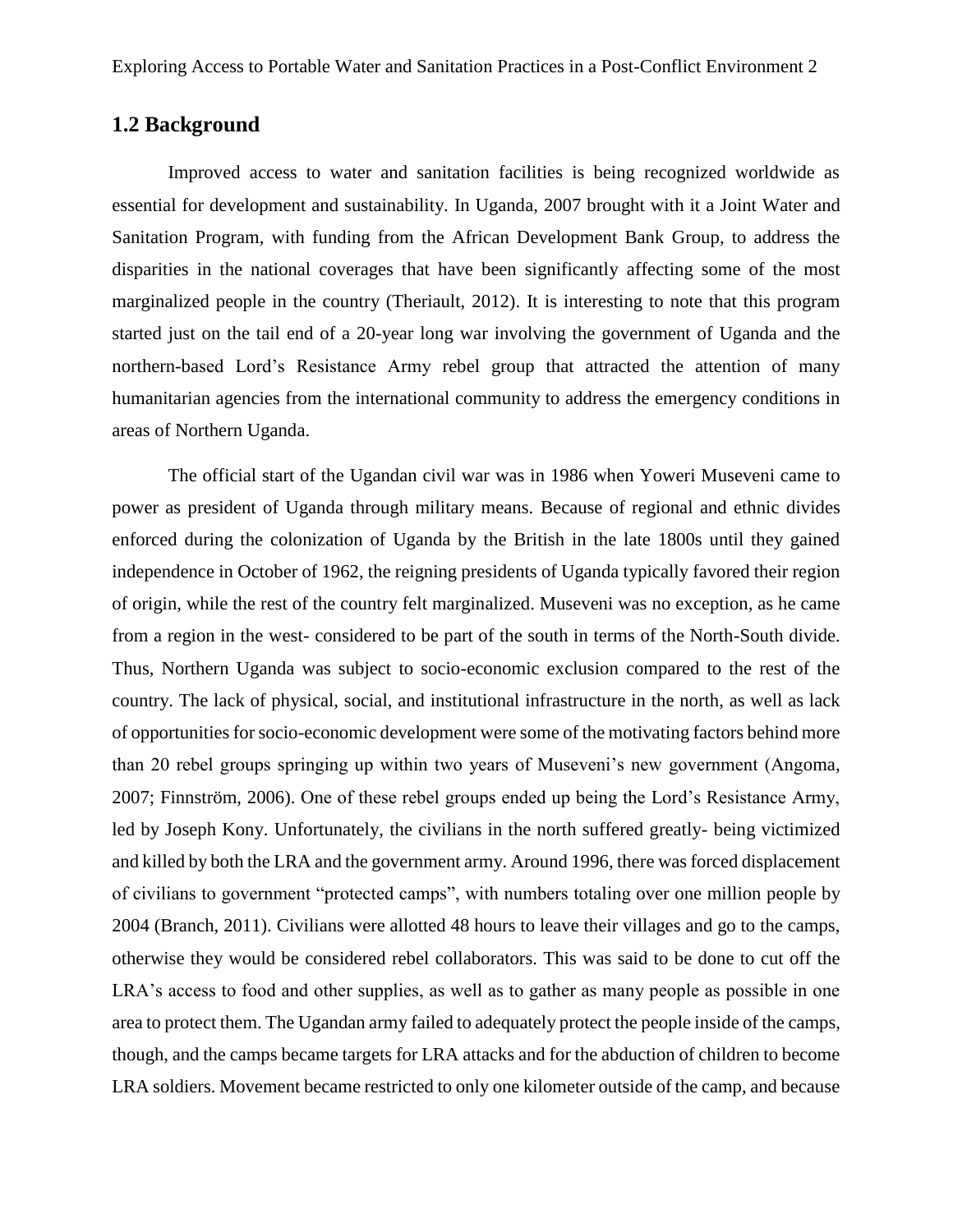of this, people did not have access to their land or productive resources, resulting in the inability to provide food for themselves and leading to a dependence on food relief. However, with increasing rebel activity and the Ugandan army's lack of effective security, humanitarian agencies had some major challenges in accessing and providing services to some of the camps (Mutambi et al., 2007). In addition to the issue of food security and malnutrition, though, was the issue of water and sanitation. Access to water in some camps was between 4-8 liters per person per day, while the daily recommended rate in the Sphere Minimum Guidelines for Disaster Assistance is 15 liters per person for day (Mutambi et al., 2007). Additionally, latrine coverage was estimated to be over 145 people per latrine stance, while the standard for emergency situations is 20 people per latrine stance (Mutambi et al., 2007). These are significant disparities with significant consequences regarding the health and well-being of the people, and is amid what has been described as the world's most forgotten humanitarian crisis (Mutambi et al., 2007).

When eventually the less than acceptable standards of living within the IDP camps gained more international attention as the war continued, discussions were more widely held on the humanitarian crisis occurring within the camps. Further, with the arrival of various NGOs to the camps to address the emergency situation, they were able to provide mechanisms and means of access to water and sanitation facilities within the camps, like constructing boreholes, pit latrines, and sensitizing the community on how to care for and maintain these structures, as well as proper hygiene practices. In 2006-2007 when people were freed from the camps and allowed to return home, they had more knowledge about safe water and sanitation practices, but depending on the location of where they re-settled, they may not have had continued access to boreholes or latrines or other mechanisms that would have helped them to maintain the practices they acquired in the camps, and they would thus have to revert to old behaviors and practices.

The government of Uganda, however, has noted the importance of sanitation practices, and the impacts it has on water and health of the community, as well as that there are major links between sanitation and development. In the National Sanitation Policy for Uganda, created in 1997, it even listed out the effects that poor sanitation practices have. This list included morbidity and mortality due to preventable diseases; negative effects on the economy due to people missing work from sanitation-related illness, as well as stagnant waste water and the absence or misuse of toilet facilities contributing to a discouragement of tourism and fishing industries; pollution of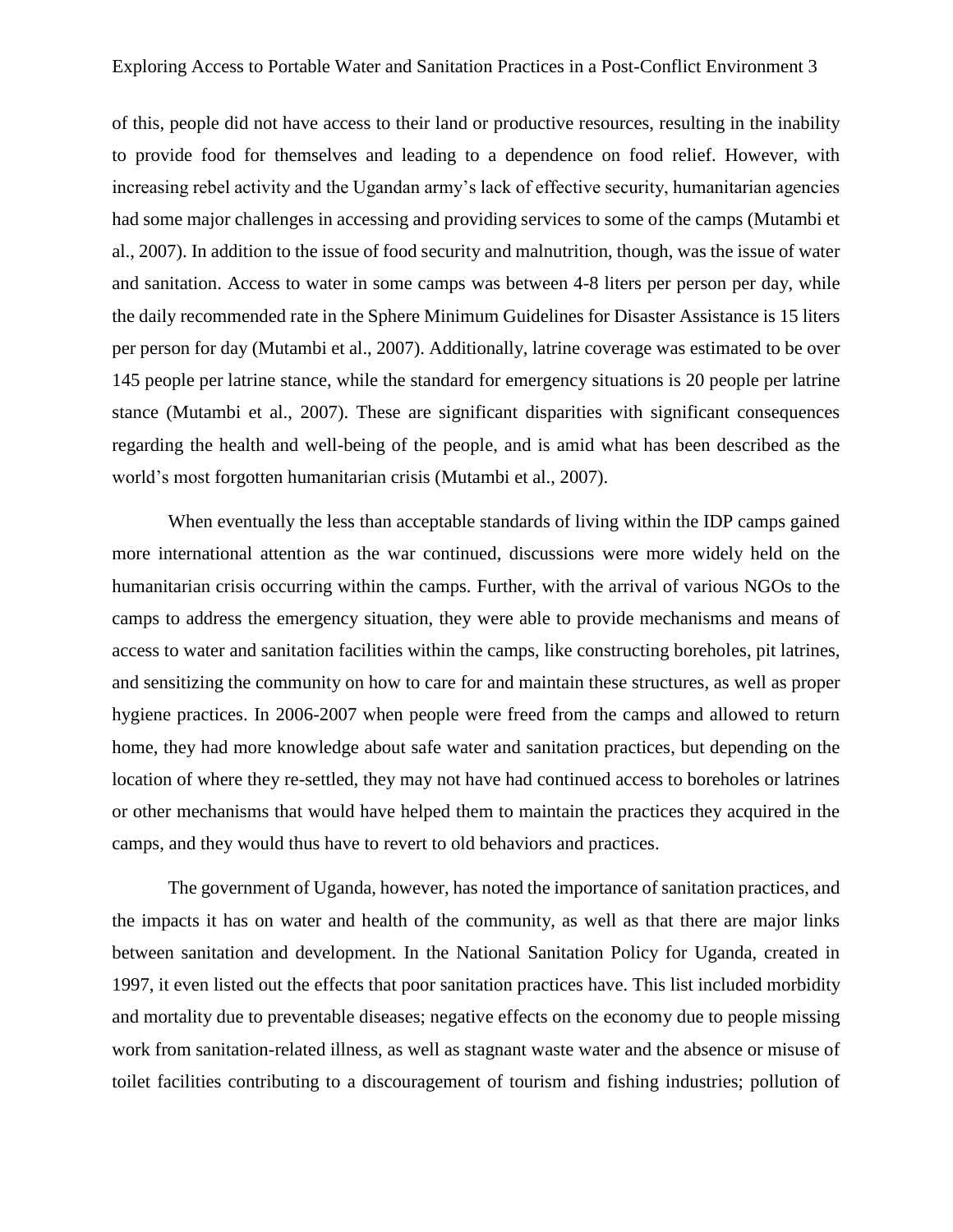underground and open water sources; contamination of "protected water supply" due to poor hygiene practices throughout the collection and storage stages of water handling; and a high dropout rate for students who suffer from sanitation-related illnesses due to poor sanitation facilities at school, thus effecting education. To address these issues of sanitation and hygiene promotion that have been laid out in the National Sanitation Policy for Uganda, the government has established national targets, as well as created a group to work through such issues as coordinating sanitation and hygiene promotion efforts, as well as to review budgeting and funding. While these efforts have raised the attention to the issue of safe sanitation and hygiene practices, there is still an issue that there is a gap between the improvement of safe drinking water coverage and the improvement of access to sanitation facility coverage. Some factors for this discrepancy include past marginalization for resource allocation, low prioritization of sanitation and basic hygiene by local governments, and not enough time for changes to take place at the household level and the institutional level. This is because in the household, long-term and sustained efforts are required for behavioral changes, and institutionally, action is necessary from various actors, both governmental and non-governmental, and both at the national and local scales (Improved Sanitation, Hygiene, and Poverty).

On a more local level, in terms of the water and sanitation situation in Gulu District, Northern Uganda, according to a 2013-2014 report, Gulu District had 1,165 water sources that were functioning at approximately 82%, and an access to safe water coverage at about 74.3%. However, it is important to note that in rural areas coverage is lacking, and some have to walk more than 3 kilometers to access unprotected water sources such as wells or rivers. In terms of latrine coverage, 18 villages were declared to be "open defecation free", as the latrine coverage rose from 66% in 2012/2013 to 70% in 2013/2014 (Akena, W., Odong, G., & Okot, J. O.; 2015). In an attempt to further promote and improve sanitation, as well as to reduce the risk of preventable diseases, the local government of Gulu District plans to reward villages with the highest latrine coverage. According to Martin Ojara Mapenduzi, the LCV Chairman of Gulu District, the reward will not be monetary; rather, it will be something that "will encourage families to build facilities such as latrine, kitchen rack and rubbish in their homestead" (Owich, J., 2016). It is unclear the requirements or criteria for the latrines, but the aim is to transition from a curative to a preventative stance in terms of dealing with health issues, as well as to ensure that communities live in clean environments.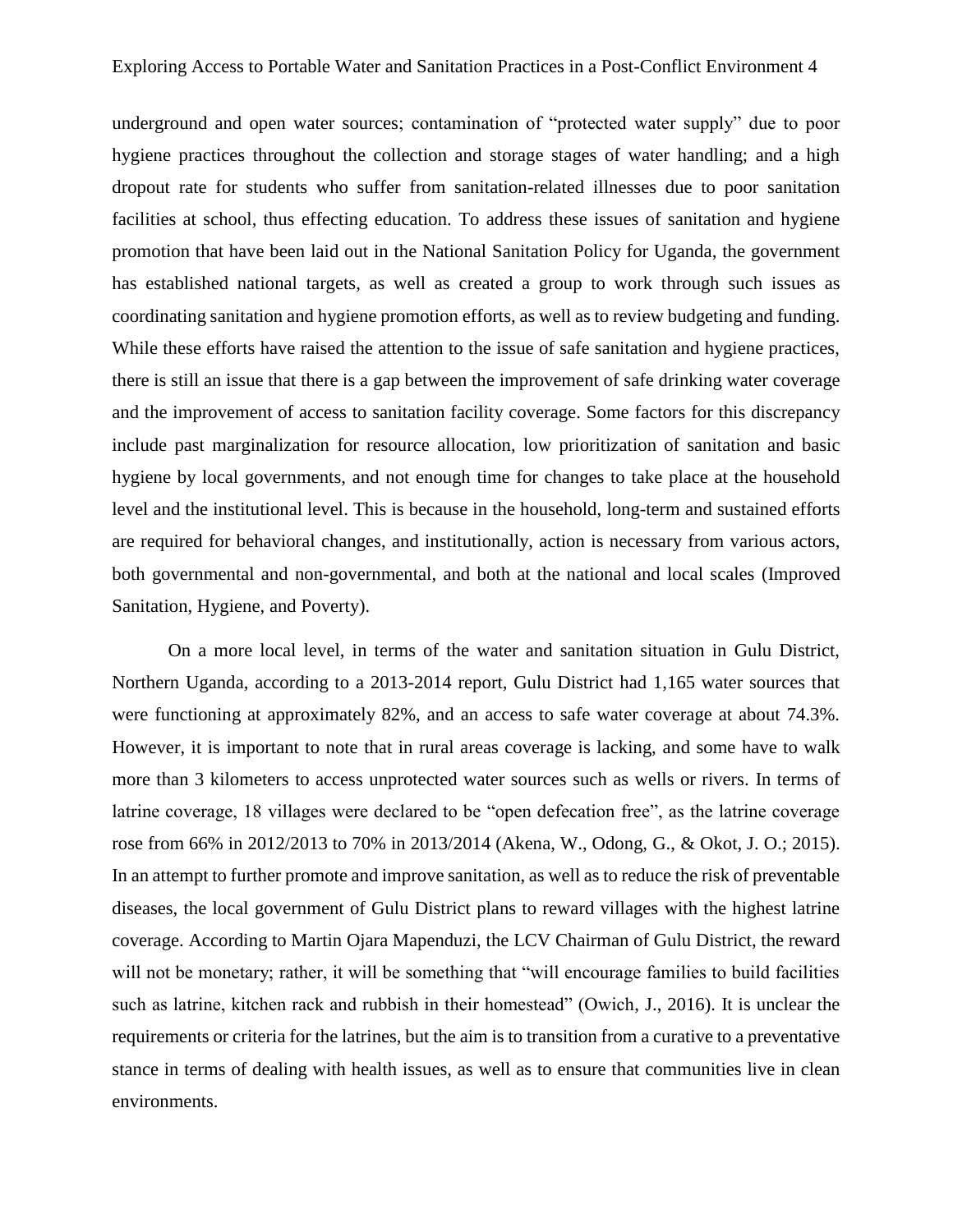### **1.3 Problem Statement**

Globally, there is a high demand for safe and reliable access to water, but there is also an impending water scarcity due to climate change, population growth, and agriculture and industrial activities. However, in Northern Uganda, after facing many years of conflict, more so threatening than the water scarcity is the water quality. With a major component of the roots of the conflict in Northern Uganda being the marginalization and oppression of the people of the north, keeping them poor and without opportunities, there is a push to give more attention to development and poverty reduction in the region. Because the government of Uganda recognized the major effects water and sanitation have on the health and education of people in relation to poverty reduction, water, sanitation coverage, and improved health behavior became an integral part of Uganda's Poverty Eradication Action Plan.

Currently in Uganda, 60-70% of water sources are contaminated with the bacteria E. coli found in feces, making it unsafe to drink if not boiled first (Agaba, 2016). Most households are aware of the process of boiling the water to disinfect it, but the problem is whether or not people actually take this step. If the knowledge is out there, it is up to the people to implement the practice in their daily lives; but it is hard to change the attitude and behavior of people, which is a major pending problem. In fact, the government of Uganda in their National Sanitation Policy even deemed behavior change to be "a prerequisite to improved sanitation" (1997). In addition, there is data to show that nearly 80% of the population in Uganda should have access to improved drinking water sources, but with 83% of the population living in rural areas in Uganda, there is reason to be skeptical of this statistic. Further, with only 20% of the population having access to improved sanitation facilities, according to the criteria and data collected by the World Factbook, it raises questions about why this gap exists between improved access to drinking water and improved access to safe sanitation facilities if efforts are supposedly made to address both water and sanitation together. Thus, this research intends to explore the extent to which agencies have improved access to water and sanitation facilities in Gulu District, and the implications it has in terms of sustainable portable water accessibility.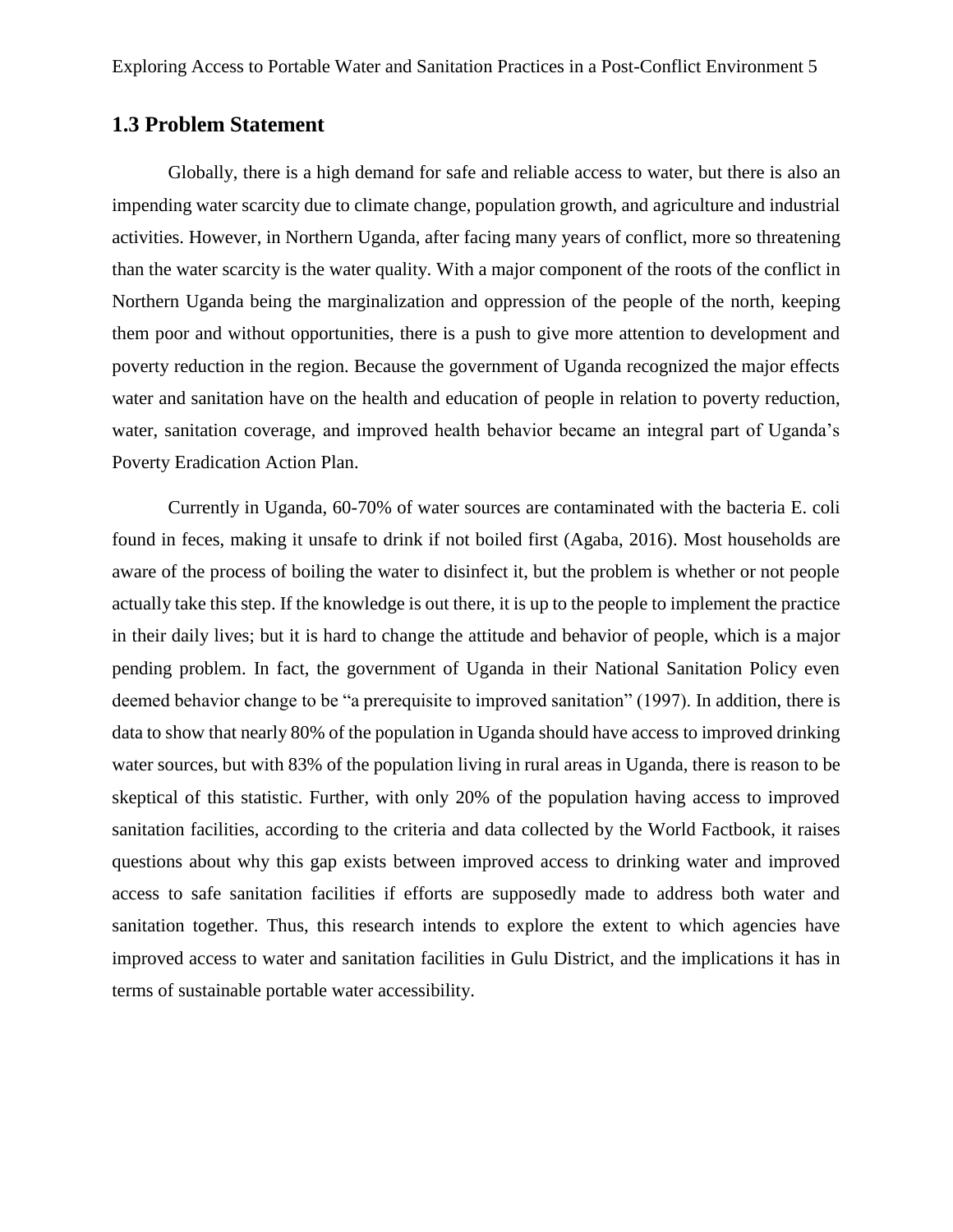## **1.4 Objectives of the Study**

Because Northern Uganda, and in terms of this research specifically Gulu District, is operating in a post-conflict environment, the region experienced a massive influx of external humanitarian support at points in the conflict when emergency aid was necessary. Before 2006, there were over 300 NGOs operating in Northern Uganda, and as the violent conflict subsided and there was a transition from emergency support to rehabilitation, many of the NGOs withdrew. Now, there are only about 50 NGOs remaining who work with the community on various issues (Personal Communication, 2 Sept. 2016). In addition to international non-governmental support, the government of Uganda as well as local agencies have worked to create programs and initiatives to address the current issue of water and sanitation accessibility. Now, since the study is in a postconflict environment, to what extent have water and sanitation programs in Gulu District improved access to safe portable water and sanitation facilities?

#### *Specific Objectives:*

- 1. To determine who the WASH stakeholders are and what their roles in the community are
- 2. To determine among communities their water sources and sanitation facilities and their respective uses
- 3. To determine the perception that local people and stakeholders have about clean water availability and sanitation practices
- 4. To explore how the post-conflict environment affects the progress being made in improving water and sanitation
- 5. To determine gaps in services for availing clean portable water and improvement of sanitation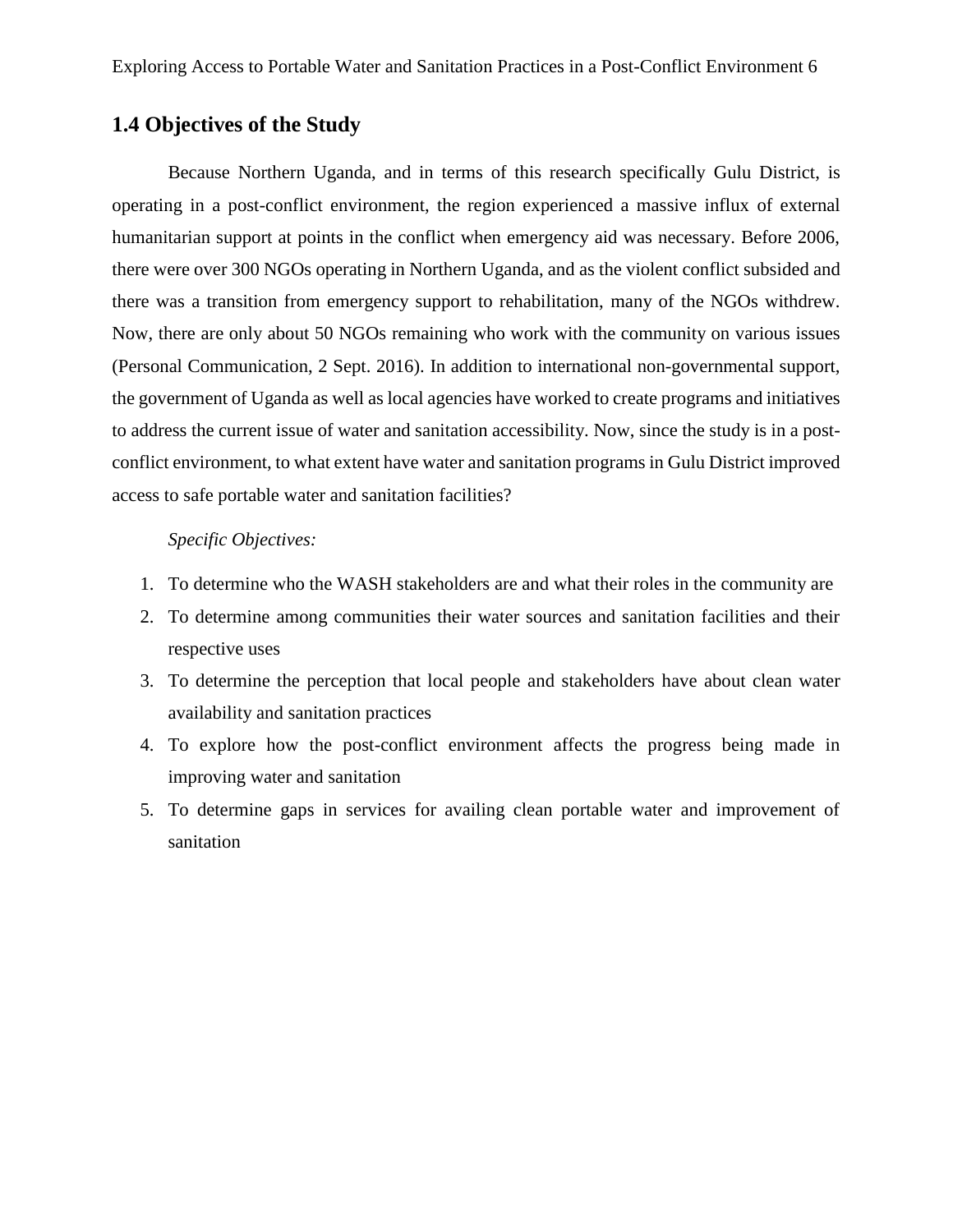### **1.5 Scope of the Study**

The scope of content will range from determining the activities of agencies and institutions working on improving access to water and sanitation facilities, to examining how the beneficiaries perceive the effectiveness of water programs and sanitation facility access in the post-conflict society. The research was conducted starting October 25, 2016, and ran until November 23, 2016.

### **1.6 Significance of the Study**

Access to clean water is inarguably a fundamental, universal human right. It is simply a fact of life that everyone needs water to survive. In fact, it is even determined to be a basic need on Maslow's Hierarchy of Needs, meaning that it is absolutely essential for life and that the physiological need for water must be satisfied before any other needs, like safety and love and belonging, can be met. Caritas Gulu Archdiocese, a charity arm of the Catholic Church that works to provide social services, relief, rehabilitation, and development to the people living in the Acholi Sub-region, even conducted a needs assessment study in three districts in the Acholi Sub-region in May of 2013. The study indicated that a majority of the households, 40%, used boreholes as their main source of water, while 34% used a river, 16% used a seasonal river, and 10% used an unprotected well ("Problem Identification"). The study revealed that access to safe drinking water in the area was only at 40%, which was significantly lower than the national average of 70% ("Problem Identification"). So, in order to successfully address or resolve other issues facing Northern Uganda, particularly in terms of the aftermath of the conflict, it is imperative to be certain that the basic need of water is being met. In addition, sanitation directly affects the health and wellbeing of individuals. Without proper sanitation, preventable diseases can plague a community and stall any attempts at prosperity and development. While an average of 62% of people in Uganda have access to a latrine, only 30% of people in northern Uganda have access to sanitation facilitiesthe most staggering being in Karamoja where only 2% have access (UNICEF, 2009). It is important to note that water and sanitation are closely related issues that are highly dependent on each other, and so they should be addressed together. Without proper sanitation and care of resources and the surrounding environment, water sources would not remain clean and safe. This has been made clear with a recent study that found that 70% of families in rural Uganda and 60%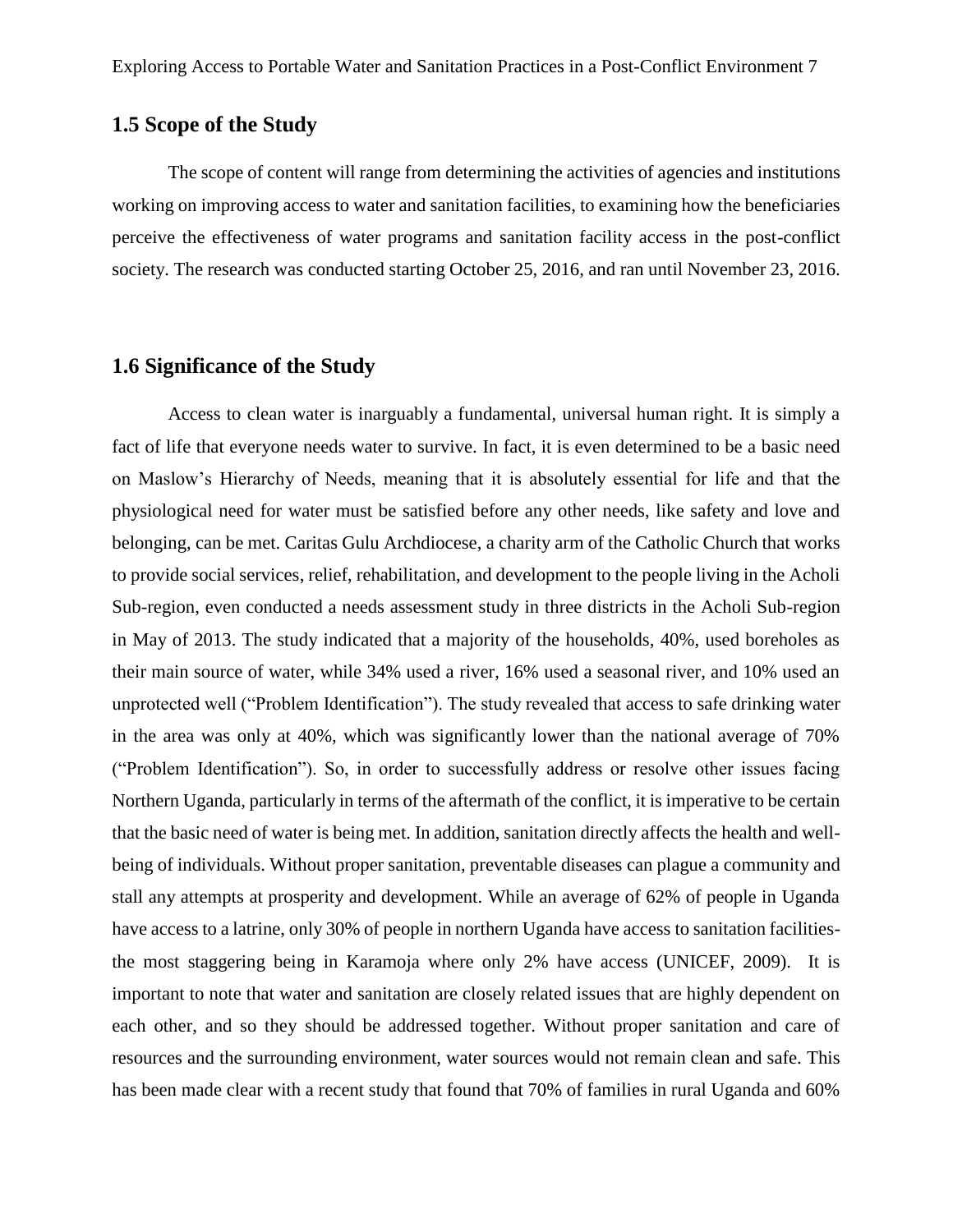of families in urban areas of Uganda have drinking water that is contaminated with feces (Agaba, 2016). By taking steps to ensure that issues of water and sanitation are resolved together, more sustainable systems are likely to develop. By addressing and finding solutions to the disparities regarding access to water and proper sanitation in Northern Uganda compared to the rest of the country, more attention can eventually be paid to other disparities such as infrastructure and development, and more progress can be made.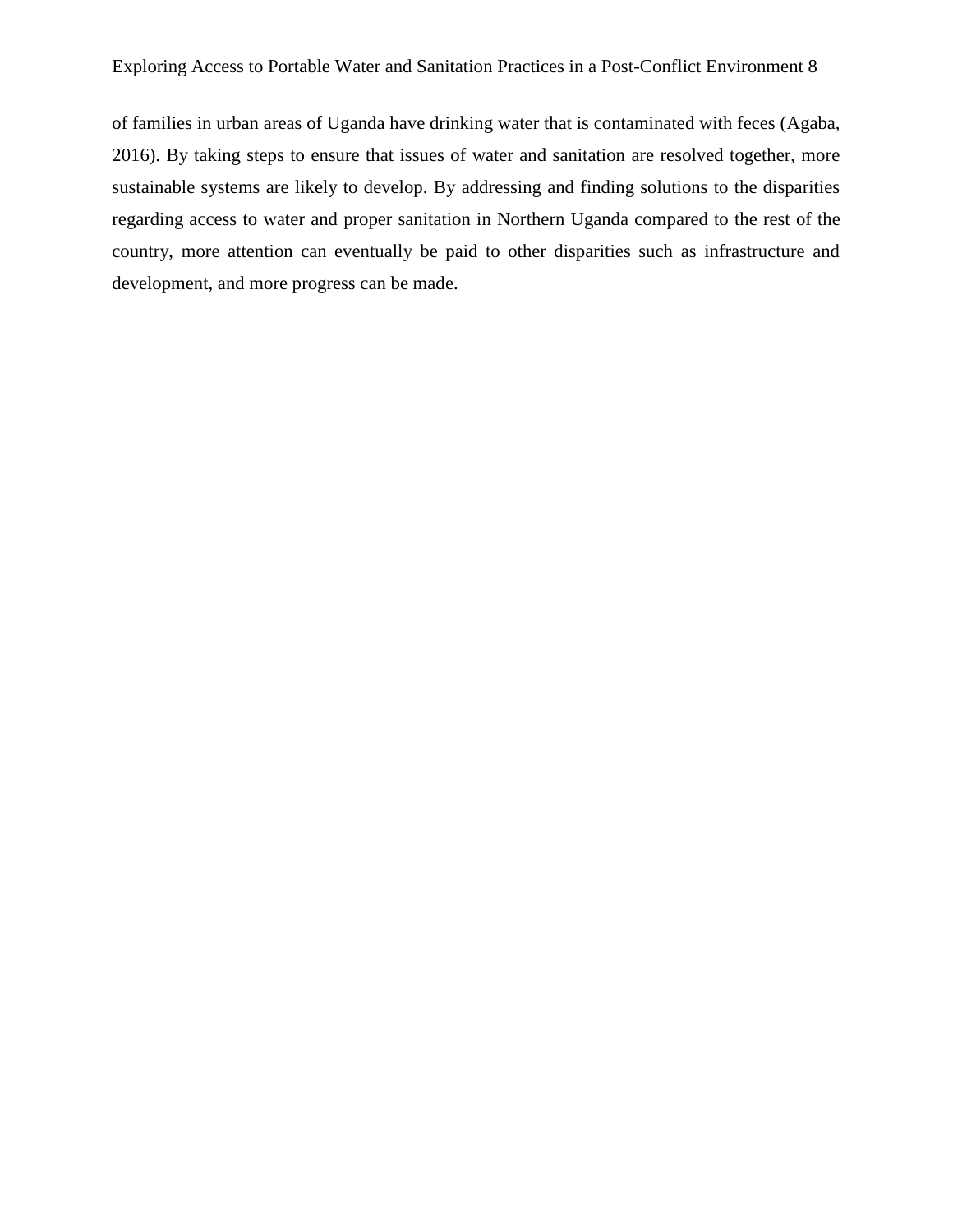# **Chapter Two: Literature Review**

#### **2.1 Importance of Water for Development**

In September of 2015, world leaders agreed to a list of 5 Sustainable Development Goals with the intention of eliminating extreme poverty from the world by 2030 ("AfDB's High 5s"). It is believed that to attain these ambitious goals, they must first be realized in Africa. The five goals include Light up and Power in Africa, Feed Africa, Industrialize Africa, Integrate Africa, and Improve the Quality of Life for the People of Africa; but, according to senior advisor to the President of the African Development Bank, Professor Kevin Urama, "water is central to the achievement of all the Sustainable Development Goals" (Mohamed, A., 2016). It has been acknowledged that without transformation of the way water resources are managed in Africa, it will be incredibly difficult to complete the development goals. Further, in Uganda as well as in other developing countries, a deficit in water supply can be linked to poor water supply governance (Naiga, R., Penker, M. & Hogl, K., 2015). The governance can happen at the central state level, through privatization, or by local self-governance. While there are critical issues at every level of governance like less than adequate public budgets and corruption at the central state level; competition and the perceived conflict it brings between privatization and equity; an unclear role for the state and community; and assumed free-riding on a local level, there is a growing body of literature that suggests inclusion and participation at the local level is recommended for successful operation and maintenance of local water infrastructure (Naiga et al., 2015).

#### **2.2 Concerns About Water Quality**

Further, rather than just the quantity of the water, there is high concern revolving around the quality of the water. According to UN Water, water quality has become an international issue of concern. The human population is growing, industrial and agricultural activities have expanded, and global climate change poses a major threat to the hydrological cycle and thus puts major pressure on water resources. These factors add to the challenge of accessing safe water, as well as could potentially fuel competition and conflict for resources (USAID Uganda). With already 800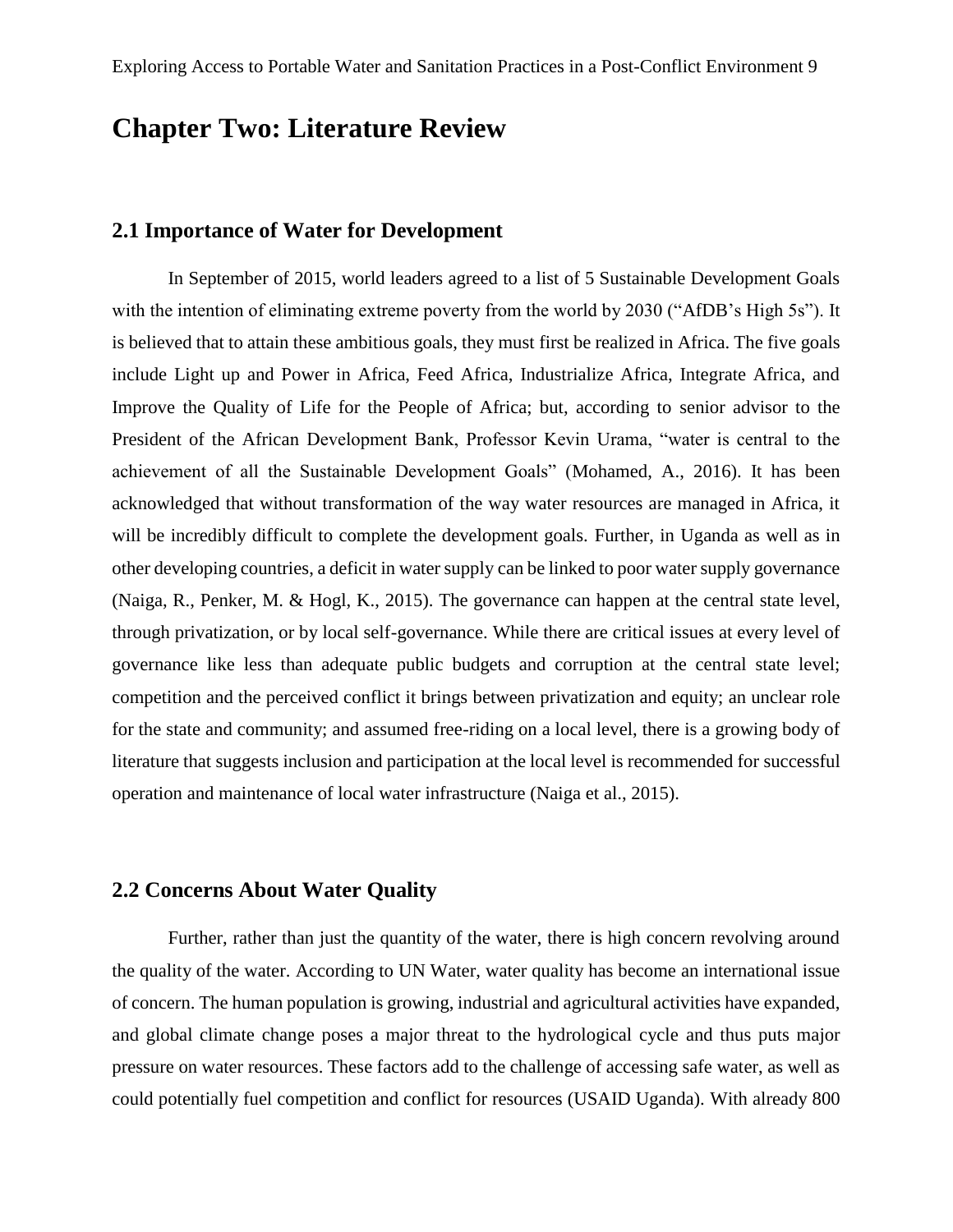million people lacking reliable and consistent access to safe water, and about 2.5 billion people lacking access to modern sanitation, this is a pressing and pertinent issue worldwide (USAID Uganda). According to the World Health Organization, as much as 3.2 million children living in developing nations die each year as a result of unsafe drinking water and poor sanitation (Mugira, 2015). However, it is interesting that in Uganda, the total amount of access to improved drinking water sources is 79% of the population, while the improved access to sanitation facilities is only at 19.1% (World Factbook). However, Carter, Tyrell, & Howsam in "Impact and Sustainability of Community Water Supply and Sanitation Programmes in Developing Countries" claim that the actual water coverages are likely much lower when taking into account the statistical procedures of deriving the coverage as well as that most dysfunctional water sources are not controlled for (1999). In addition, surface water sources such as wells, rivers, streams and ponds are common public sources of water, but they are the ones which are contaminated the easiest. According to environmental scientist Jeconeous Musingwire, rain water creates runoff that is filled with mud and human waste due to open defecation or from shallow latrines, and that eventually ends up being deposited into the water sources, making them unsafe to drink (Mugira, 2015). Further, animals drink straight from those surface water sources, too, causing contamination. In these cases, both the quality and the quantity of water are cause for major concern.

### **2.3 Discrepancies in Definitions**

To understand the implications behind improved access to water and sanitation facilities, it is important to first understand what it means to have "improved" access to such things. According to the 2002 Uganda Population and Housing census, improved sanitation coverage is defined by only the type of latrine or toilet being used, and the information was collected through a government representative asking the citizens which type of facility they used, but the answers were not personally checked for validity. The types of facilities that were considered unimproved were uncovered pit latrines, the bush, and other (Improved Sanitation, Hygiene, and Poverty). The Ministry of Health, however, collects its data by physically inspecting the sanitation facilities. In addition, they have extra criteria including that latrine pits are required to be at least 15 feet in depth, that waste has to be at least 3 feet below the latrine hole, and that adequate privacy must be provided to deter people from going to seek more privacy in the bush or elsewhere (Improved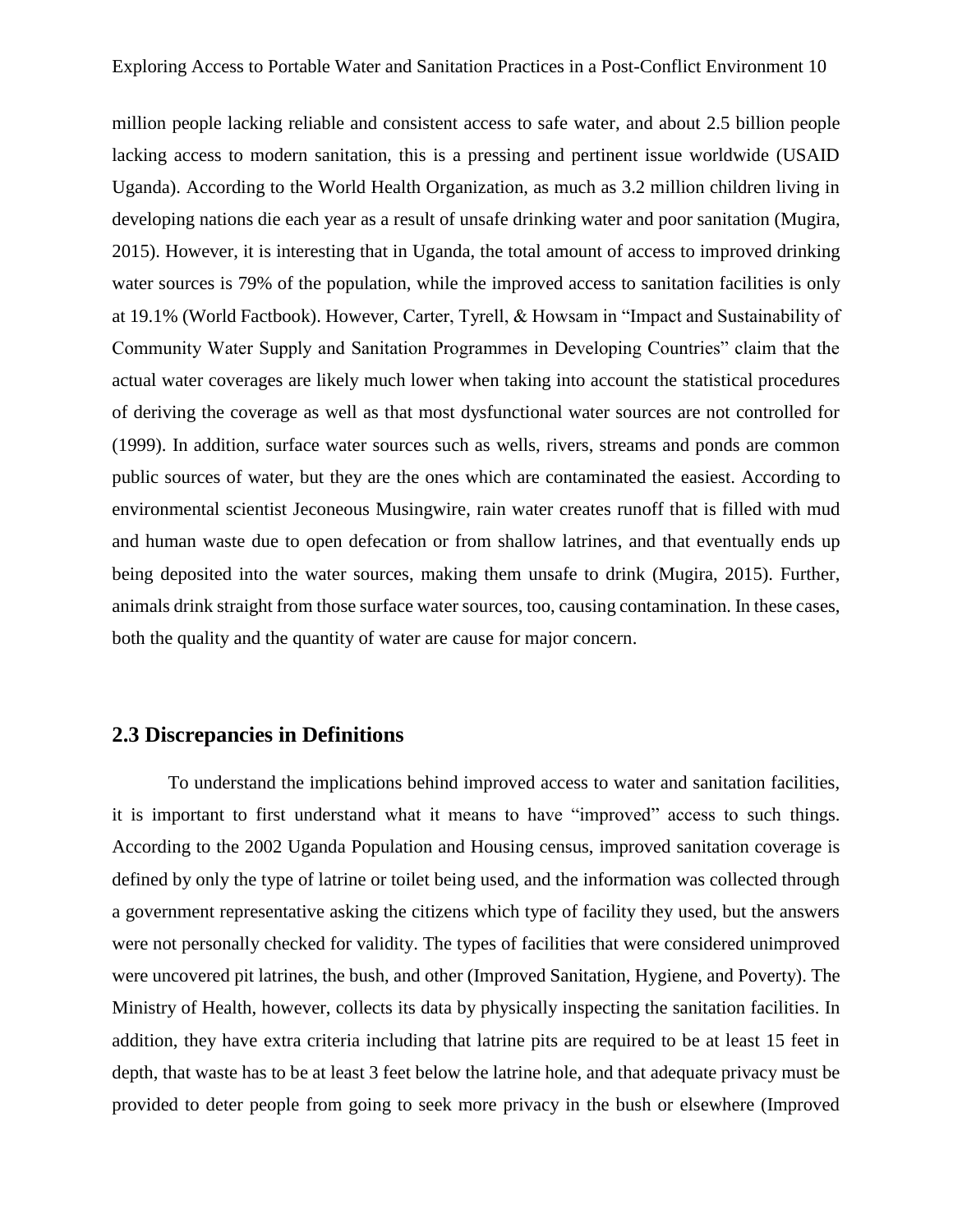Sanitation, Hygiene, and Poverty). Further, the statistics according to the World Factbook show that sanitation facilities in Uganda are estimated to be improved at about 19.1%. Because data on this is collected globally, it is likely that the criteria for sanitation facilities are much higher because developed countries are also being included in the data collection. Because of this, there are many discrepancies between different sources and literature about the situation concerning improved sanitation. Even within the National Sanitation Policy for Uganda, the definition provided in terms of improving sanitation includes goals of "safely disposing of human excreta by any appropriate means, developing and maintaining safe water chain… safely disposing of solid and liquid wastes," and so on. These definitions are fairly broad and non-descriptive, leaving much up for individual interpretation.

# **2.4 Challenges Facing Gulu District in Terms of Water and Sanitation Implementation**

Following a period of war that lasted over 20 years in Northern Uganda, there is still much that needs to be done in terms of infrastructure and development within the region. During the time of insurgency when the IDP camps were formed, there were high concentrations of people congregated in a relatively small area. Now that the camps have disbanded, though, and people have returned to their respective areas in various locations within the region, providing access to improved means of portable water and sanitation facilities is one of the areas of development that the government of Uganda is still working on addressing and alleviating. Part of the challenge comes from the lack of funding, resource allocation, as well as the difficulty in being able to access remote areas and assess the needs. Even when the hardware and facilities are there, though, it does not necessarily mean that people use them or use them properly- which can have major effects on their health and wellbeing.

Dependency Syndrome, in this case, refers to relief aid risking a creation of a "'dependency mentality' or 'dependency syndrome', in which people expect continued assistance. [Which] undermines initiative, at individual or community level" (Harvey, P. & Lind, J., 2005). Generally, this is seen as something negative and to be avoided; however, this is not to suggest that in times of crisis and emergency that emergency aid and relief should be withheld. Further, views of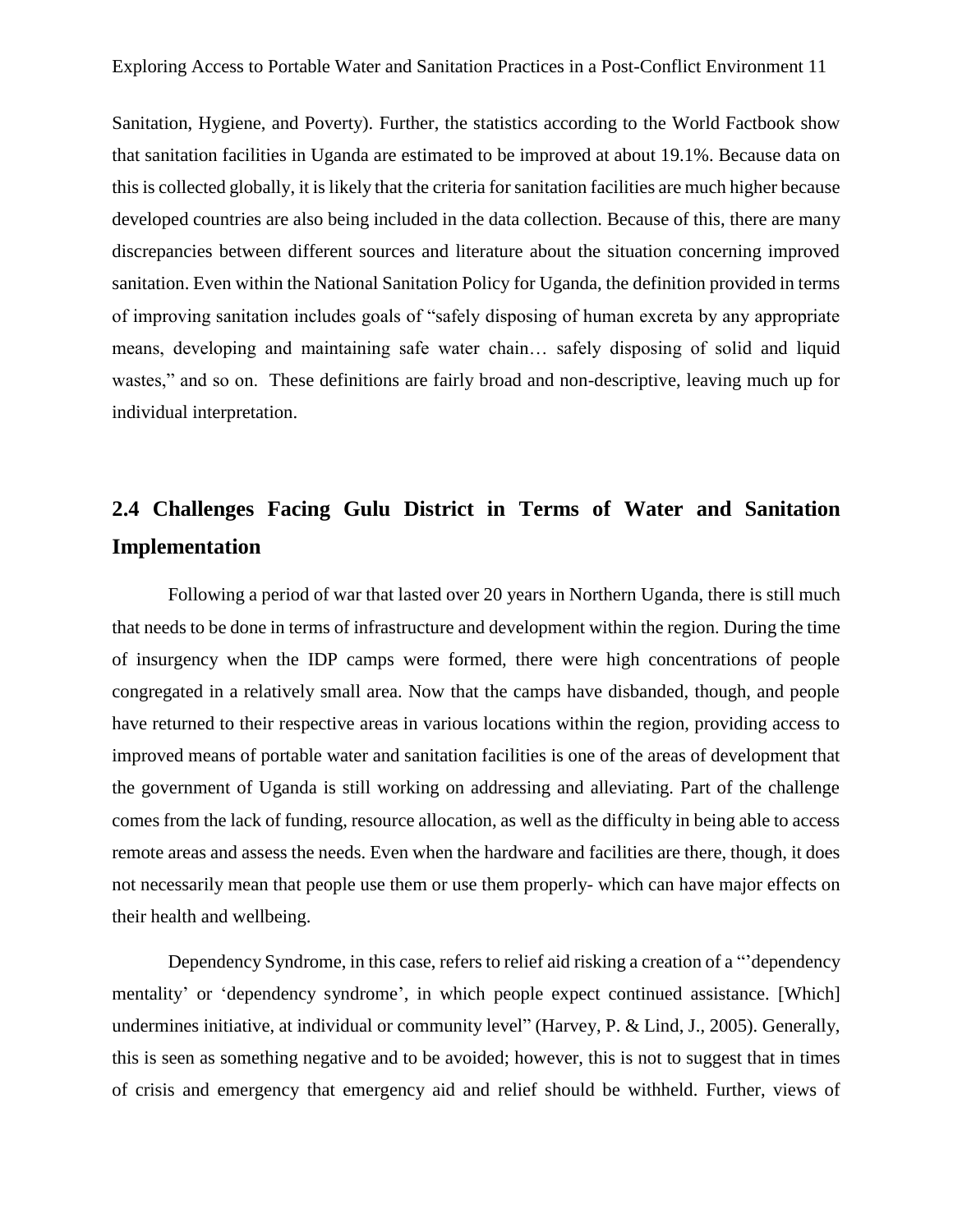dependency are also linked to a belief that recipients of aid are lazy, uncooperative, and actively trying to cheat the system. Because of this, dependency can be seen as "contrasted with a variety of positive values or terms, notably independence, self-sufficiency, self-reliance, and sustainability, and seen as a particular problem when relief assistance has been provided over a long period" (Harvey, P. & Lind, J., 2015). This is particularly relevant in the case of the IDP camps people in Northern Uganda were confined to for around 10 years, where they were provided with latrines and water sources upon arrival of emergency aid. While being able to depend on the aid in the emergency situation to alleviate suffering and save lives is undeniably a good thing, extra effort in the forms of sensitization and training is also needed to promote self-sufficiency and promote ownership over the facilities when the aid workers are gone is needed to counter this dependency that may have developed from the time in the camp.

Health behavior involves activities that shape our physical, emotional, mental, psychological, and spiritual selves; and factors such as socioeconomic status, culture, beliefs, attitude, values, genders, and religion have influence over the types of health behaviors that we engage in. Socioeconomic status encompasses education, income, and occupation- with a higher education level being a predictor of good health because "with knowledge, people can make informed decisions about their health and, as a result, are more likely to engage in health-enhancing behaviors (Hayden, 2014) In the 1950s, the path to the development of The Health Belief Model was paved when US public health researchers set out to enhance the effectiveness of programs pertaining to health education in communities. Further, culture is a major influence on behavior because culture shapes the norms and accepted practices of our daily lives. Because culture can be so strongly woven into some societies, "sometimes, even armed with the information and the skills [to make changes], people still don't use what they know and [instead] do what they know how to do" (Hayden, 2014). In other words, just because someone has the knowledge or information to know they should make a change in their lifestyle does not necessarily mean that they will make that change. For example, many people have knowledge of the health concerns that come from drinking diet soda as a result of the artificial sweetener aspartame, but because people are so accustomed to drinking it, as well as the danger is not something that you can physically see, many people do not stop drinking the diet soda. This same idea is seen in other communities when it comes to trying to implement safe sanitation practices. Similarly, behavior and attitude stem from these cultural practices that influence behavior because individuals have their own perceptions of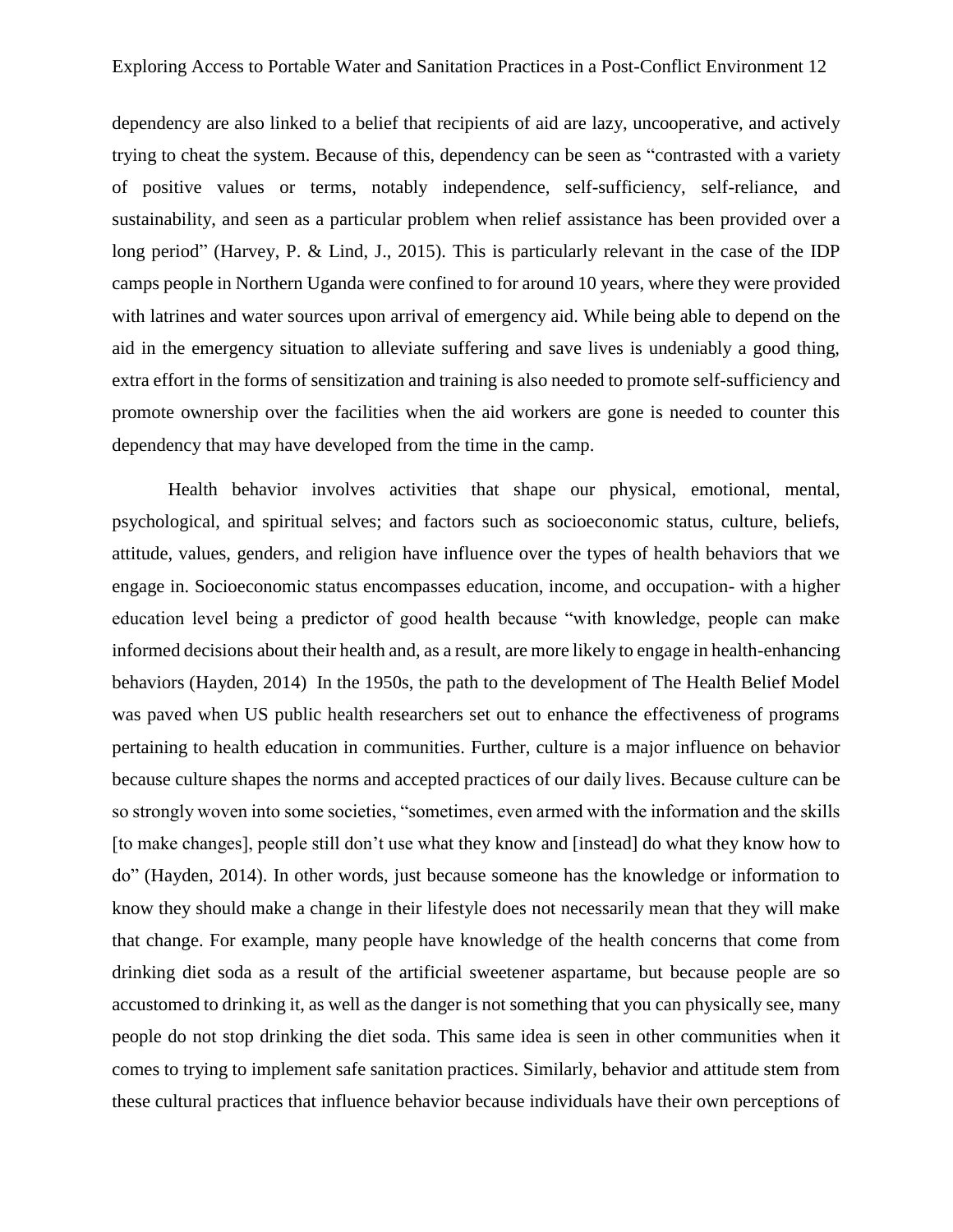what are true based on what they have been socialized to belief, and so their behavior will reflect that. This theory of health behavior, then, can help lead to some understanding in the difficulties, yet importance, of sensitizing communities in the practices of WASH.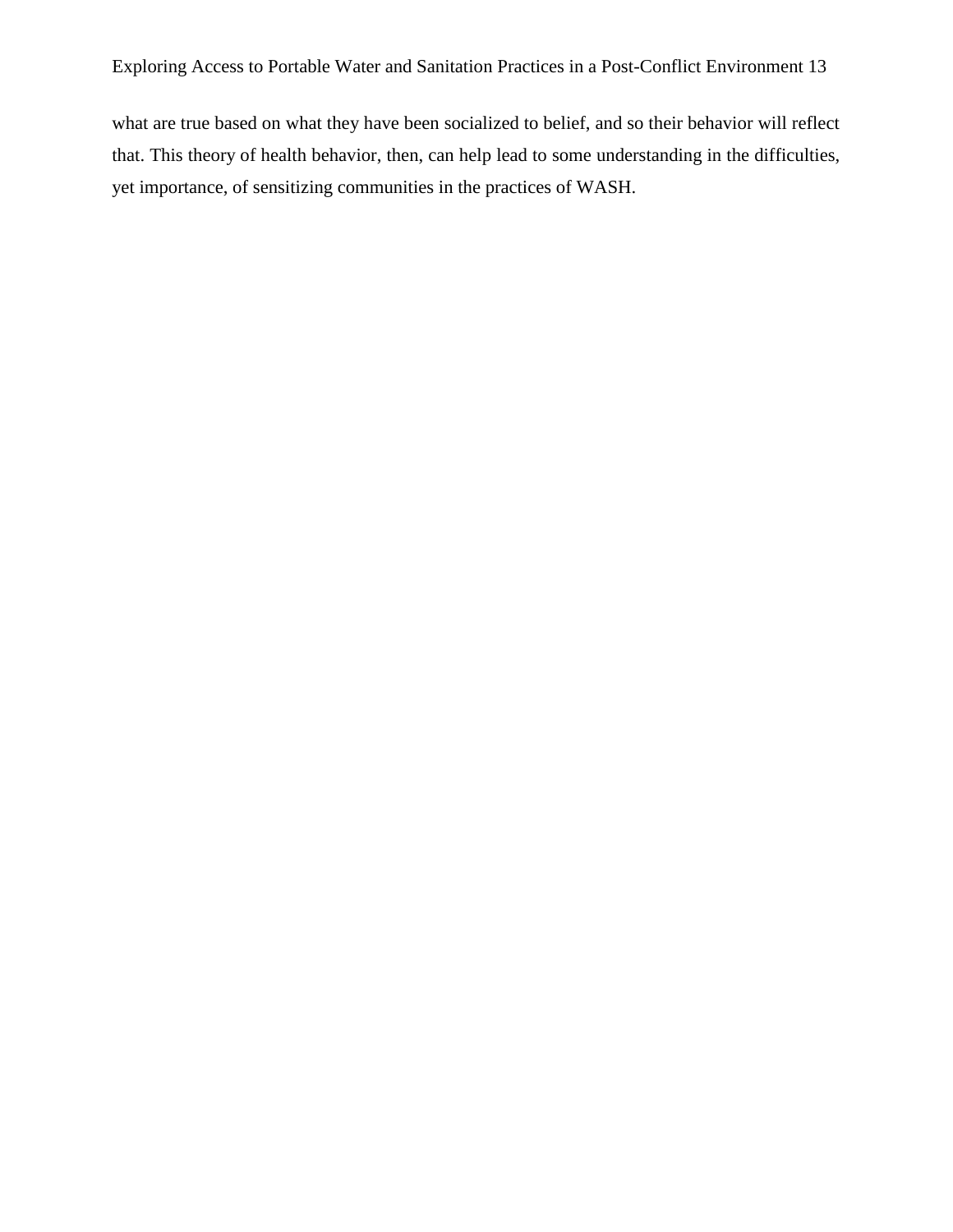# **Chapter Three: Research Methodology**

### **3.1 Introduction to Research Methodology**

The research that has been done lasted for 30 days and mainly utilized interviews and focus groups. The interviews were with a variety of people from various levels and areas of society. Interviews were conducted with district officials, academics, researchers, and local community members. The focus groups were also made up of various members of the community. This helped to best capture a view of what the various roles in terms of water and sanitations implementation and practices are, as well as the varying opinions of the successes and failures of the implementations and current mechanisms.

The information on the water and sanitation situation during the IDP life was gathered during a four-day long stay in a village in Kitgum District, Northern Uganda- where a translator/gate keeper was integral in helping to find correspondents who had spent part of their life living in an IDP camp in Kitgum during the time of the insurgency, and were therefore able to provide some insight into what life during that time was like in terms of water and sanitation.

#### **3.2 Research Design**

The research design is case study of Gulu District in which in-depth interviews, focus groups, and observations, and some report reviews were used to collect data. A diverse group of people, a total of 38, who have different experiences and knowledge to bring to the research were selected to provide the information for this study. This was done to try to address the objectives from different angles, and thus get a more comprehensive understanding.

#### **3.3 Area of Study**

The area of study was mainly in the area of Gulu District, with some time spent in the municipality as well as some time in villages just outside of Gulu. Within the municipality, interviews were conducted with district officials, scholars, and researchers. In the villages outside of the municipality were where focus group discussions with local people occurred.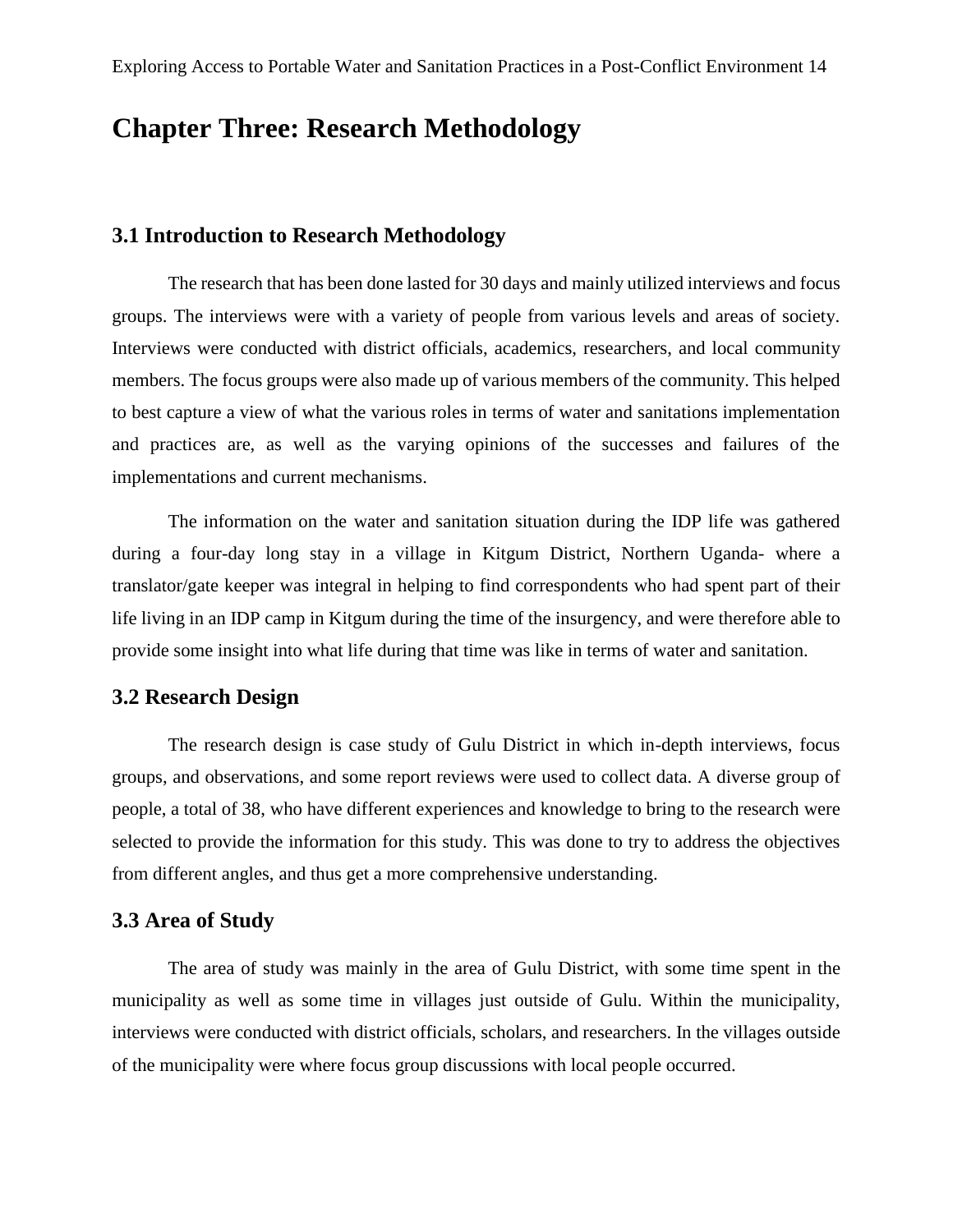### **3.4 Study Population**

The population that was studied were those who were deemed to have information and knowledge regarding water and sanitation in Northern Uganda, and those who are beneficiaries of the water and sanitations mechanisms that are supposed to be in place, and who have experiences and critiques to share concerning them. It was important to contact these people at the various levels, from the district officials who how information regarding resource allotment and implementation of mechanisms due to their roles in the government, down to the community level beneficiaries, because it helped to bring out a well-rounded view of what is going on in the community, and the success and failures of the projects so far.

#### **3.5 Sampling Procedure**

The sampling procedure was conducted using the snowball sampling procedure. The interviews mostly occurred at the district level initially, and from there further potential contacts arose from suggestions of who else in the community would have information to share or interesting insights regarding the research topic. This led to other government officers being interviewed, as well as researchers and academics. This method of snowball sampling was intended to be the most efficient use of time and resources, as it was supposed give a direction and ensure contact with others who have relevant information to share in the area of water and sanitation. However, because of the bureaucratic tendencies of the government structure, it was very difficult to achieve those first initial contacts. This led to a very slow start to the research process. Through gatekeepers who had connections within the government, though, and others who had connections within the villages, both district officers and community members living in villages were able to be reached.

### **3.6 Sample Size**

The sample size for this research was to aim for a minimum of 20 interviews from people at various levels and within various categories of the community. In the end, a total of 38 people were interviewed- including 13 key informants of various roles in society, and 25 community members who made up 4 focus groups.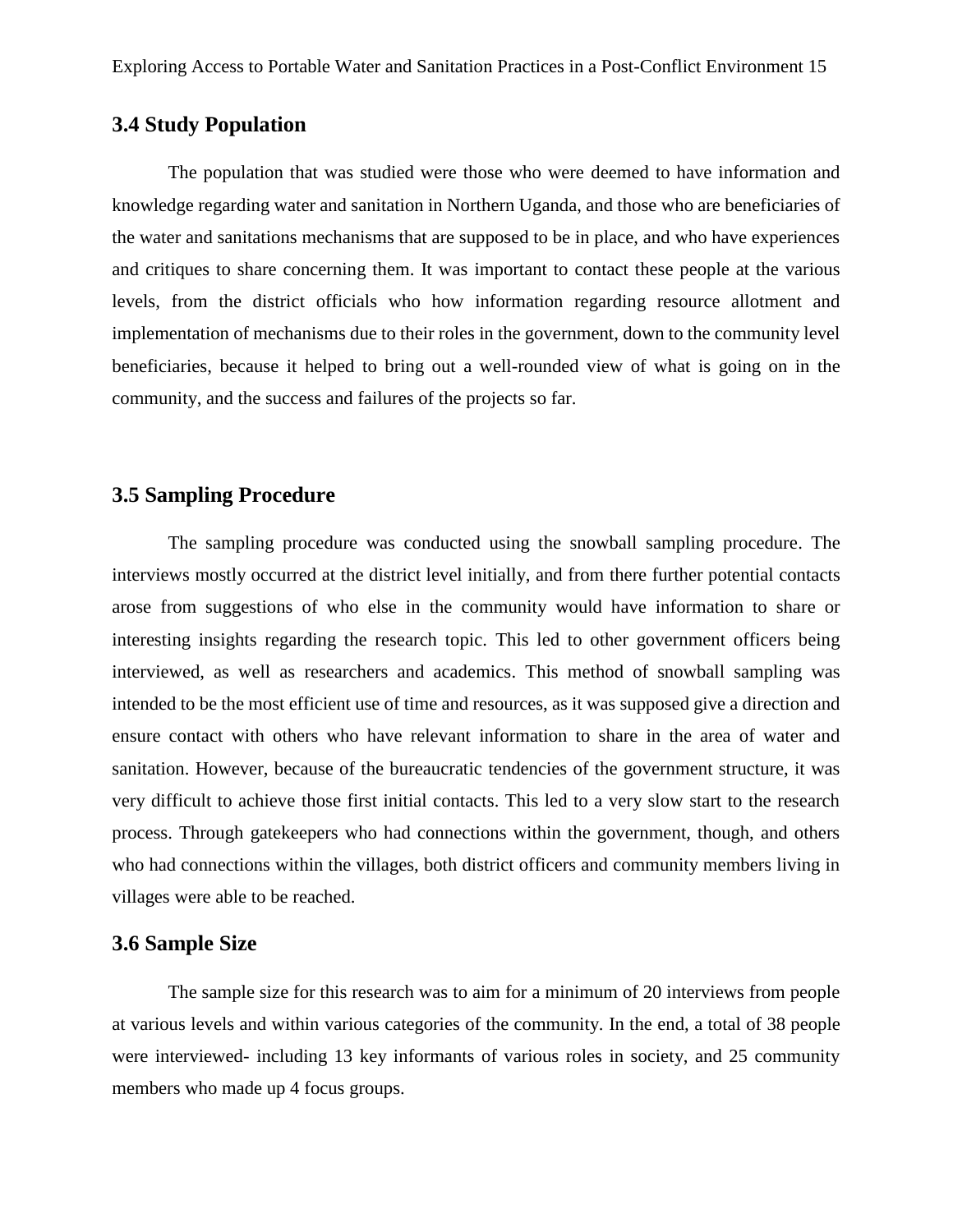#### **3.7 Data Collection Methods**

The main method of primary data collection was through interviews with people from diverse categories and levels in the community in order to get a good cross-section of interviewees and perspectives. Academics, researchers, and district level government officials were all utilized as key informants. Because this was a qualitative study, it was important to use these individual interviews to seek depth of information. The approach taken with the individual key informants was a semi-structured approach. Some open-ended questions had been pre-prepared to initially guide the conversation, but there was intentionally space left for questions to arise as the informant talked. Handwritten notes were taken during each session, and with the permission of the interviewee, in some cases a voice recorder was used to ensure that all of the information was captured verbatim.

Also, four focus groups were utilized as a way to connect with more people at one time, and to get a variety of opinions on a specific topic. Based on characteristics of a good focus group, there should be a minimum of six members involved in the group. Of the focus groups used for this research, one had six members, one had seven members, one had eight members, and the last one only had four members and did not necessarily meet the criteria for characteristics of a good focus group. However, due to the situation on the ground, this was what was manageable. A more structured approach was taken for the focus group interviews compared to the key informant interviews. A set list of guiding questions had been prepared in advance to make sure that all four focus groups were questioned about the same topics. However, with each new focus group came new learning and more experience, so the interviews always ended up being flexible enough to adapt to the circumstances at hand. Handwritten notes were taken during each session to capture the information being shared.

### **3.8 Data Analysis**

The research is qualitative, with the utilization of quantitative data acquired from secondary sources to drive the research question, as well as to support the qualitative results. The data collected from the qualitative research was analyzed for content through critical reading, to attempt to draw connections and find patterns between the information gathered and come to conclusions concerning the research question.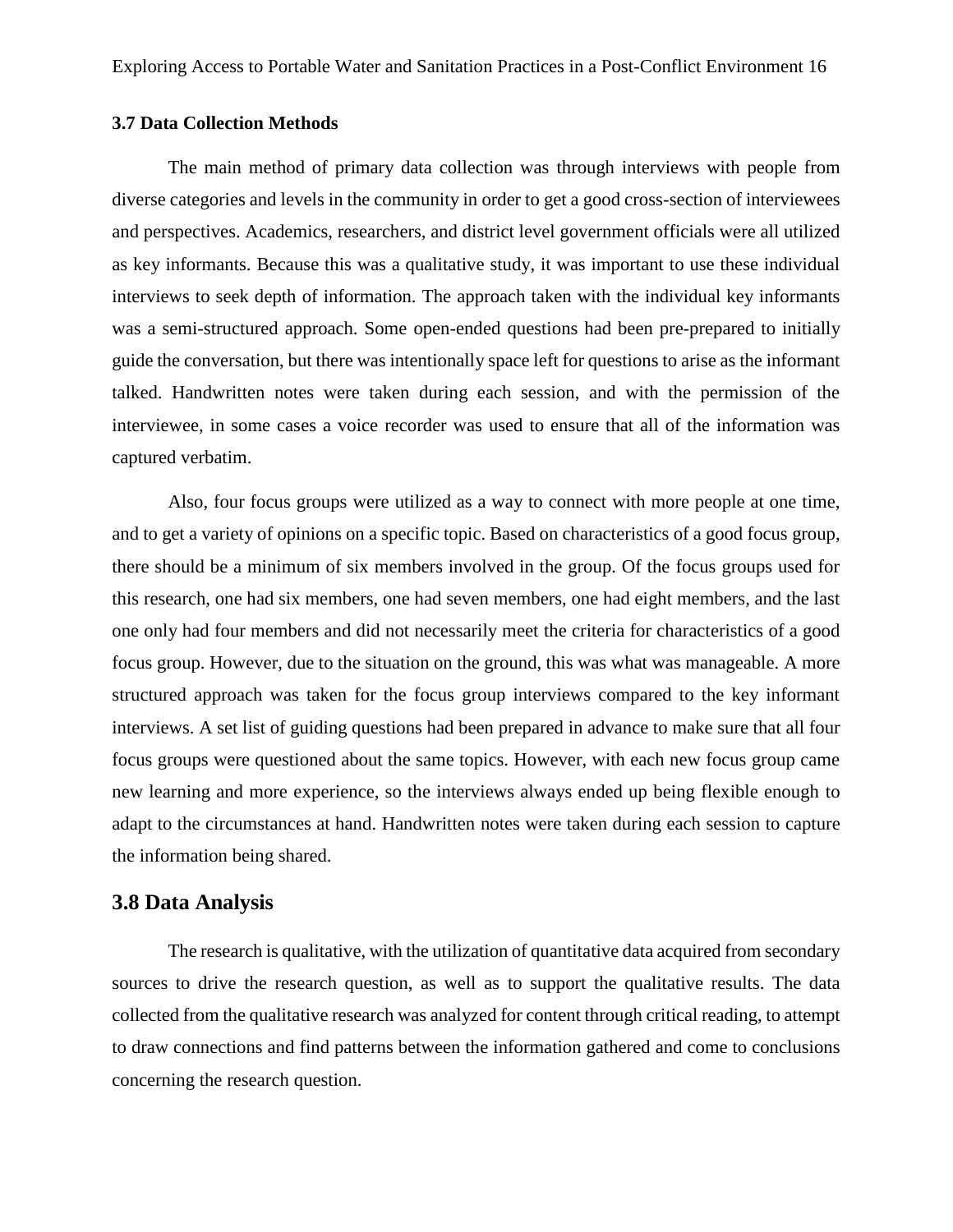### **3.9 Limitations of the Study**

Some limitations that arose throughout the month of the research was communication and arranging the interviews. Being that the research was conducted in Northern Uganda, not everyone who was interviewed spoke English. This happened more so at the community level, as the officials and academics were educated and knew English well, but the community members did not have as much experience in English so a translator was necessary. Any time a translator is used, it is important to make sure that the question being asked is being understood by the translator clearly, so that they can most appropriately ask it to the interviewee, and this is also the case for when the translator is repeating the answer back in English. However, sometimes there is no way to avoid this. This did not seem to be a huge issue, though, as the questions that were asked were fairly simple and straightforward.

An additional challenge was that there are cultural differences when it comes to understanding concepts of time. In the Western culture, people call and set up appointments and write them down and it is expected that both people make it to the appointment on time and if not, they must call and let the other person know that they will be late. The culture here in Northern Uganda, though, is more relaxed. People stop to chat, help each other out, or have to seek shelter and wait out a rain storm before continuing on with their day- there are a whole host of reasons why someone might be late to a meeting, and it is okay. It was important to remember as someone who was trying to set up an interview with the locals, that this is the culture, and that it is important to call and remind people of the appointment, but to be patient if people do not show up exactly on time. Similar to this, when trying to set up meetings with the district officials, it was very difficult to first of all get ahold of them, and then to try and set up a time to meet with them. Because they were local governmental officials, they were very busy men, and meeting with a student who was doing some small research was not very high on the priority list relative to the other responsibilities they had. Often times, a meeting would even be scheduled and confirmation would be made, but the time of the interview would come and the interviewee would not show up due to another meeting coming up. Because of this, the beginning of the research period was very slow, and it was very difficult to move forward with the research because the district officials were intended to be the starting point from which more contacts would be acquired.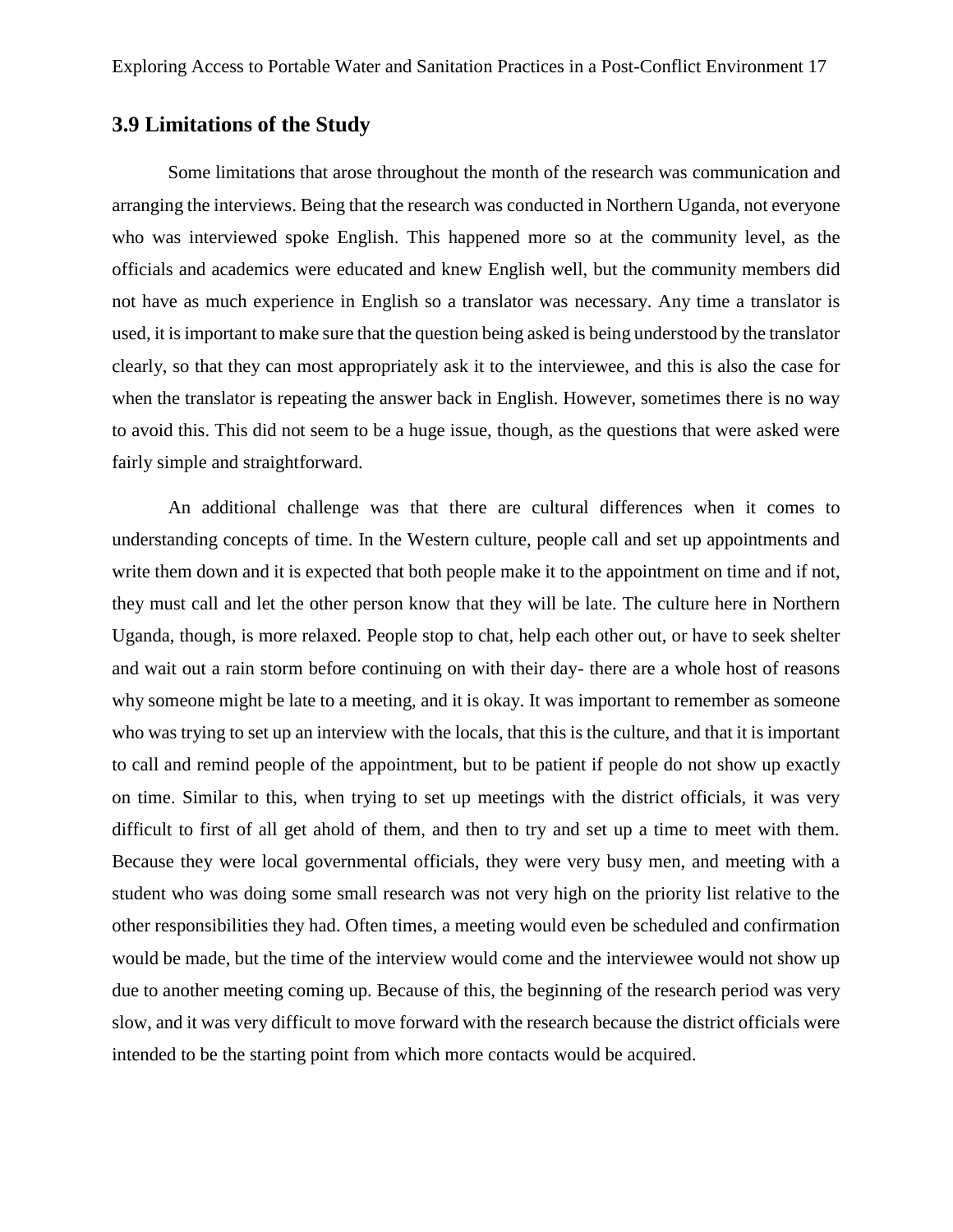Another cultural factor that made aspects of the research more challenging is the concept of privacy. In this culture, it is uncommon to hear people explicitly say that they are going to use the bathroom. Rather, people will make remarks that they are "going for a short call" or "have to make a long call". Given this, it felt uncomfortable and seemingly a sensitive topic to approach a focus group and to inquire about their toilet practices. Further, it was proven to be difficult to determine the extent to which people practice safe sanitation. In an attempt to not ask leading questions, it was never outright asked whether or not people wash their hands after using the latrine. Even if those questions had been straightforwardly asked, it is unlikely that people would have admitted to not washing their hands or to relieving themselves in the bush, as they were aware that the topic of the research was water and sanitation, and would have perceived themselves to be failing some sort of test had they been given the chance to say yes or no to a question about personal hygiene. Being aware of this, the questions about sanitation were intentionally open-ended and left room for the interviewees to answer how they were most comfortable.

#### **3.10 Ethical Considerations**

Ethical considerations are the primary concern of any researcher. It is imperative to be aware of any potential concerns, and to be prepared to address them as they come up. Before the research could even begin, a comprehensive proposal of the research topic was drafted and submitted to the Local Review Board for approval. Further, approval was sought from the Uganda National Council for Science and Technology. Approval was granted by both, so the research was able to continue.

It was important to know how to access respondents, and it was helpful to depend on a "gate keeper"- someone who is familiar with the population that is intended to be studied. These gate keepers provided access to the respondents, and acted as a bridge between the researcher and the respondents, particularly with the focus groups conducted in the village. The gate keepers were very helpful in accessing the district officials- as the local government can be bureaucratic so it was important to have some sort of connection, for accessing the three different schools that were observed, and for accessing and gathering focus groups in a village. Compensation and incentives are also components of conducting research that need to be paid attention to. Timing, being clear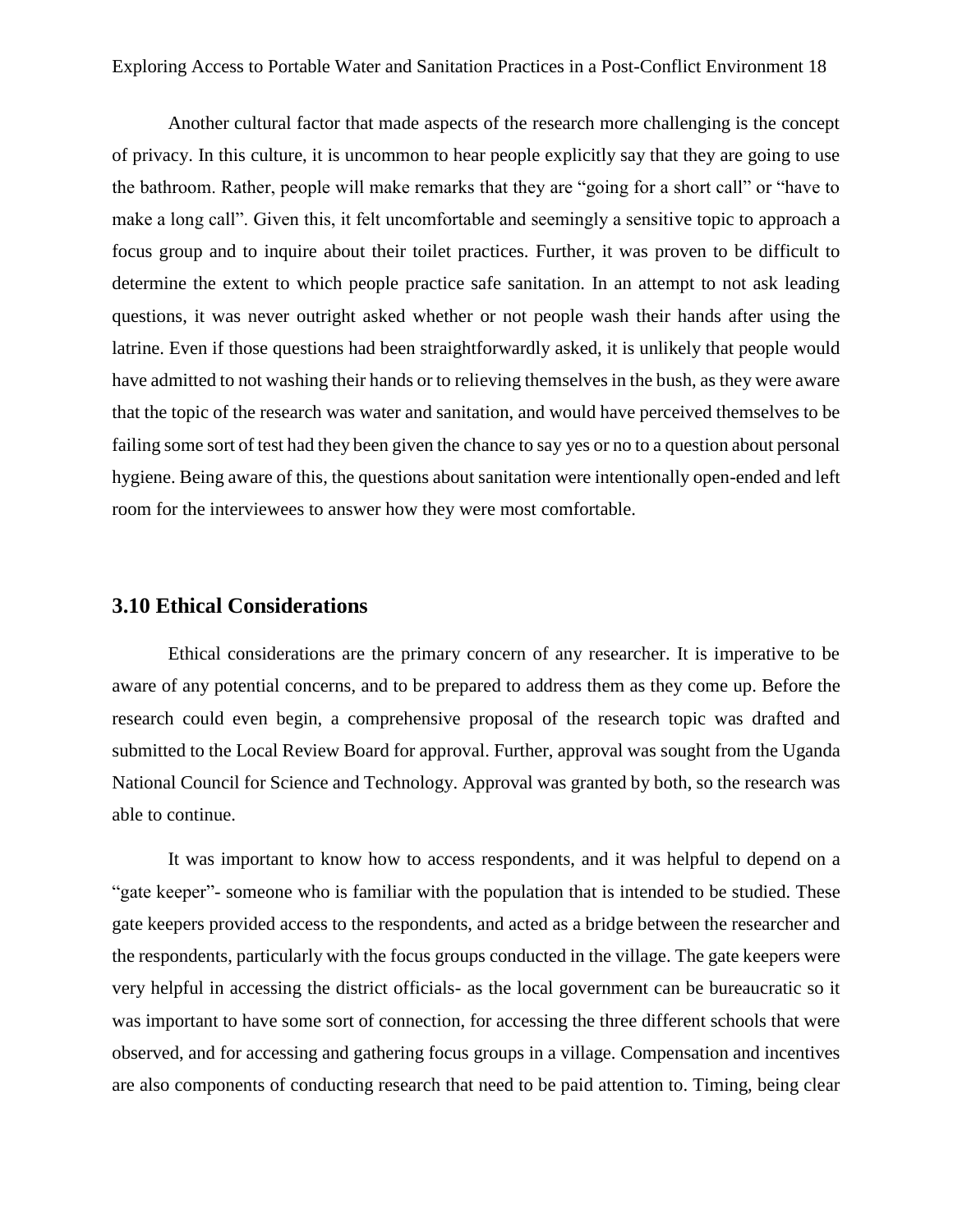in what the compensation or incentive is intended to be used for, and how much are all things that were kept in mind and planned for before an interaction involving it. This is another area where a gate keeper was very helpful, because they have the cultural knowledge and experience to be able to give advice on what is appropriate. For this research, when compensation was provided, it was given to the focus groups after the interview had occurred, and they had not been told that they would be given anything until after the interview was completed. The first focus group was compensated with bars of soap for each participant, and it had been purchased just down the street at a local shop. The other groups were given some money to purchase refreshments for themselves after the interview.

Additionally, informed consent is imperative and cannot be emphasized enough to conduct ethical research. Having a pre-drafted consent form was essential, and also the presence of a translator/gate keeper if working with non-English speakers was necessary. The interviewee was always presented with the consent form before the interview ensued. In some cases, an audio recorder was used with the permission of the interviewee. For the focus groups, because they did not speak English, the consent form was verbally translated by the translator, and each member gave verbal consent to participate before the interview took place.

Because of past experiences, place of origin, and prior knowledge and education from previous reading and research, it is impossible to completely remove researcher bias to a subject. However, by noting that the bias is there and by understanding how it shapes certain perceptions of information gathered in the field, it helped to open the mind to the information being received. Following this, bias can shape the types of questions asked and the methods of research used. There was a conscious and specific effort made to try to avoid asking leading questions, because this could have altered the information being gathered and would shape the findings in the light of a specific bias.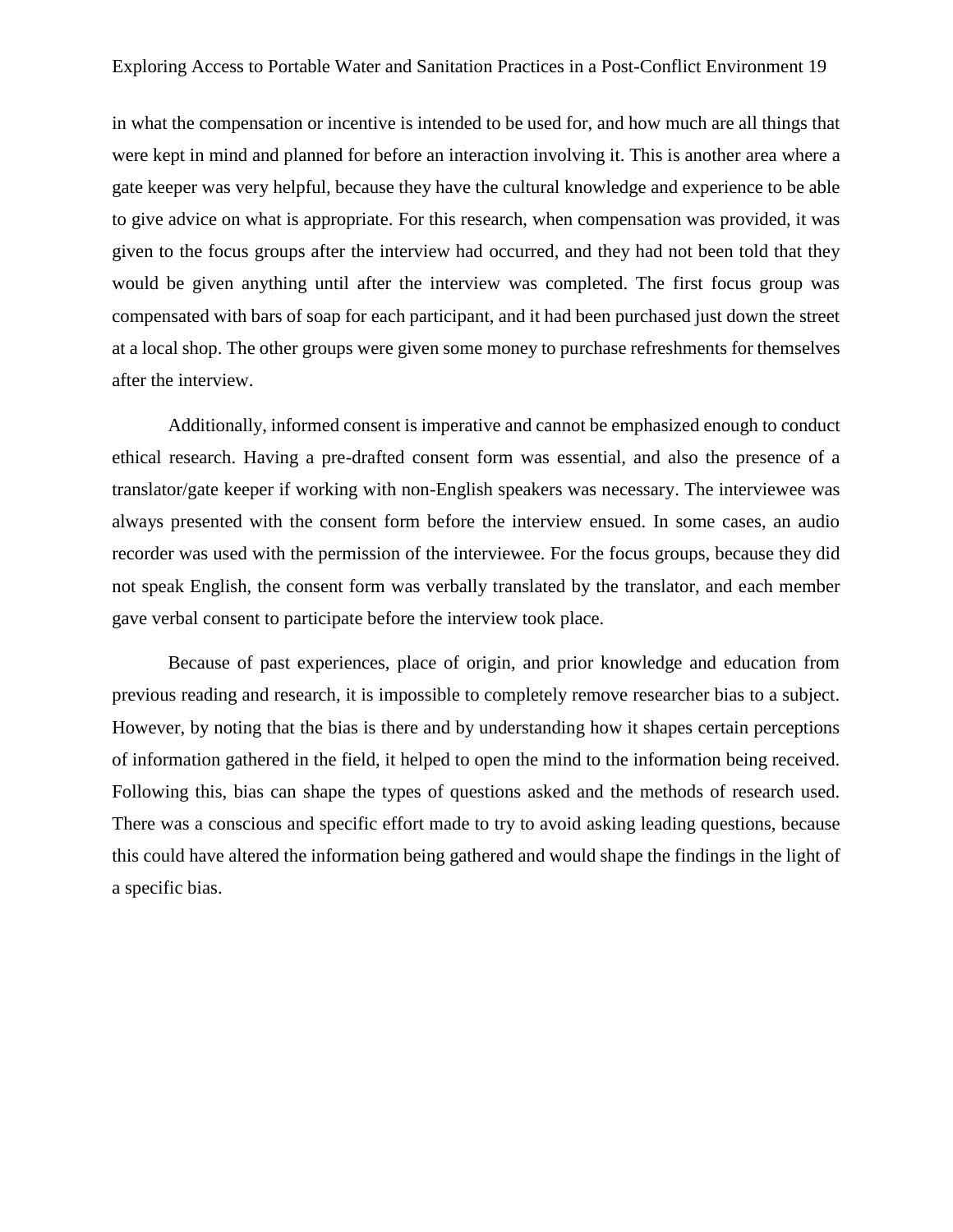# **Chapter 4: Findings and Discussion**

# **4.1 Who Are the Stakeholders in Regards to Water and Sanitation in Gulu and What Do They Do?**

At the district level, the urban and rural areas within the district are under the authority of separate institutions. The municipality is under the authority of the National Water and Sewerage Corporation, while the local government has numerous offices working together in collaboration to address water and sanitation within the rural areas of the district. The National Water and Sewerage Corporation is a "public utility company that is 100% owned by the Government of Uganda" (NWSC, 2016). Currently, they have a presence in 174 towns throughout Uganda, and offer 78% service coverage within their areas of authority. However, it is in their plans to reach 100% service coverage to provide "everyone with clean safe water within a radius of 200 meters in all the towns and urban centers entrusted to [them]" (NWSC, 2016). Within Gulu, the regional office of the National Water and Sewerage Corporation exists to supply the local people with portable water in a cost effective manner. To do this, people living within the municipality are able to apply for the pipe connections and then pay monthly for the services. In this way, the office is geared towards assuring that the community is able to access portable water that meets international standards (Personal Communication, 11 Nov. 2016).

To address the rural communities, though, there is a collaborative effort between the Ministry of Water, the Ministry of Health, and the Ministry of Education and Sports to address water and sanitation. The District Water Office is responsible for water supply, sanitation, and hygiene around small water points and rural growth centers. When they go out to put in place a new facility, they start by conducting a baseline survey to find out where the community is at in terms of sanitation and hygiene practices. Their "dream is that where [they] put a facility in place then [they] would make sure to prevent sources of contamination- which definitely is poor sanitation and hygiene" (Personal Communication, 1 Nov. 2016). Once informing the community about where they need to be in order to get the facility, a committee called the Water and Sanitation Committee is assembled through an election by the community of which local people should constitute it, and then these members are trained by the District Water Office with support from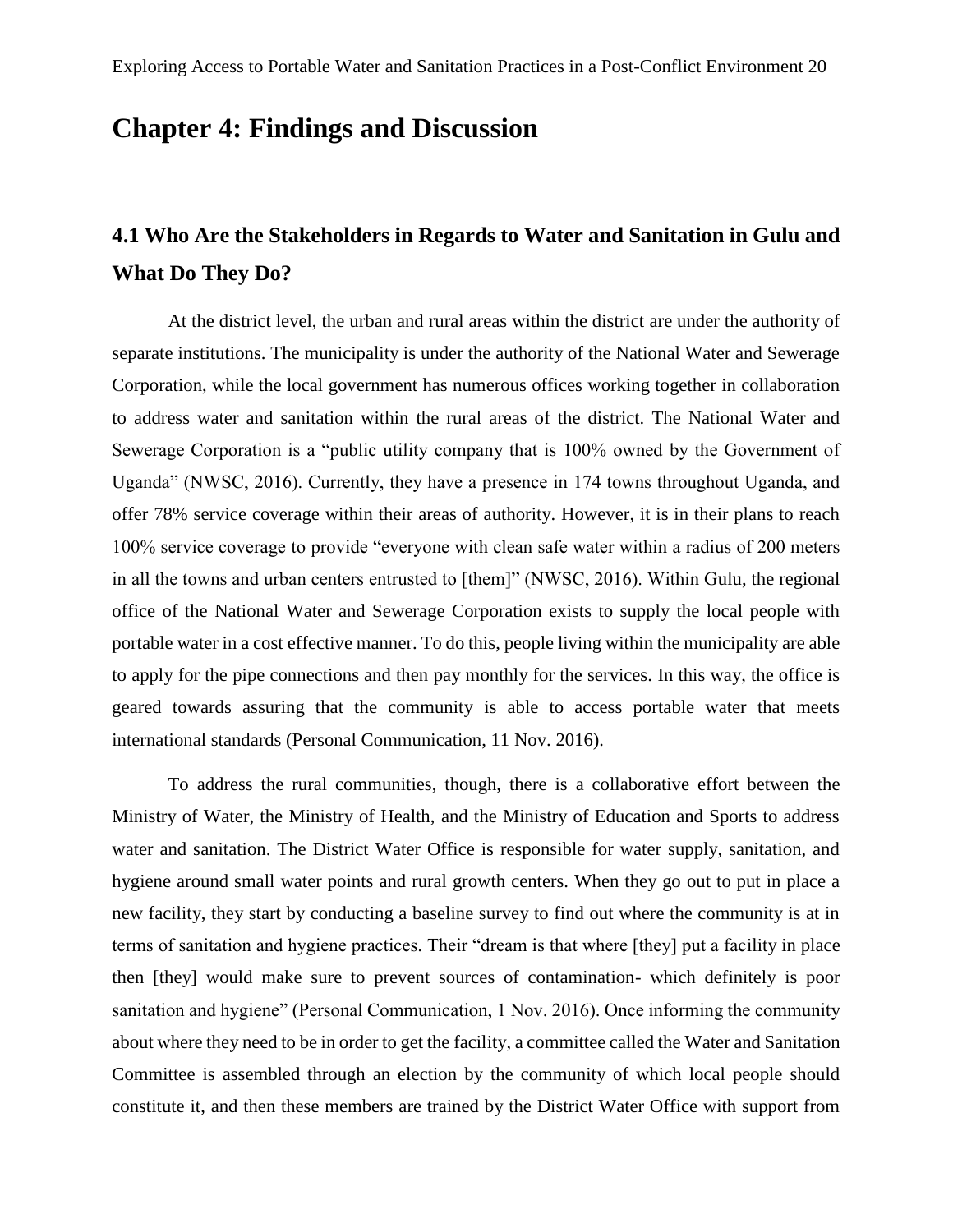extension staff. These committee members are then expected to act as chains in addressing the issues that may arise within the rest of the community.

The District Health Office, though, is responsible for coordinating, planning, and implementing health activities within the community. They are expected to coordinate all partners in the health sector, including government, private, and NGOs in making sure that policy guidelines are followed. More specifically in terms of water and sanitation, their office plays a large role in the "software" aspect. They provide information on community access to clean water and proper sanitation, they test the quality of water, they inspect homes and their surrounding environments, they check for safe latrines and proper waste disposure, as well as address personal hygiene (Personal Communication, 2 Nov. 2016). When a problem arises, the office assembles Village Health Teams who act as agents of the community to go and address the communities, armed with facts about the preventable water borne diseases within the community to engage them and explain how poor hygiene and sanitation can lead to these diseases. So while the District Water Office is focused on a larger community level, the District Health Office narrows down their scope by taking interest in the more personal household level.

The District Education Office, then, has authority over water and sanitation practices within schools. They monitor, inspect, and offer support supervision to strengthen the quality of teaching and learning by examining the learning environment and making sure that it is safe and appropriate. They look for boreholes, latrines, rubbish pits, hand washing stations, and the general cleanliness of the compound and make a report. By policy, all schools are required to have at least one borehole, at least 1 stance per 50 students for latrine coverage, and the schools are also supposed to have Sanitation clubs. What happens, particularly in the case of less than adequate latrine coverage, is that students might come to school unable to find a toilet to use or the line might be too long, and, particularly in the case of young girls who are menstruating, they do not have access to the facilities they need and end up not going to school (Personal Communication, 4 Nov. 2016). This can have a major impact on the education of young community members, and is a large driving reason behind improving the learning environment.

Because the role of the local government in implementing water and sanitation within the rural areas of Gulu District is split up between three different departments, this requires extra care in making sure there is coordination between the three different branches for their work to be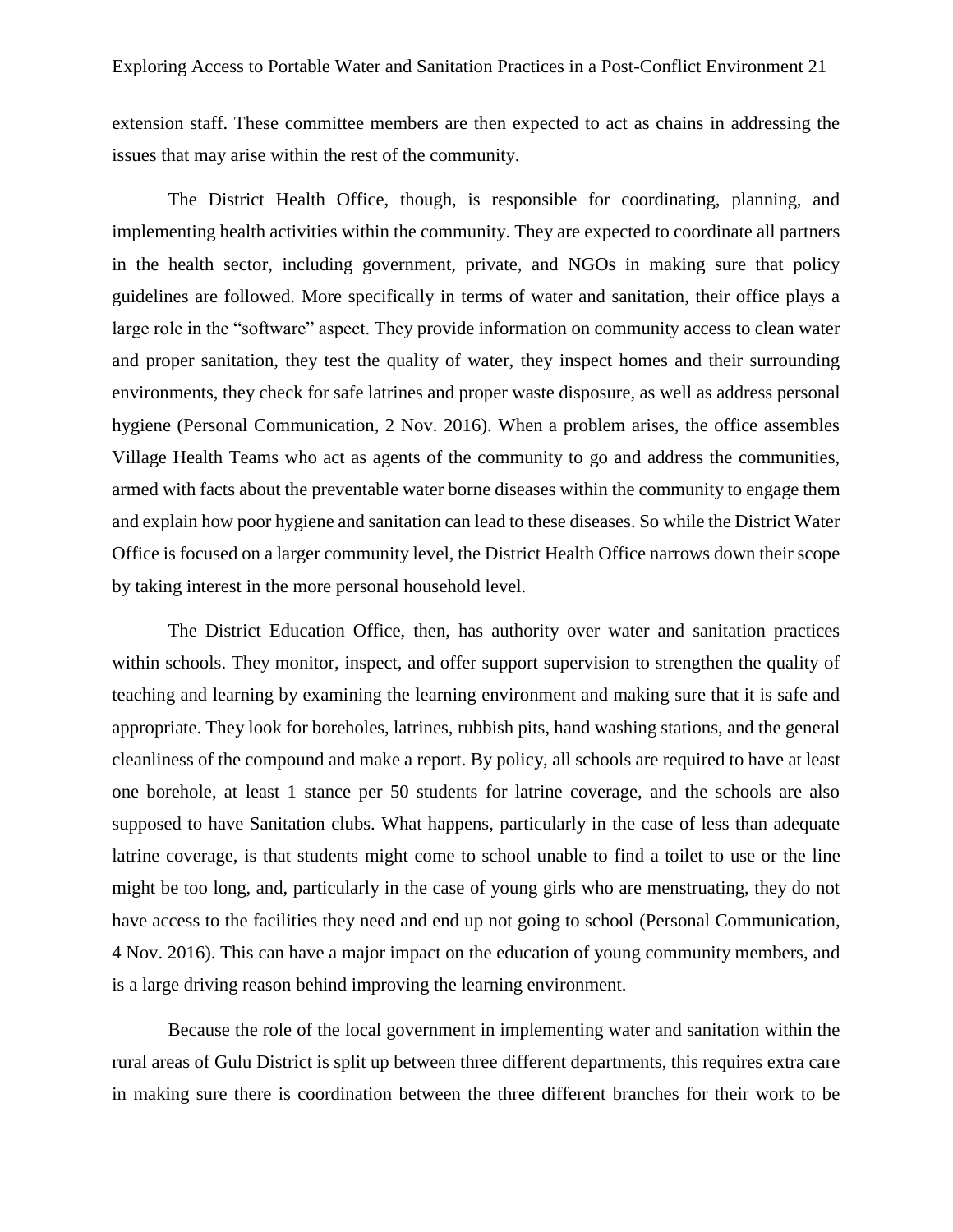cohesive and effective. The benefit of sharing the responsibilities among different departments is that it would be far too much for one department to handle all on its own and, just like anything, if each stakeholder plays their role well, the system will work well (Personal Communication, 2 Nov. 2016). However, lack of funding and budget allotment for water and sanitation activities have left gaps in responsibility pertaining to coverage where another department may then feel the need to compensate for where the other fell short (Personal Communication, 1 Nov. 2016). This disconnect from different priorities and different budgeting can be a huge challenge, but when there is a problem, all three departments are supposed to meet, inform each other of the problems, and then proceed to have dialogue around it (Personal Communication, 2 Nov. 2016). From this perspective, it makes sense to divide up the responsibilities based on the overarching authority of each department. The District Water Office has responsibilities in the hardware aspect of implementation of facilities, the District Health Office is concerned with WASH at a household level with respect to ensuring that people practice safe sanitation to reduce the risk of preventable diseases, and the District Education Office has authority over the implementation and education of WASH within schools. However, these are a lot of moving parts that are very dependent on each other to succeed; it requires frequent and consistent communication and dialogue about issues, integration of common goals, and cohesion of policies and practices at each level. Because they all have differing budget allocations and priorities, though, this leaves room for gaps in the system that prevent it from being as effective as it could be.

While both the local government and national government have roles within Gulu District, AMREF Health Africa also is a WASH stakeholder in the area. AMREF Health Africa is an international organization with its head office based in the capital city of Kampala. It does work in 35 different districts in Uganda, and has been in Northern Uganda for about 30 years (Personal Communication, 9 Nov. 2016). In Gulu, AMREF has been implementing actions aimed at improving access to safe water and sanitation practices for the communities. In 2012, they received funding from the EU to implement a five year urban and peri-urban sanitation program. Through this program, they have targeted 20 schools and 30 villages within Gulu Municipality to support. They had conducted assessments of schools that were the most in need since the funding was not enough to reach all of them, and the government aided schools were the ones considered first (Personal Communication, 9 Nov. 2016). AMREF conducts their work by addressing both software and hardware needs. Concerning software, they focus on increasing mobilization and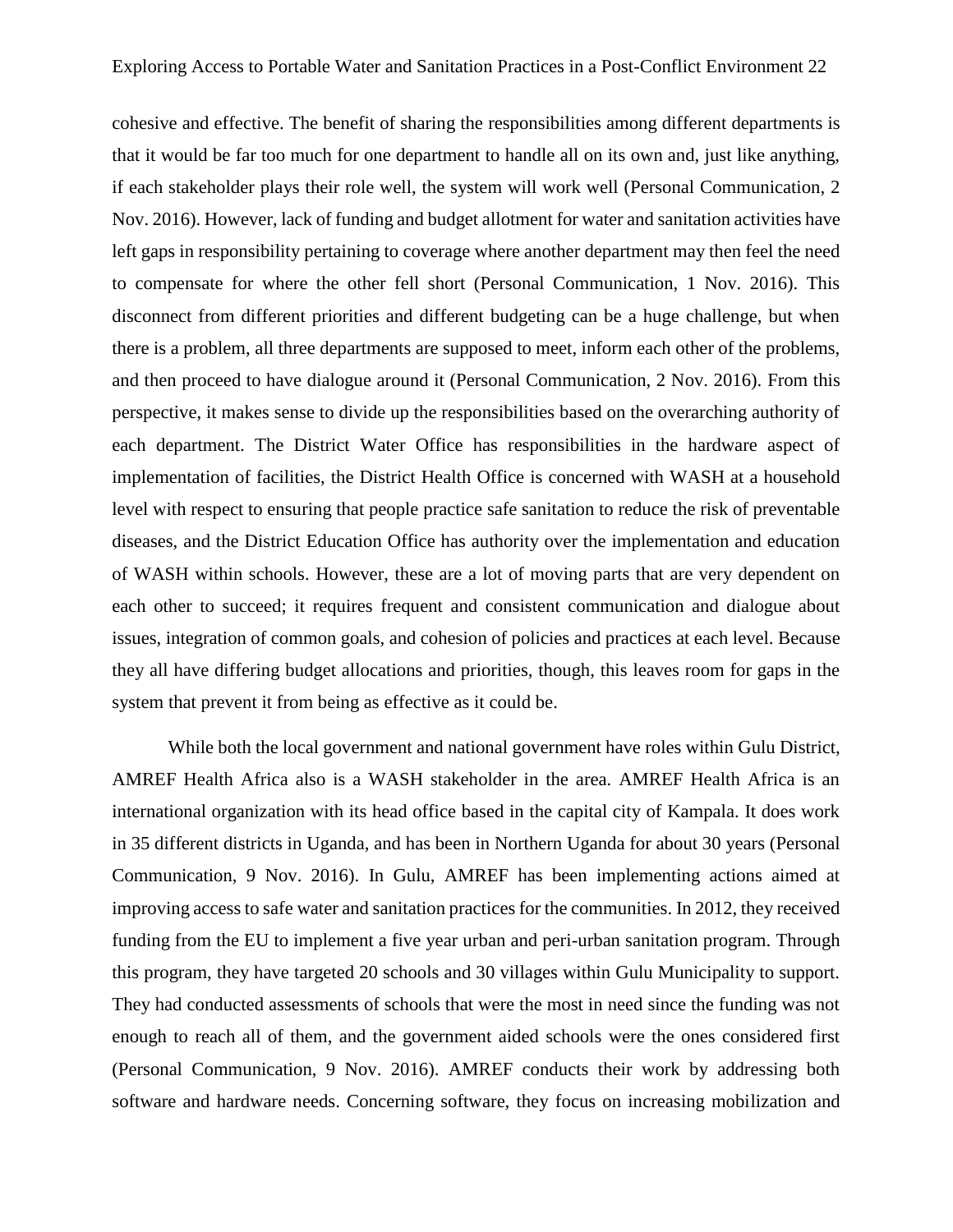sensitization by training and forming school health clubs, maintenance committees, and water user committees for operation and maintenance of WASH facilities. Also, they work with and train local leaders to promote WASH, and they inform community members on their rights to water and sanitation. They also take an economic approach by training women on the reuse of waste for composting and for making items to sell so that they can sustain themselves (Personal Communication, 9 Nov. 2016). In the schools, they have a unique approach to promoting water and sanitation by holding a school WASH competition. It is planned with all the schools AMREF supports, and even the parents are encouraged to participate. The schools compete in WASH through demonstrating proper operation and maintenance of all facilities in the surrounding community, they promote WASH messages through drama and poems, and the best performing schools get gifts like smart stainless steel tanks for storing drinking water, a cow, or individual gifts for the best performing students like basins and plates (Personal Communication, 9 Nov. 2016). In terms of hardware, though, AMREF has constructed 20 rain harvesting tanks of 20,000 liters each, and every school they support has gotten one. They have also constructed drainable water borne toilets, because the challenge of land and cost of digging has made pit latrines unstainable. In addition, they have constructed hand washing facilities, as well as have distributed portable garbage escapes to collect rubbish in for easy transport to the rubbish pits. In these ways, AMREF has played an integral role in promoting ownership and sustainability of the resources they have provided to their associates.

At a more local level, community members are also stakeholders in the water and sanitation sector. Because there is an overarching goal to make it so that communities feel responsibility and ownership over the water sources and sanitation facilities, there is training and sensitization that happens at the local level. Communities are encouraged to have a Water Source Committee mobilized for each water source in the village. This Water Source Committee is supposed to be made up of nine community members who are elected by the rest of the community. Their responsibilities might range from ensuring that the water source and the area surrounding it is clean and protected, to collecting money monthly from each household that uses the water source. This money that is collected is then supposed to be saved and used as funds for when the water source inevitably breaks and needs some sort of repair. However, there have been some problems with this sort of system. In one village visited, the water source was a protected spring well, and the Water Source Committee had dwindled down to only one sole woman who was the "care taker"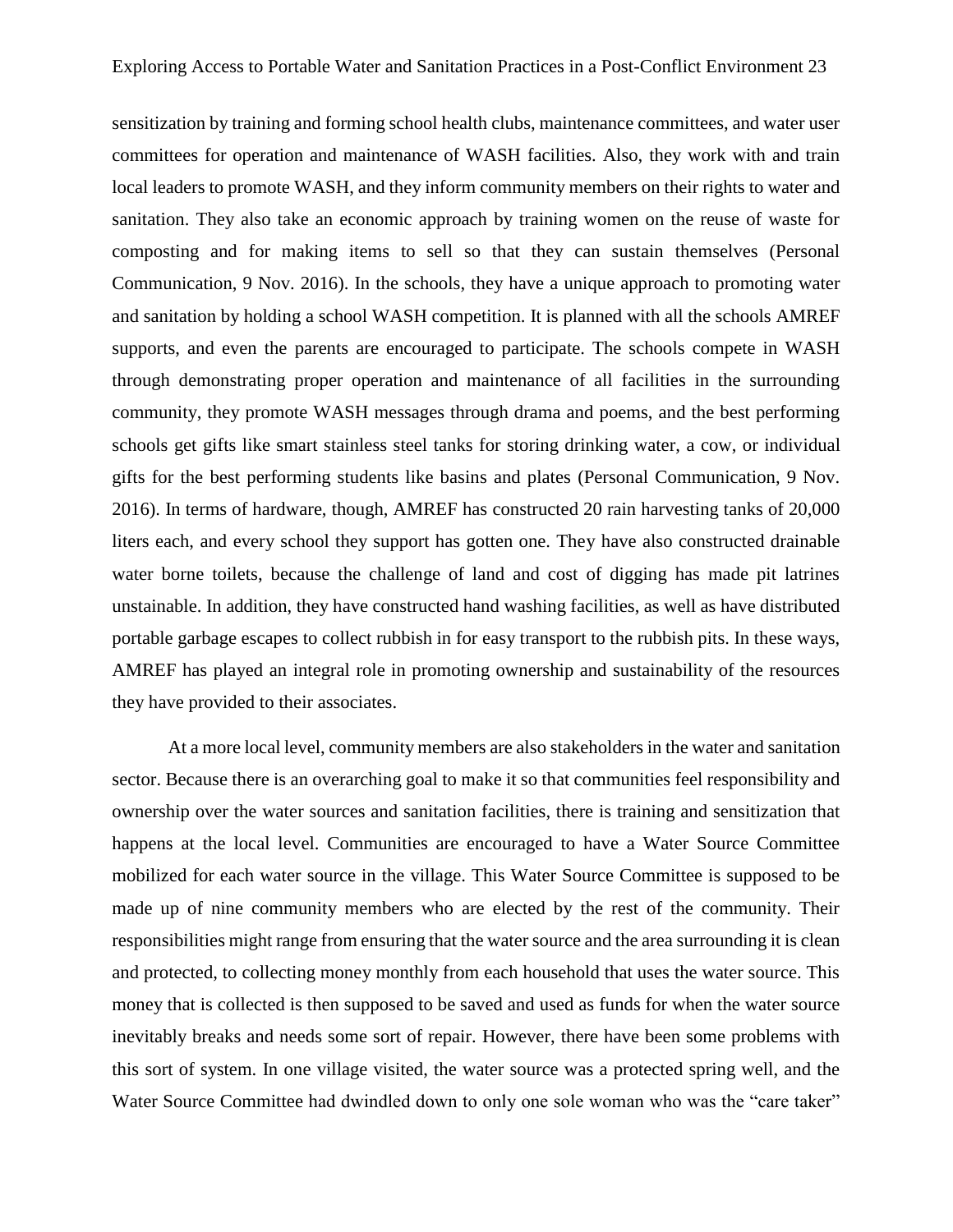of the spring well. While the area around the protected well appeared to be clean and well taken care of, a suggestion was made that the community should put up a fence around the source for even more protection. The woman explained that they had constructed a fence around the source, four times in fact, and that people kept stealing it. In addition to this challenge, some people in the community allegedly fetch their water at night, so there is no time to be able to catch them to collect their contributions for the funds (Personal Communication, 10 Nov. 2016). Another village had a Water Source Committee made up of nine members who were in charge of the protected spring well, and originally they had cleaned up around the water source and collected money at the end of each month for operation and maintenance costs, but recently they had taken to mobilizing people to go and clean around the source and if they failed to do so, they would be fined. Also, there were suspicions that the committee members had been using this money between themselves and when funds were needed for repairs, they would just go door to door to collect the funds; but in this way, they may not be able to collect enough funds for the immediate repair of the facility (Personal Communication, 14 Nov. 2016). So while the communities are supposed to have some sort of committee that has been trained by local government or other agencies in water and sanitation, as time goes on and without reinforcement, these committees begin to disintegrate or stop practicing their responsibilities.

The role of the Water Source Committee is an integral part to the success and sustainability of the water source, as well as the sanitation facilities. These local leaders within the community are supposed take responsibility and ownership over their water points. This is so essential because if the local leaders are sensitized to the importance of water and sanitation practices, and the importance of maintaining their resources, then they can more effectively govern the rest of the community to follow their lead. Also, because they are supposed to act as representatives for their communities in the local council. When an issue arises in a community, "their agenda comes through their representative", and the planning of the local government is through a down up approach, so the issues can best be addressed and resolved if the local community, with the encouragement from their local leaders, participate (Personal Communication, 4 Nov. 2016). Then, with all of these moving parts of the district departments, international organizations, local committees, and local people in place and all cooperating and fulfilling their responsibilities, ideally all of the needs would be met; but this is not the case due to differing priorities, differences in budgeting, and deference and/or lack of knowledge of responsibilities.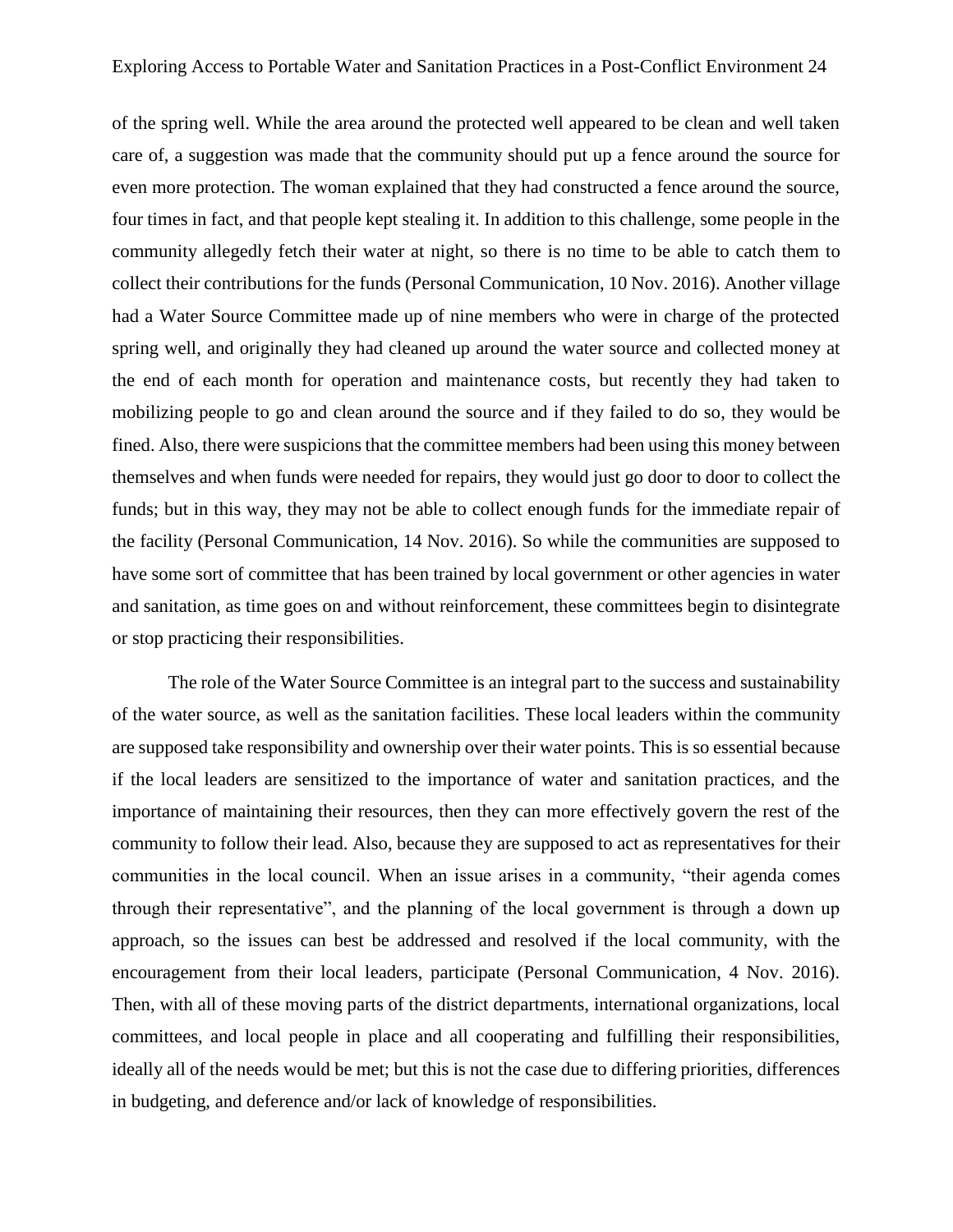# **4.2 Water Sources, Sanitation Facilities, and Their Uses at the Community Level**

When talking about water sources at the community level, it is important to understand that within Gulu District, there is the urban area which is referred to as the municipality, and then there are the surrounding rural areas. Within the municipality, the preferred source for water is piped water that is connected to homes for them to access through taps. According to the National Water and Sewerage Corporation, the stakeholder responsible for the piped water within the boundaries of the municipality, the current coverage for piped water in Gulu stands at about 6,000 households, which has increased from ten years ago when the coverage was about 3,000 households (Personal Communication, 11 Nov. 2016). The main source of the raw water comes from Oyitino dam where water is collected and then pumped to a treatment plant to be treated at a mass level. The water is then able to be piped to the households, from main lines which then branch off into individual line, where households can then access the water from their taps. Although the water is treated before it reaches the house, because the water has to travel so many kilometers through very old pipes, it picks up various micro-organisms along the way, and thus for safety it must be once again treated at the household level- either by boiling or through a filter (Personal Communication, 7 Nov. 2016).

Because not everyone living within the municipality is covered by this piped water, though, they must retrieve their water from elsewhere. However, drilling of new boreholes within the municipality is forbidden because of the high population of people living within a condensed area and the subsequent congestion, the ground water is not as safe to drink. Additionally, use of boreholes, shallow wells, and natural springs could be seen as a threat to business growth, as people who receive piped water services pay monthly bills. While people can still use boreholes that have been in place before, the National Water and Sewerage Corporation also offers Public Stand Pipes, which are water taps for community use within the municipality (Personal Communication, 11 Nov. 2016). According to the National Housing and Population Census in 2014, there were approximately 152,276 people living within Gulu Municipality (2014). This way, people living within the community have a few options for collecting safe, portable drinking water; however, only 70% of people within the municipality are currently covered by this service. It is the goal of the National Water and Sewerage Corporation, though, through their Infrastructural Development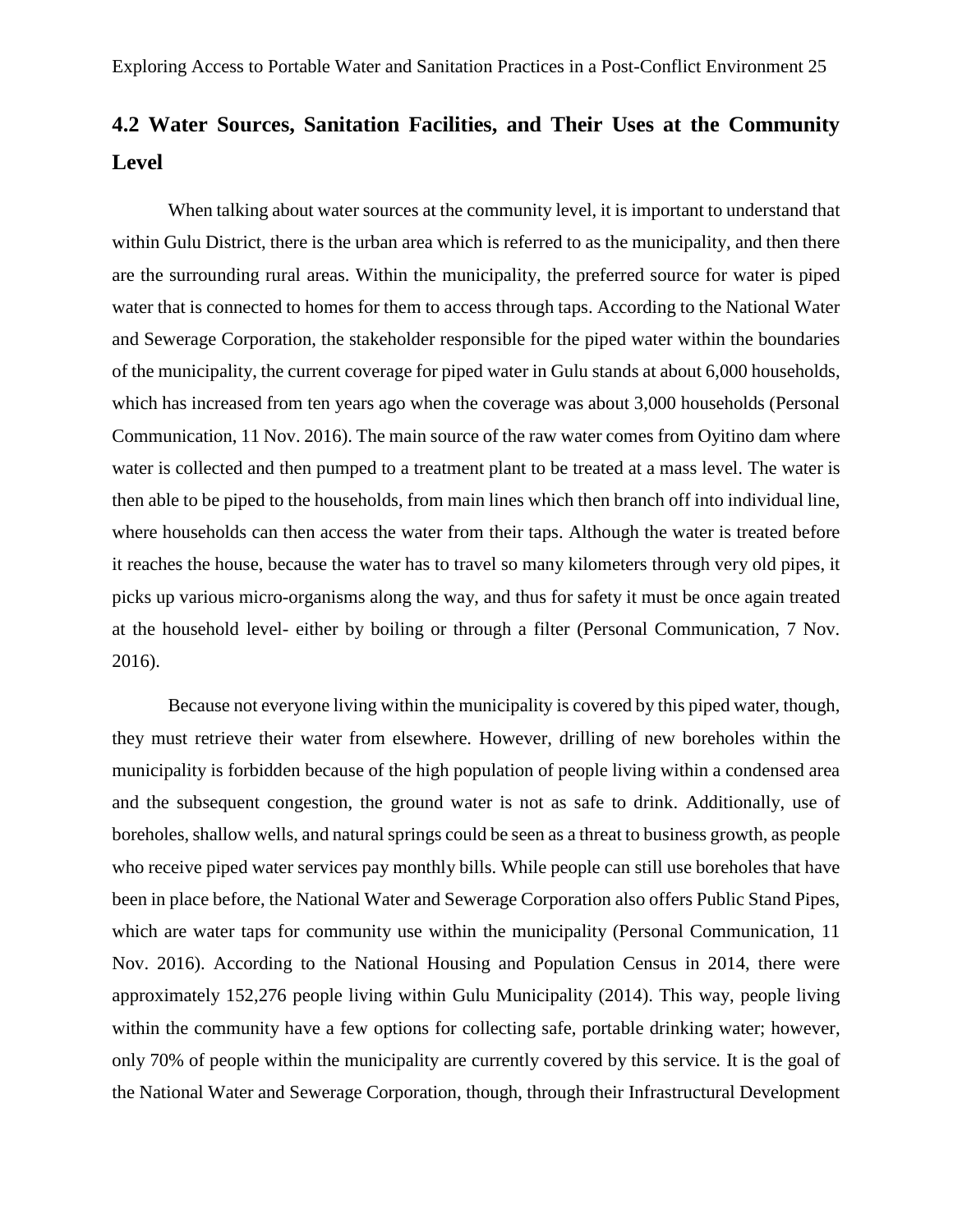Plan, to expand their coverage beyond the boundaries of just the urban areas and into the rural areas, where they hope to supply water to every village in Gulu District by 2020 (Personal Communication, 11 Nov. 2016).

In terms of sanitation within the municipality, there is a big push to transition from latrine usage to drainable toilets. This is because in urban and peri-urban areas, there is not enough land to accommodate a high concentration of people drilling pit latrines so that the national standards of one stance per 50 people are met, and so the latrines become drilled so close together and there is a fear of waste making its way into the water systems and contaminating them (Personal Communication, 4 Nov. 2016). This contributes to the policy that new boreholes cannot be drilled within the municipality, because the soil is left to degrade the waste from the pits, but the high density prevents the soil from being able to do this, so ground water use within the urban and periurban areas is riskier (Personal Communication, 4 Nov. 2016). Currently, though, a majority (80%) of the population in Gulu rely on pit latrines, about 7% rely on septic tanks, and in a few cases, some families have no toilets (Namata, Kagurusi, & Berhanu, 2015). So, there is a push to move away from pit latrines towards the use of drainable toilets that use a septic tank, or for more families to be connected to the sewerage service coverage. Currently, the National Water and Sewerage Corporation only has about 13% of connected households getting access to sewerage services, but they hope to improve this with a target of reaching 70% by 2020 (Personal Communication, 11 Nov. 2016). It is critical that this transition away from the pit latrines happens in the near future, as the unsustainability of pit latrines is becoming apparent. By policy, "latrines are required to be located at least 30 meters/100 feet from the residential house to prevent flies from contaminating food, and to protect the homesteads from the unpleasant smell" (Namata, Kagurusi, & Berhanu, 2015). With the large and increasing population, and reduction in availability of land, though, this policy is not possible. For the health of the community, this issue is pertinent.

In the rural villages, the coverage for access to safe portable water is at about 69%; this could mean a borehole, a protected spring well, or anywhere where the water does not have bacterial contamination (Personal Communication, 1 Nov. 2016). However, while 69% sounds like pretty good coverage, the service criteria is that one borehole should serve 300 people. That means if 300 people are scattered or clustered in an area with a radius of 5 kilometers and there is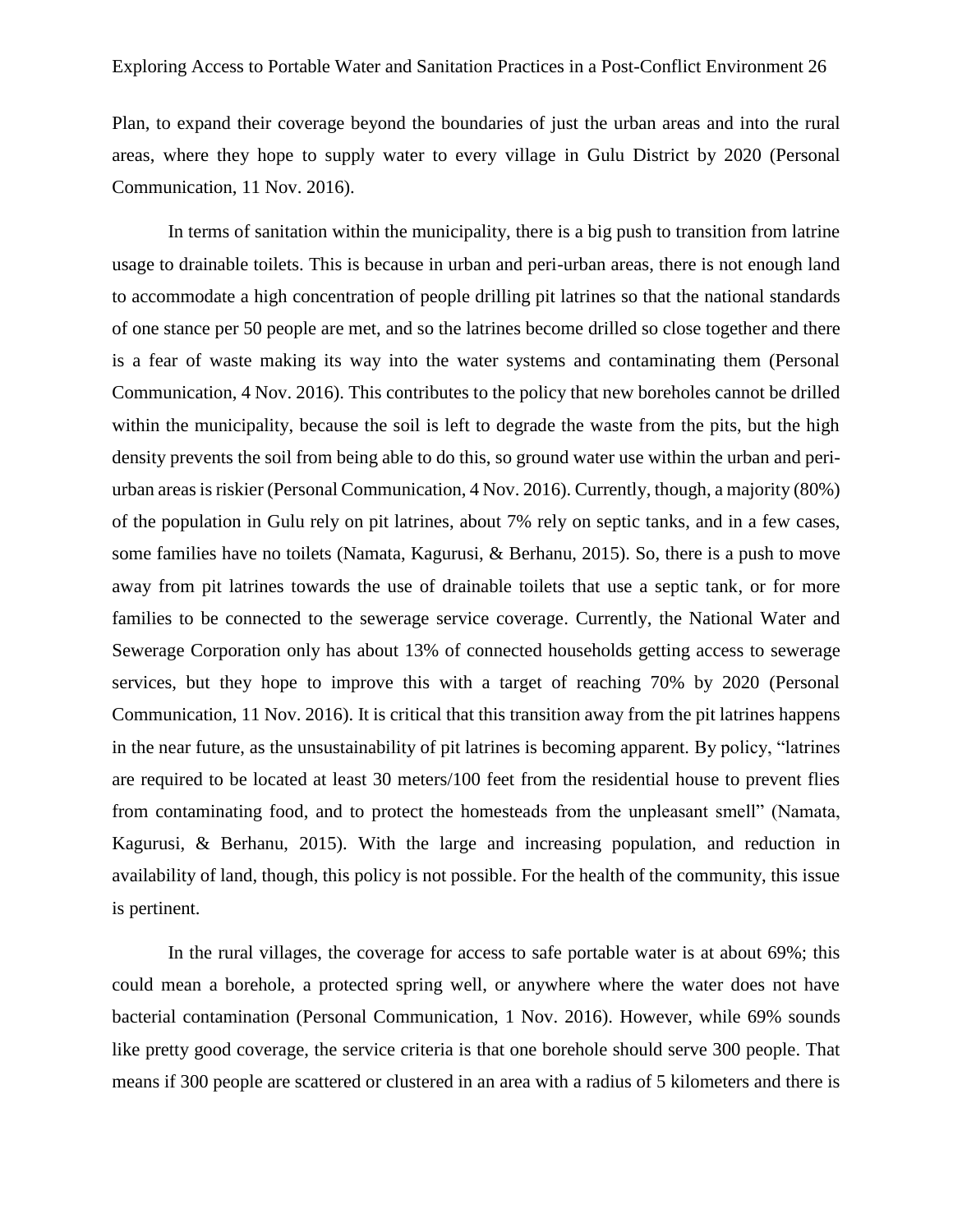one borehole in the middle, then the government considers them covered. But some people who were interviewed had problems with this, because they do not believe that people, namely the women and young girls, who have to walk 2.5, or even 1, kilometer should be considered covered. Because the women and young girls act as "the pipe that brings water to the house" it affects various aspects of their lives like time spent going to school and time that could be spent on other activities around the house- depending on how many trips they have to take to fetch water, how long it takes them to get there and back, and how many other people are trying to access the borehole as well (Personal Communication, 28 Oct. 2016). So, it was believed that the government does not take into consideration the factors of predominantly women and young girls walking a certain distance carrying 20 liters of water on their heads, as well as the demand at home influencing how frequently they have to take that trip. Another factor that increases skepticism about the reality of 69% coverage is the functionality of the water source. Sometimes, facilities are said to exist, but may not be functioning. That means if a "facility is not working, it's as good as if that facility is not there" (Personal Communication, 1 Nov. 2016). So although the statistic shows that "most" people in the rural areas of Gulu have access to safe water, when it is explained, "it should come back to actually less, less people have access to safe water" (Personal Communication, 1 Nov. 2016).

In contrast to the ground water situation within the municipality, though, the ground water in the villages is considered to be very safe. Because the population and density of people is not so high in the villages, the water can travel through the soil and wetlands where the natural treatment can take place, making the water purified and safe to drink (Personal Communication, 1 Nov. 2016). The local people use this ground water for drinking, cooking, washing, bathing, for giving to the animals for drinking, and for making clay bricks for building. All of these various uses of water show just how important access to portable water is, especially considering that the typical means of transportation of this water is via a 20-liter jerry can that the women and young girls most commonly carry on their heads. If they are having to take numerous trips to their water point in a day, depending on the demand for water at home, it is pretty essential for the water point to be in a near and accessible place.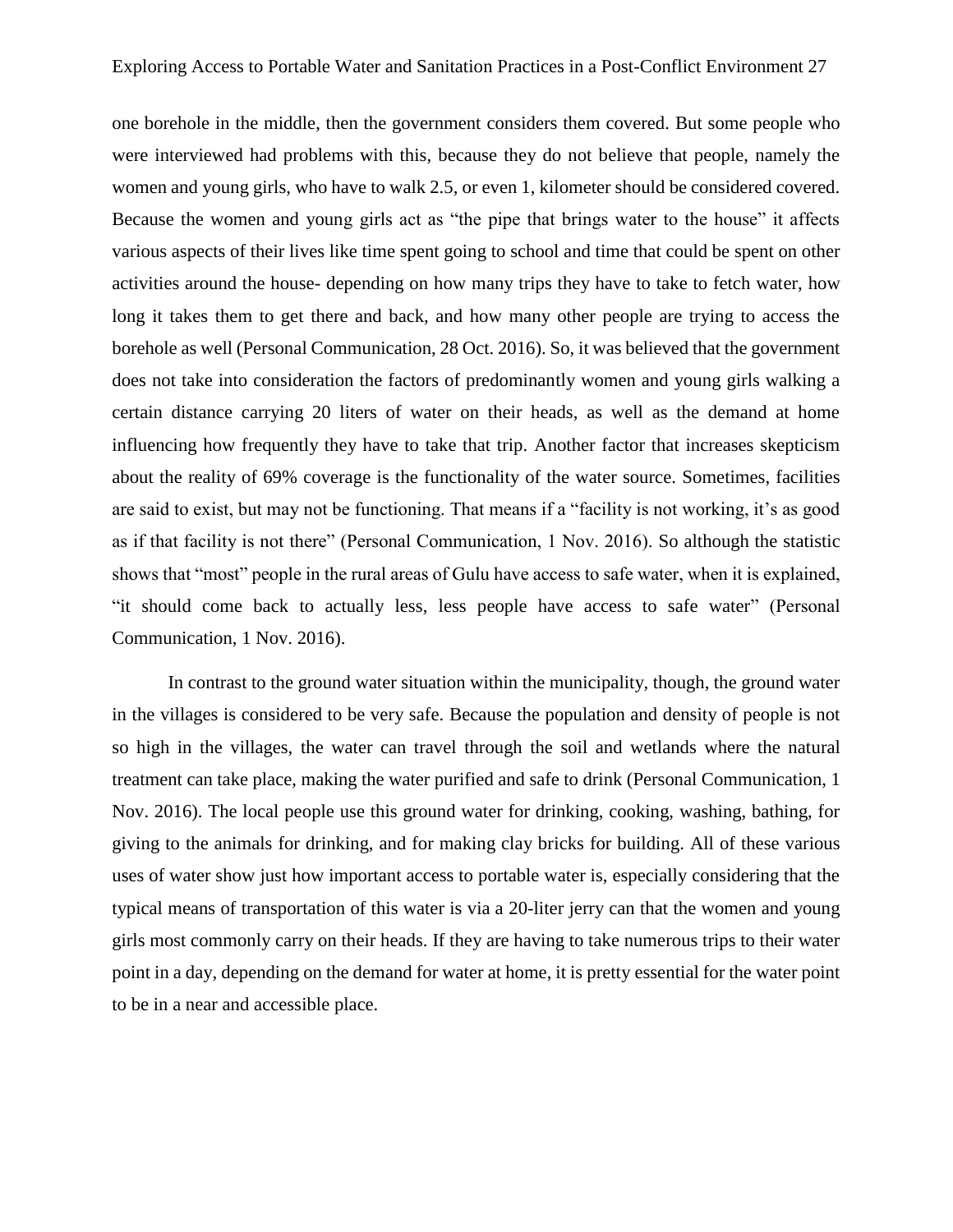# **4.3 The Perception Local People Have About Access to Safe Portable Water and Sanitation Facilities**

While statistical data is important to have more broad and general knowledge about the current coverage of portable water and sanitation facilities, it is also critical to understand whether or not the local beneficiaries believe that they are covered and have adequate access to portable water and sanitation facilities. Out of four focus groups conducted in three villages on the outskirts of Gulu Municipality, all four claimed that the source from which they fetch their portable water is accessible and within a near distance. These sources were a protected spring well, an unprotected well, and boreholes. Out of these focus groups, none of them treated the water they collected before using it, and one woman had even claimed that she had never even thought of it. However, while they believed that their water was accessible, there were concerns about what was in the water. In the village where the local people take their water from a protected spring well, there were concerns raised about the worms they have in their water. They said that these worms gave them typhoid, but that they have to keep using this water because they do not feel they have any other alternative. In one of the villages that used a borehole for their source of water, they had concerns about rust and dirt in their water. They believe that the rust comes from the pipes, and that they get typhoid from this source; however, nothing was being done to address this issue. Another village had a similar issue with concerns about rusty water as a result of the borehole pipes, and this drove other community members to fetch their water from a nearby unprotected well. They believed that the water they got from the unprotected well was cleaner and of better quality than the water they got from the borehole, even though during the rainy season the runoff would flood the well with dirt and debris, and during the dry season a "green plant" (algae) would grow on the surface of the water. To address the issue of the rusty water produced by the borehole, some community members had made a report to the local authorities, who advised them to collect funds and to contact a local technician to repair the borehole; however, the funds were never collected and the borehole remains unrepaired.

This continuation of drinking visibly dirty water is an example of where it is difficult to change Health Behaviors. While the people can see that there are worms in the water or that there is rust or algae, if there are not immediate and known reactions to drinking the water, like diarrhea, cholera outbreaks, dysentery, etc., then people are going to continue to drink the water, especially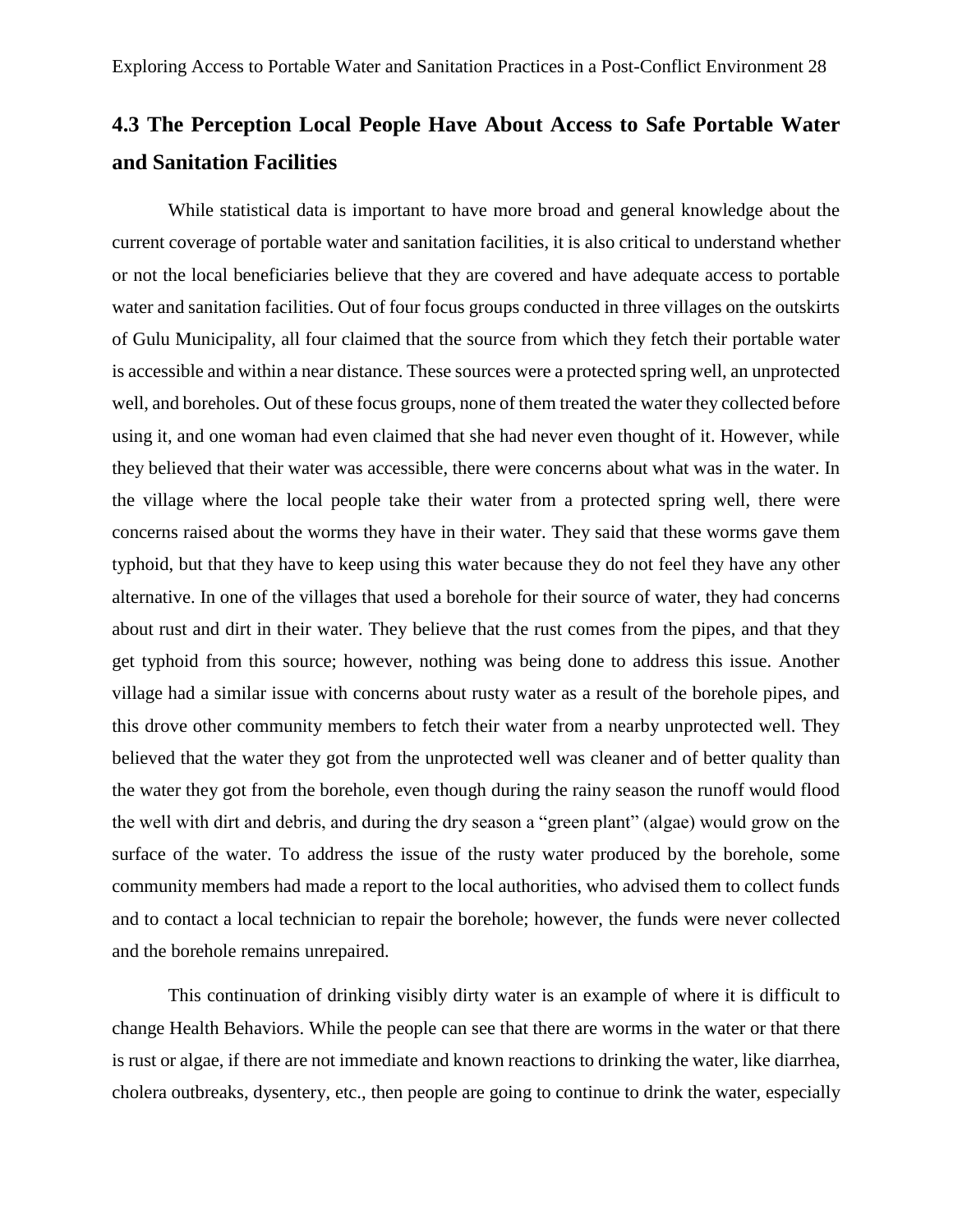if they feel that they have no other alternative. Further, even in the case of the rusty borehole water where some village members took initiative to contact the local government, but then had the burden of responsibility end up back in their hands to collect money and contact a mechanic, if they felt that the rusty borehole water was immediately and directly affecting their health in a way they recognized, then there would be more immediate action to collect the funds and repair the borehole. However, they may be of the mindset that because they are not seeing any apparent and obvious side effects that they can directly link to the water, then they can just continue to drink it the way it is. While they would welcome someone to come and fix it, it is not a priority that they feel they need to take responsibility for to address and fix. Even if there are no immediate health risks resulting from drinking the water, though, the presence of contaminants and pathogens in water can have long term health effects, including reproductive problems and neurological disorders (CDC, 2014). Because of this, it is important that people not only have the knowledge about the potential implications of drinking contaminated water, but also that if they suspect that their water is unsafe that they should take action to address it.

In terms of sanitation, it was generally believed within these focus groups that they had access to sanitation facilities. Pit latrines constructed out of locally found materials like logs, homemade clay bricks, and grasses were the most widely used form of latrines. However, if there were enough funds for an improved ventilated latrine with a concrete slab, a vent, and an iron sheet roof, that was preferred. Within the villages, it was understood that the men of the families were responsible for digging the pit and constructing the latrine, which they said could take anywhere from two weeks to one month to construct. The size and depth of the pit latrine would depend on how many people were anticipated to be using it, as well as how high or low the water table underground was. Once the latrine is built and in place, though, it is typically the responsibility of the women, although the other users are encouraged, to clean and maintain the latrine. However, there is typically a negative attitude about this aspect of maintenance of the latrines because no one wants to be "working in a place with feces" (Personal Communication, 15 Nov. 2016). Another challenge with the pit latrine is that termites disturb the logs that are used in the construction of the latrine, and sometimes they collapse. Similarly, since they are made out of more temporary materials compared to if they had the improved ventilated latrines, it involves a lot of maintenance to keep repairing them. In some areas where people are renting their homes, there is also some frustration if a landlord does not provide a latrine for the tenants, because this then puts pressure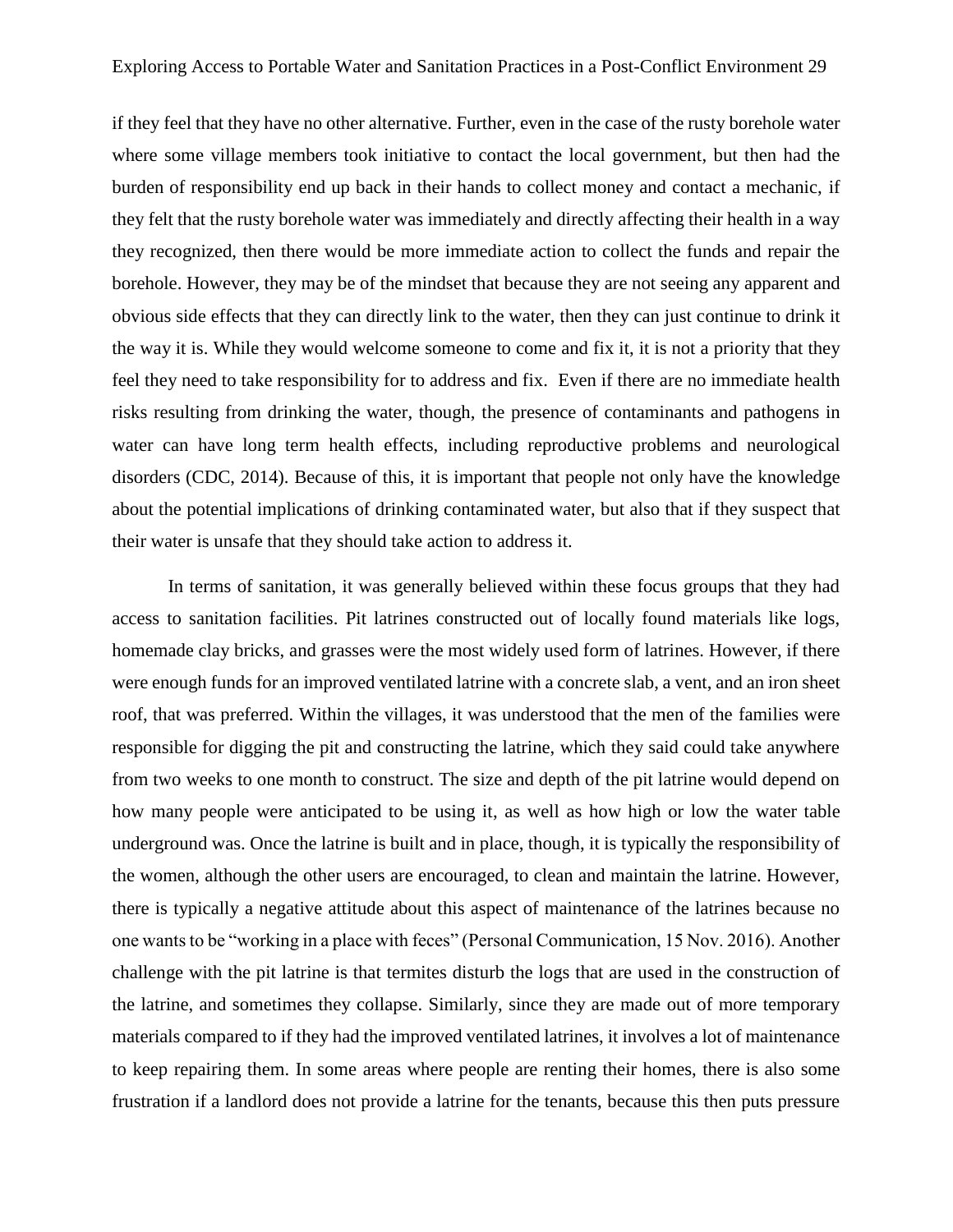on the surrounding families who do have latrines because then other families end up using them. Aside from these issues, though, the focus groups felt that with the latrines, diseases associated with sanitation, like cholera and dysentery, are no longer there, and that the availability of the latrine saves them from having to use the bush where they would get scratched by thorns or would be in danger from snakes and other animals, particularly at night.

In addition to the four focus groups conducted within three villages, three schools which are being supported by AMREF were also examined. Each school that was visited had WASH facilities such as hand washing tanks, rain harvesting tanks, a borehole, and latrines and drainable toilets. Some schools also had a smart stainless steel container for storing drinking water, and some had portable rubbish bins for collecting garbage. Further, each school visited had a Health Club or Sanitation Club made of students and headed by a teacher, with responsibilities ranging from ensuring that the hand washing stations are filled with water; sweeping, mopping, and general cleaning around the boreholes and toilet areas; as well as sensitizing their friends through songs, poems, and other forms of drama. In one of the schools, it was even the responsibility of the Health Club members to report if another student is intentionally breaking the water taps or other facility parts, and if so, the parents of that child have to pay for the repairs. In two of the schools visited, in addition to the Health clubs, they also each had a specific person employed to be in charge of operation and maintenance of the WASH facilities. In terms of access to the sanitation facilities, it is the national standard that there should be at least one stance for every 50 students. The schools visited met these standards, with one school having a ratio of about 1:46 for boys and 1:53 for girls, and another school having a ratio of 1:21 for boys and 1:27 for girls. While these schools supported by AMREF are successfully meeting the student to stance requirement, according to data collected by the Gulu District Department of Education and Sports in September of 2016, there are some schools in the rural areas of the district that have a pupil to stance ratio as high as 1:257. Out of the 55 schools included in the report, only about 47% of them had a pupil to stance ratio that either met the 1:50 standard, or that were within five pupils of that standard.

In terms of access to water, each school that was visited had a borehole as well as various rain harvesting tanks from which they could also draw water for drinking or hand washing. During the dry season when there is no rainfall, though, they become dependent on the boreholes, which causes congestion at the water site with everyone needing to use it. It is the intention, though, with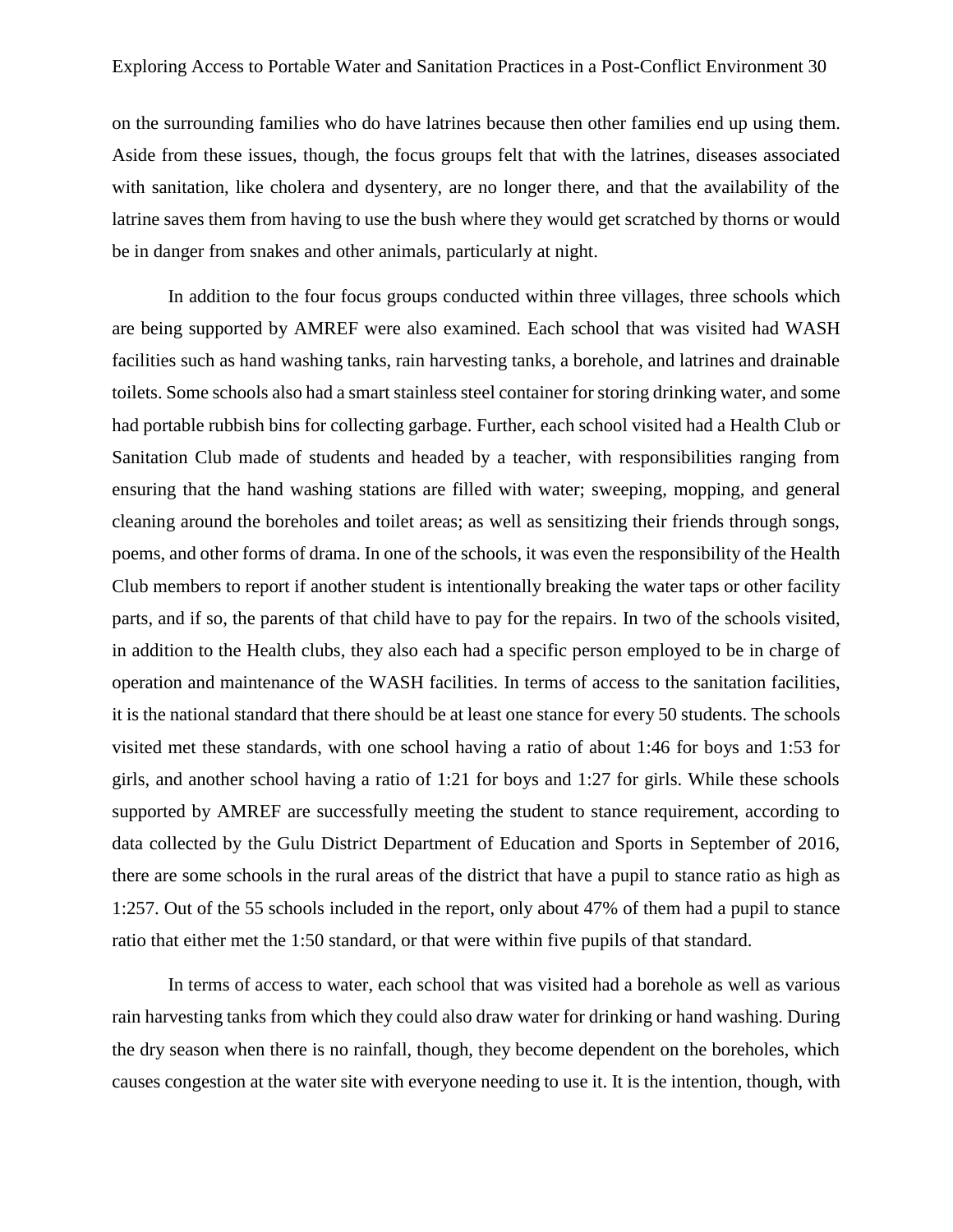the availability of rain harvesting tanks in the schools, for them to preserve enough water in them to make it through dry season. A school that has three tanks- two that store 10,000 liters and one that stores 20,000 liters that would be about to store 40,000 liters of water during dry seasonwould be in a position to serve the students at the school through a term (Namata & Mujuni, 2015). Because of poor operation and maintenance, with schools tending to forgo the efforts in taking proper care of the tanks after a few years, though, this is rarely the case- which leads to the reliance on the borehole. However, because of the little rainfall, there is also less groundwater than usual, so people have to pump extra hard to get water to come out; this puts even more of a strain on the borehole- making it more likely to break. On average, the boreholes break about once or twice during a term (there are three terms per year), and particularly during dry season when the borehole is the sole source for water, there is an urgent need for it to be repaired. Money is budgeted from the school fees that parents pay for their children to go to the school and some of it is allotted for such repairs as rectifying broken boreholes. Two of the three schools visited, though, also share this one borehole not only with the students attending the school, but also with the surrounding community members. In the case of one of the schools, the community members do not regularly or reliably contribute to the funding for the borehole; in the case of the other school, though, the community members who share the school's borehole contribute a monthly fee, and the school even keeps track of who has paid by maintaining receipts from the transactions.

While it was the perception of the people in the local villages and schools that were visited that they have access to portable water in terms of proximity, there were concerns raised particularly in the villages, about the quality of water due to either the presence of worms, dirt, or rust. Also, during the dry season, people become congested at the water sources because the rain harvesting tanks are no longer an option during those periods, so the quantity of water also decreases. However, it was discovered the self-treatment of the water, particularly in the villages, was not a common practice, and some people had never even thought about it. This is concerning because it means that people have been drinking dirty water, and that the issue is not being addressed in a way that could lead to a satisfactory resolution. In the village with the worms in the water, it was just accepted that they had to drink that water because they had no other alternative, and in the village with the rusty water, they had brought it up to the local council who had placed the responsibility back on the community itself, and nothing had resulted from it. There was no sense of urgency or passionate concern over the circumstances surrounding the water quality, and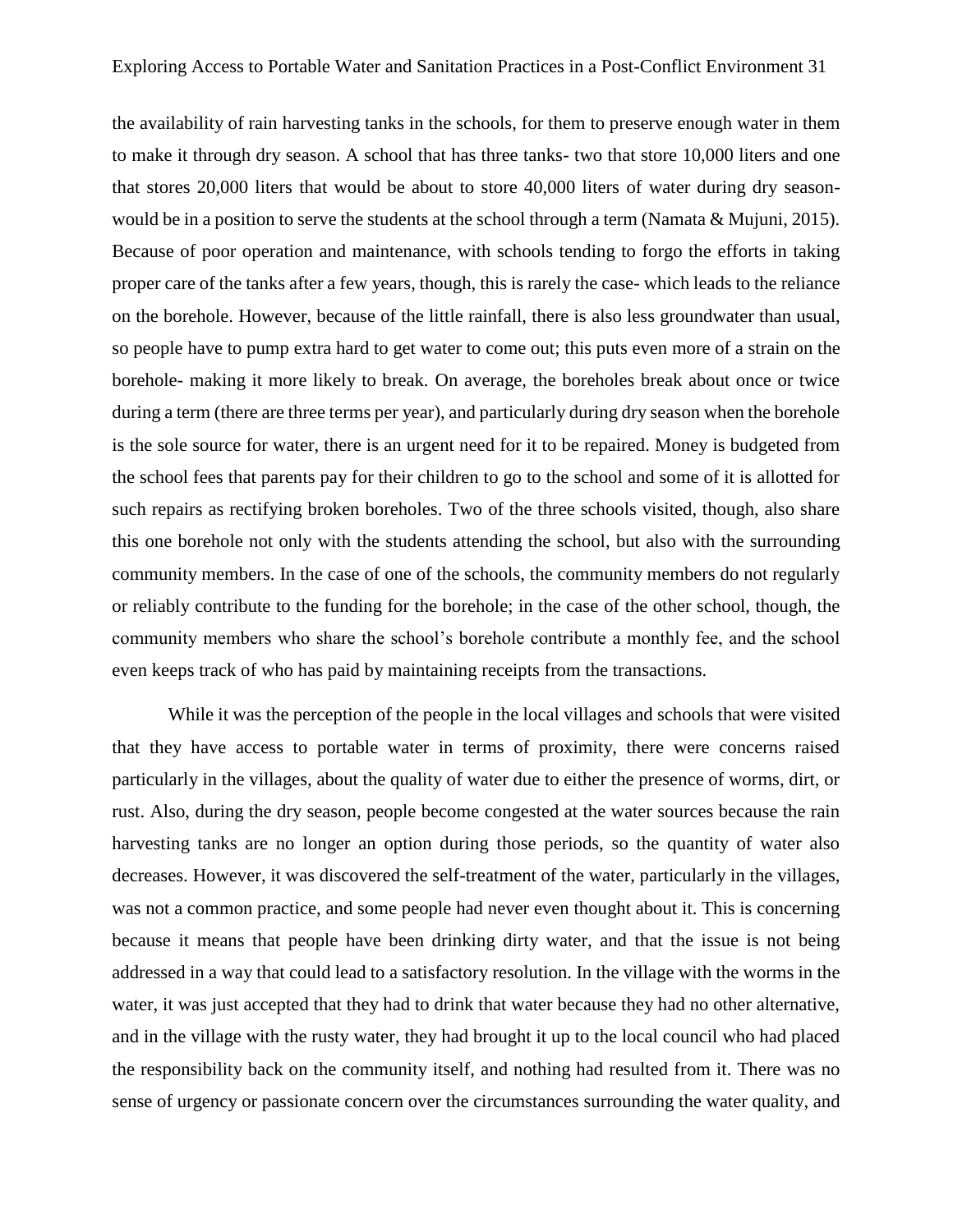"some even say 'you know we have been drinking this for the last so many of hundreds of years'. So it's a whole attitudinal- it's a whole cultural mentality and so on and so forth. So that means a lot of work has to be done in the area of enlightenment, sensitizing the people" (Personal Communication, 28 Oct. 2016). One way the communities facing questionable water could address the issue themselves would be for them to boil the water and thus kill and harmful bacteria. This would not necessarily be an ideal solution because of the time and inconvenience of having to boil the water all the time, but it would be preferable compared to the alternative option of drinking water. Additionally, this would be a practice that would require very involved sensitization and knowledge provision regarding the consequences of drinking dirty water, particularly in situations where the water might not appear to be dirty, but may contain bacteria unseen by the eye.

Similarly, in terms of sanitation practices, there was a perception that access to sanitation facilities was adequate. Through software activities carried out by local government departments, AMREF, and other stakeholders, sensitization has been done to engage the communities in how important it is to practice safe sanitation by making them aware of the benefits as well as the disasters if not properly practiced. In this way and with this knowledge, the communities then take on the responsibility to construct the necessary facilities and to carry out the operation of ensuring that the surrounding environment is open defecation free. But, constructing the latrines and other activities involved in practicing proper sanitation can involve a lot of work, and without follow up from local agencies who are invested in enforcing safe sanitation, people tend to relax and revert back to older, simpler habits. Further, what makes implementing and improving safe sanitation practices more difficult compared to improving water sources is that people know that they need water to survive, but without enforced sensitization, they might not always see the value in proper sanitation practices (Personal Communication, 9 Nov. 2016). So, just because the latrines are there does not necessarily mean that they are being used. Sometimes, because of convenience, younger children might go behind the house, or if someone is out fetching water and feels the urge they might go out there- which is even more dangerous (Personal Communication, 1 Nov. 2016). However, with persistence and follow up, people are becoming more and more comfortable with using latrines because of the safety and privacy they offer compared to open defecation in the bush.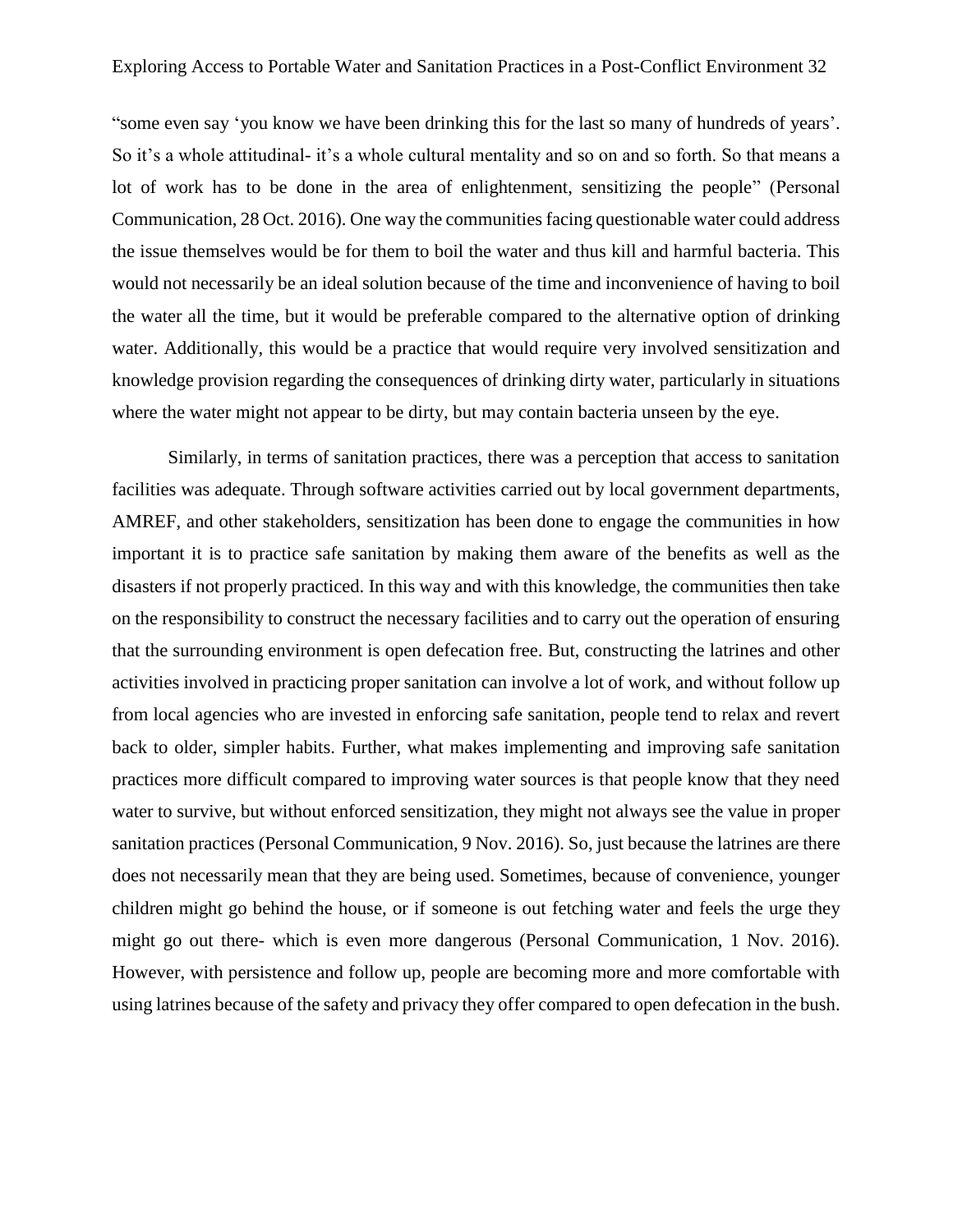# **4.4 Effects the Post-Conflict Environment Have on the Progress Being Made in Improving Water and Sanitation**

During the war in Northern Uganda, there was in influx in humanitarian aid, and many organizations were present in the area doing various activities to try to improve living conditions for the local people, particularly when they were all gathered in the IDP camps. And so "during the time of insurgency when people were in the camps, it was also [an] opportunistic time for the humanitarian agencies to teach people some basics on water and sanitation requirements. And this time in the camps was not only a time for teaching it was also a time for obliging people to have these facilities because proximity to each other [was] in the hundreds and sometimes in the thousands" (Personal Communication, 28 Oct. 2016). The focus was on emergency aid, though, so often times many facilities were given to people, and the "soft" component of sensitizing the communities was not given enough time. While people in the camps were trained and sensitized in terms of operating and caring for the facilities, there were also still plenty of other humanitarian workers around to aid in this process. Because of this, the goal of ensuring sustainable WASH services may not be possible if the communities are not encouraged to make consistent contributions towards the facilities (Namata & Mujuni, 2015).

Time spent in a village in Kitgum District, Northern Uganda revealed what it was like to live in an IDP camp during the time of insurgency. People were over crowded in a very dirty camp where they had limited access to safe drinking water and sanitation was very poor. Diseases like cholera, diarrhea, dysentery, typhoid, and even tuberculosis were widespread and common (personal communication, September 12, 2016). People would have to walk to the dam, which was approximated to be about a 1.2 kilometer walk from where village currently is, to fetch water. Additionally, the dam is a commonly used water source for various animals to drink from. So, it was apparent that water obtained from the dam would not be very safe to drink, but if that was the only water source available then people would have no option except to use it.

With the arrival of Oxfam in 2003-2004, though, conditions started to improve. Water pipes were installed from sources of water found underground, and then motorized machines were used to pump the water from the ground into two large tanks which held 10,000 liters each. Also, jerry cans had been distributed to each family, and approximately one 20-liter jerry can would be allotted for each member of the family, not counting infants or young children. Once a day,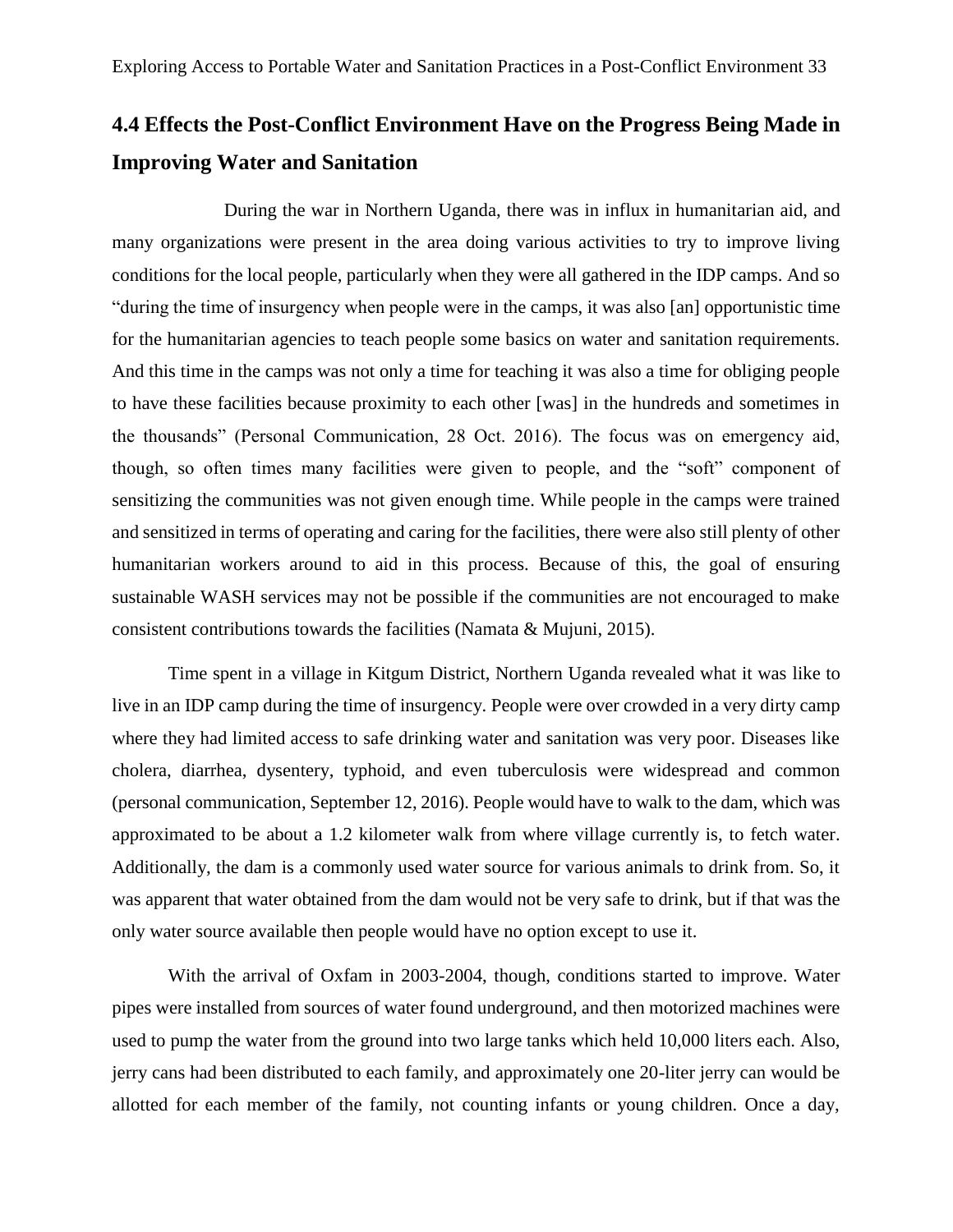families were allowed to line up at the tanks to fill as many jerry cans as they could carry, and that would serve as their water for the day. Immediately after getting water, water guard or chlorine tablets would have to be added to the water in the jerry cans and left to sit before it was safe for consumption. This daily ration of water would then have to be distributed between cooking, drinking, bathing, washing dishes, washing clothes, and also to make mud bricks that were used for building huts or other structures. As an alternative to using the tanks, NGOs were eventually able to install more boreholes around the camp. Certain hours would then be allotted by the government soldiers for people to walk to the borehole locations under protection and fetch water (personal communication, September 9, 2016).

Additionally, in terms of sanitation, when Oxfam arrived to the camp they brought with them slabs to construct pit latrines as well as soap to distribute. A total of approximately 375 pit latrines were constructed in the camp to serve about 27,000 people, which was a significant improvement compared to the previous alternative of everyone having to use the bush. To maintain these sources of water and the sanitation facilities, NGOs sensitized and trained people living in the camps so that they would be able to care for and maintain these developments themselves. Some of the ways NGOS went about doing this was by providing families with soap for washing their hands and dishes, by providing a hose with which to clean the compound, and also by training them to use ash to spread in the latrines to kill germs and clean it. Other sanitary measures that were introduced were elevated dish racks and rubbish pits. Elevated dish racks were used for the purpose of drying dishes so that once they were washed, they could be placed up on the dish racks to keep them away from the dirt or from animals so that they would not become re-contaminated. Also, rubbish pits were dug to dispose of waste, and once they were near full they would be burned. In terms of delegating who was responsible for certain tasks, camp commandants were appointed and were responsible for organizing people to dig latrine, and block leaders were in charge of maintaining the pit latrines by spreading ash in them (personal communication, September 12, 2016). In these ways, the agencies brought in and provided people with the tools and materials they needed for the water and sanitation facilities they were using during the time of the camps.

When the conflict subsided and people were able to return to their homes in their respective areas of the region, they no longer had access to the facilities they had grown accustomed to in their years spent in the IDP camps; and for some of the younger community members, they had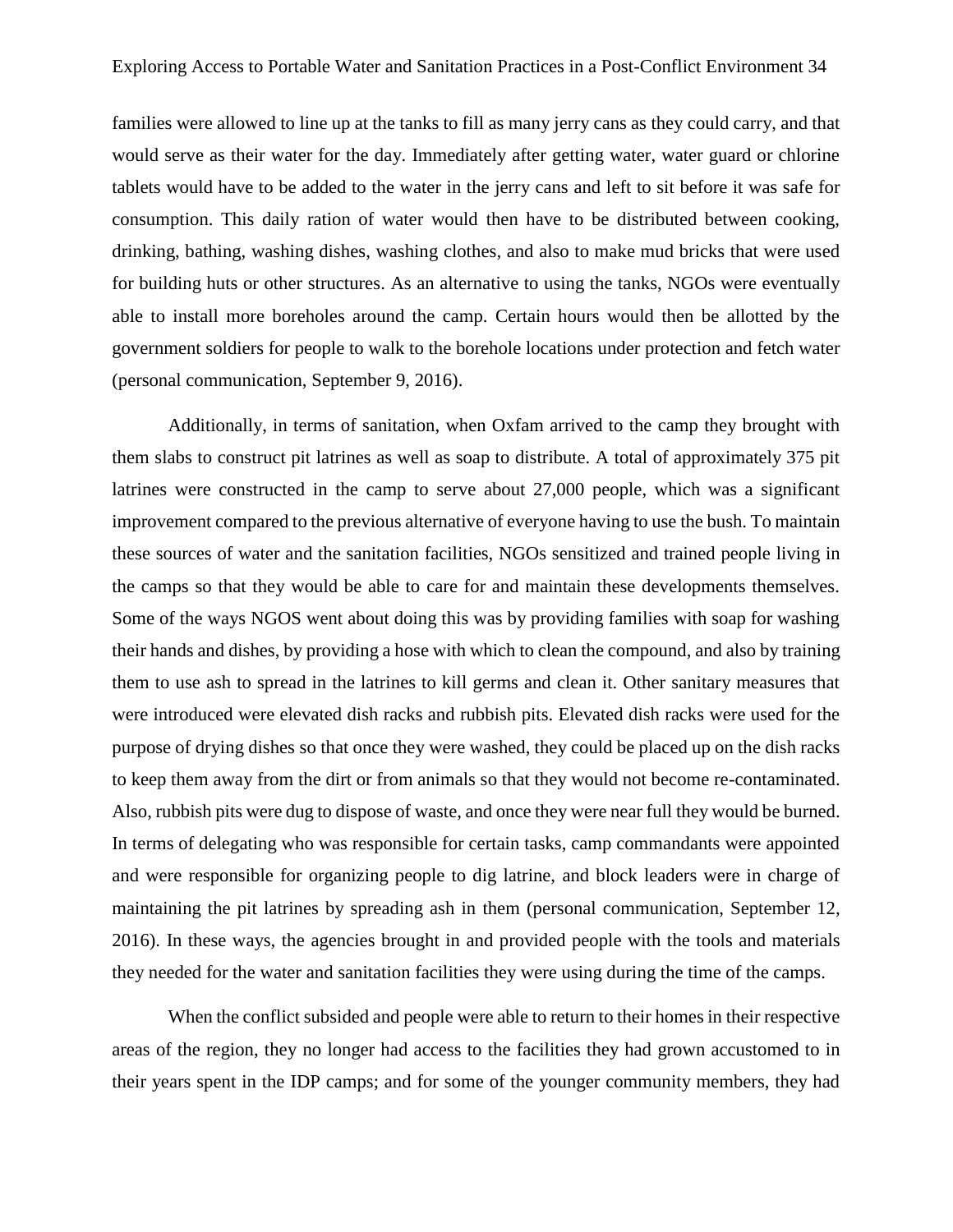grown up in the IDP camps and so that lifestyle was all they had ever known. This lifestyle has thus affected the attitudes of people. Before the war, the Acholi were very hardworking people, but since being confined to the IDP camps for so many years, the people have "lost the attitude of hard work and [have] promoted the attitude of having someone to come and bail [them] from whatever hardship [they] are in" (Personal Communication, 4 Nov. 2016). There are efforts being made to try to change this attitude and improve their mindset of taking responsibility, but that requires a lot of work and even more follow up because "people don't change quickly even when they have information. They don't take care of themselves and the facilities [that are] being used for water to the extent that even when there is a new water facility or safe source of water, they do not keep it safe until consumption. That means they break the safe water chain" (Personal Communication, 1 Nov. 2016). So even if the water that they collect from the source is clean, the means of collecting, transporting, and storing the water (namely via a jerry can) can cause the water to become contaminated. Preventing this is something that must occur at each individual household level. This is an example that shows that even when the hardware and facilities exist, without the software sensitization being enough to promote changed behavior within a community or if the community is not aware of the dangers of contaminating their own water, that people will not feel the sense of responsibility, ownership, and control over their health and well-being stemming from water and sanitation practices.

In addition to this issue of responsibility and attitude, is that when people were gathered together, it was easy to install a few boreholes and other water points in that area, but now that people are far more spread out there is the issue of resource allocation. Because of low funding or because of other development issues taking priority within the existing budget, it becomes very difficult for resources to be adequately spread out between the villages, especially because some of these villages are in some remote and hard to access areas. It is areas like this where one borehole might be placed to serve 300 people, but also where those 300 people could be spread out over a five kilometer radius. In some instances, to try to combat this challenge and to provide those people living on the outskirts of that radius, the cheaper option of installing shallow wells is sometimes utilized. Although fetching water from the borehole is a preferable option in terms of water quality, the shallow wells are at least an alternative for people who might otherwise have to walk five kilometers to fetch water (Personal Communication, 4 Nov. 2016). Because water from the borehole is ground water that is supposed to be tested when the borehole is installed to make sure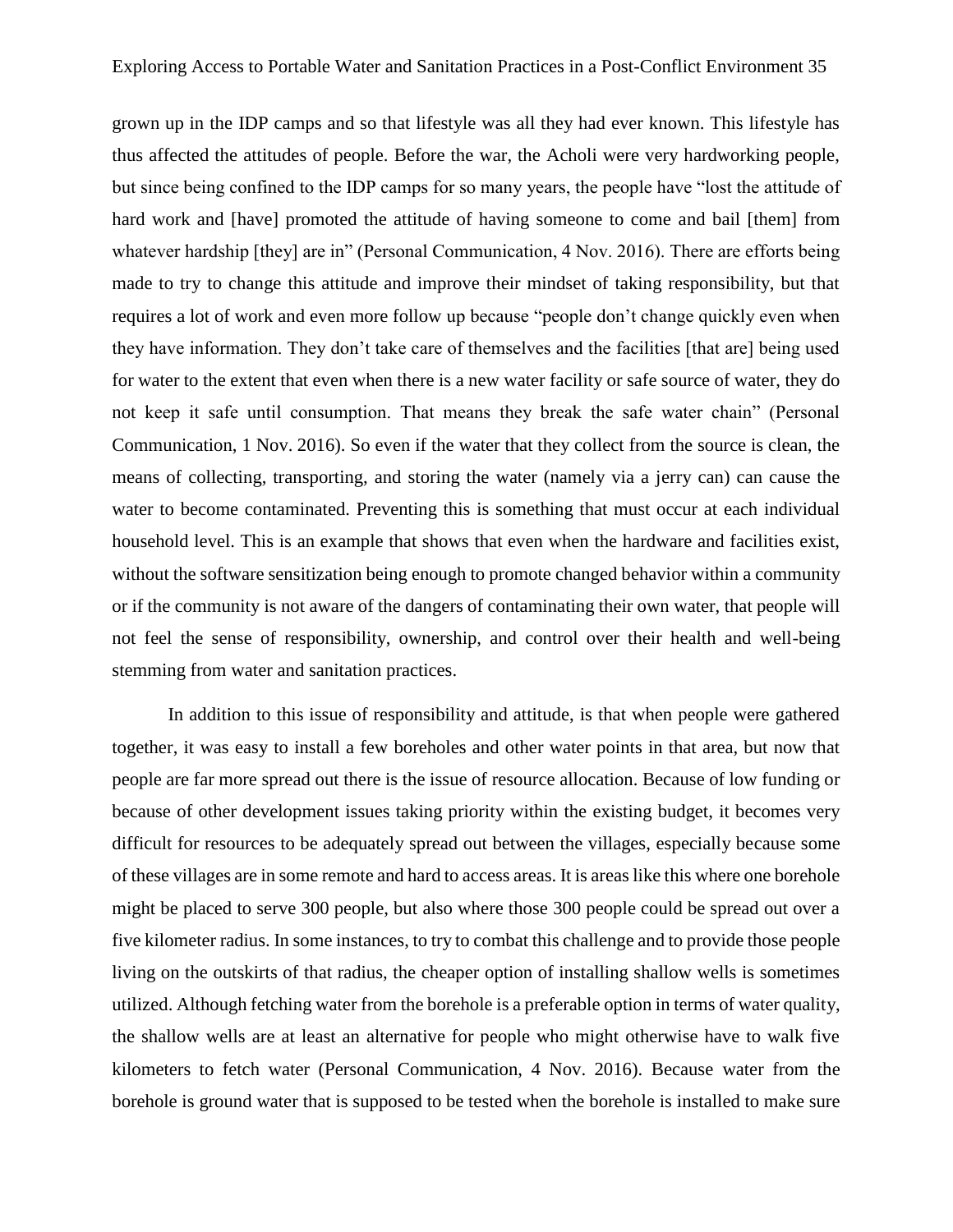it is safe, though, the borehole is the preferable option compared to the shallow well, which would easily be contaminated.

Based on these findings, it is clear that culture and attitude have been significant factors in the struggle to change the health behaviors of the beneficiaries of the implementations of water and sanitation facilities. Because before the conflict, for hundreds of years people were utilizing open, unprotected sources of water, there is a mindset and attitude that it is okay and safe to continue to drink from those sources today. Further, because of the attitude that developed during the extended period of time spent in the IDP camps where people became "accustomed to free services" and "reluctant to take full responsibility of operation and maintenance of the installed facilities", efforts towards improving portable water services and sanitation facilities will face many struggles to become a sustainable goal due to lack of time spent on educating the population on the importance of changing health behaviors.

#### **4.5 Gaps in Services for Availing Portable Water and Improving Sanitation**

When it comes to services that are offered for availing portable water and improving the sanitation situation, there are certain gaps visible. Within the municipality, only 13% of the population are covered by the sewerage pipe system that the National Water and Sewerage Corporation offers. That means that 87% of the population is relying on either a pit latrine, an improved ventilated latrine, a drainable toilet, or in some cases even open defecation. With the emphasis being placed on transitioning from pit latrines to drainable toilets due to land concerns, that means services need to be in place for the septic tanks that the toilets drain into to be emptied when full. However, this is where a gap appears. The city only has two cesspool trucks availableone owned by the district, and one owned by the municipality. To further complicate this, sometimes the trucks are broken down or do not have oil, so they do not run (Personal Communication, 9 Nov. 2016). The same challenge is there with other disposable waste. In some locations, like at the main market, there are several large dumpsters that serve as a mass disposal site for waste where a truck is supposed to come and collect the garbage for disposal elsewhere; but due to the issue of the lack of truck availability, there dumpsters often just sit there with waste overflowing and spilling all around the ground and in the surrounding areas. This common thread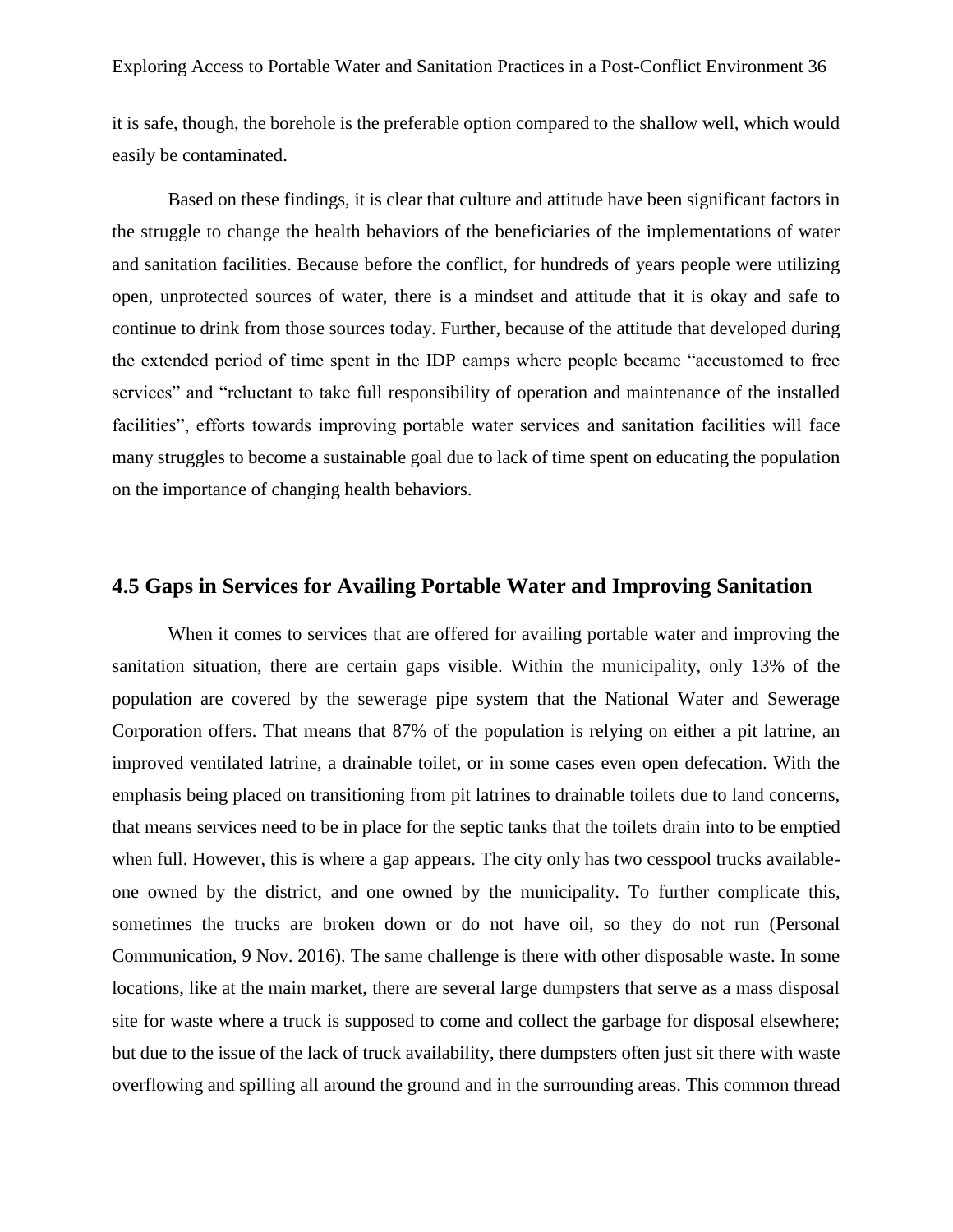of lack of transportation was again mentioned by a local government official, who expressed how their office was challenged by not having consistent access to a means of transportation. They expressed that "the NGO system delivers services faster to the community contrary to the government system which has a lot of bureaucracies and at the end of the day timely delivery of services is affected" (Personal Communication, 1 Nov. 2016) This makes it difficult for them to "be able to check and have a quick response to community issues when they're raised" (Personal Communication, 1 Nov. 2016). This especially poses a challenge when it comes to accessing more remote villages, and also prohibits consistent check ins and follow ups to see how communities are adapting to keeping up with the sensitization implementations, as well as to see how well they are maintaining the facilities in place.

Consistently, a concern raised by the local government was the lack of funding and finance. This inadequate funding not only hampers the ability to facilitate the construction of new water sources and sanitation facilities, it also affects how much time and effort can be put towards following up in communities in terms of sensitization and software activity implementation. An officer at the District Water Office enforced this idea by expressing that "the government has not prioritized functionality of water facilities. There is little money given to that. We've tried to create systems, but my experience has shown that when you create systems which are new, for the systems to become habits in community, we need to follow up until it is tested that the community have accepted systems and the systems are operational" (Personal Communication, 1 Nov. 2016). Further, this is also complicated by the employment structure within the government. All three departments involved in water and sanitation at the local government level expressed concerns about being understaffed, making it difficult for their offices all to complete their responsibilities to their fullest extent. For example, it is the policy of the Department of Education to inspect each school in the district twice in a term, but in practice it only happens once due to their only being one health inspector on staff (Personal Communication, 4 Nov. 2016). Further, while the Village Health Teams are supposed to be "agents of the community" linking them together with the local government, it is a weak system because of the aspect of volunteerism, and sometimes the members are not very committed (Personal Communication, 2 Nov. 2016). Without the funds to ensure that everyone is adequately covered by access to portable water and sanitation facilities, as well as the follow up necessary to promote behavior change in terms of managing the existing facilities, it will be harder to achieve a satisfactory level of improvement.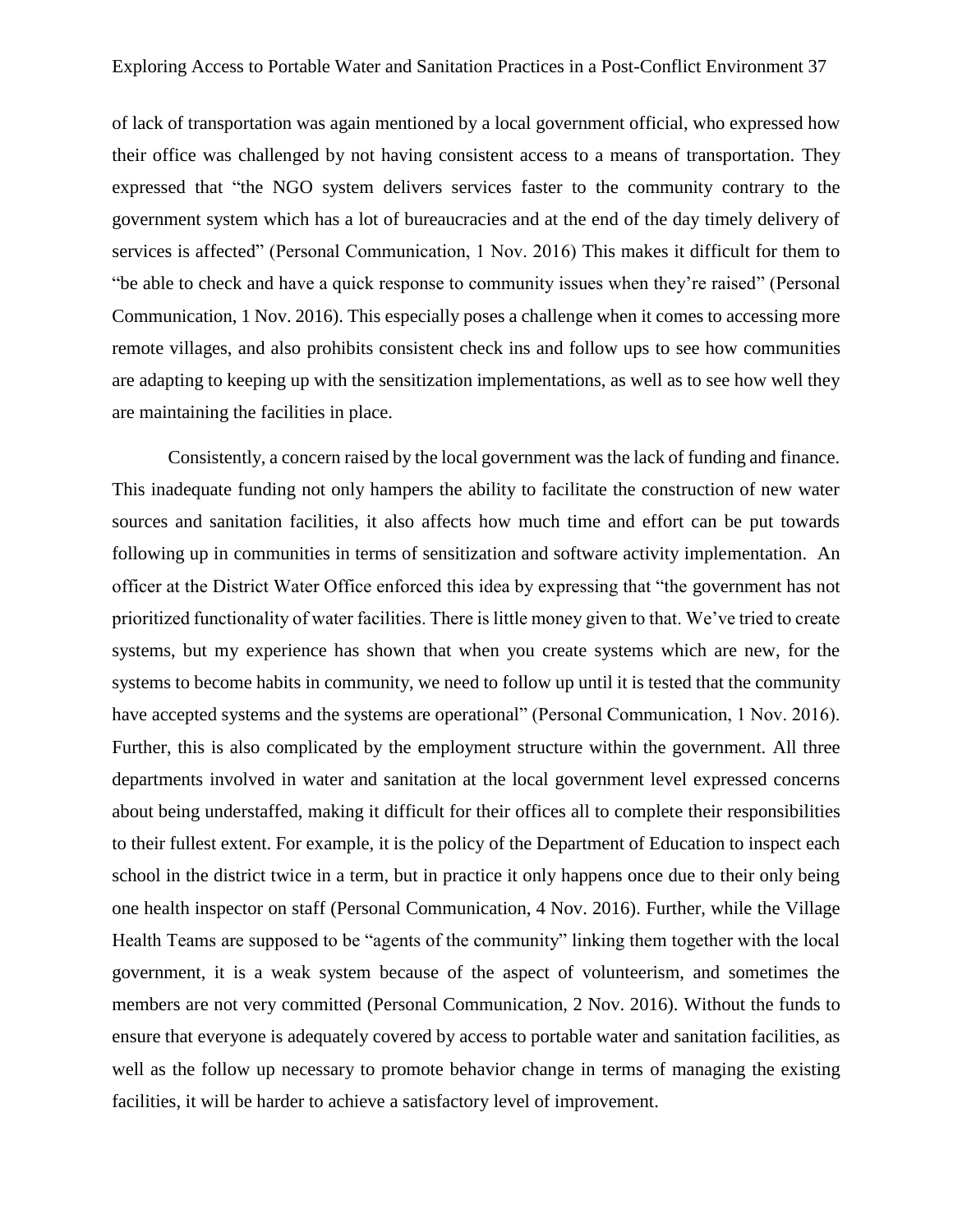While at the district level, the main priorities consist of supply and distribution of water by opening up new sources of water for people, it is important to stress that this is not the only aspect of water management. To make it complete, there needs to be that aspect of protection, where there is the assurance that the point where water is being taken from is safe and that it is of good quality and is not polluted; but, "that aspect of protection has a lot of gaps" (Personal Communication, 4 Nov. 2016). The gap comes from a disconnect between the different sectors involved in water and sanitation management, where there needs to be a more integrated approach in regards to planning and enforcing regulations. Similarly, regarding the protection of the water sources, the responsibility of operation and maintenance is supposed to fall upon the shoulders of the community members who are using that water source. However, it was the perception of some local government officials that "they are not aware that maintaining the functionality of these boreholes rests in their hands. So now they are mixing it up, [and] people do not want to collect the small, small deal because they say it is the responsibility of the government to put the borehole and to maintain it for them" (Personal Communication, 4 Nov. 2016). Ideally, the communities would have a set system where once a month the Water Source Committee would collect a fixed amount of money to save for when the water source needs repairing. In practice, though, it is common for communities to not prepare for the water source breakage by not collecting money monthly or by not collect enough money monthly, or even more challenging than a low collection would be that the families in the community are actually too poor to contribute enough money for repairs (Personal Communication, 1 Nov. 2016). This concept was seen in the focus group interviews as well, as the communities were aware that they should be collecting money on a monthly basis, but none of them consistently were. And so there is a gap in the acknowledgement of who is responsible for operating and maintaining the water sources, as "[the communities] should know that the burden of any repair will be on them as long as the repair needs minor intervention, so that they take the responsibility of using the borehole sparingly and to make those contributions" (Personal Communication, 4 Nov. 2016). Without this burden of responsibility enforced and be practiced, the protection aspect of management of the water will continue to face many challenges.

A major gap that is important not to overlook is that of the way the government considers people to be "covered" by improved water sources. As explained by multiple interviews from various departments in the local government, if a borehole or other water source services 300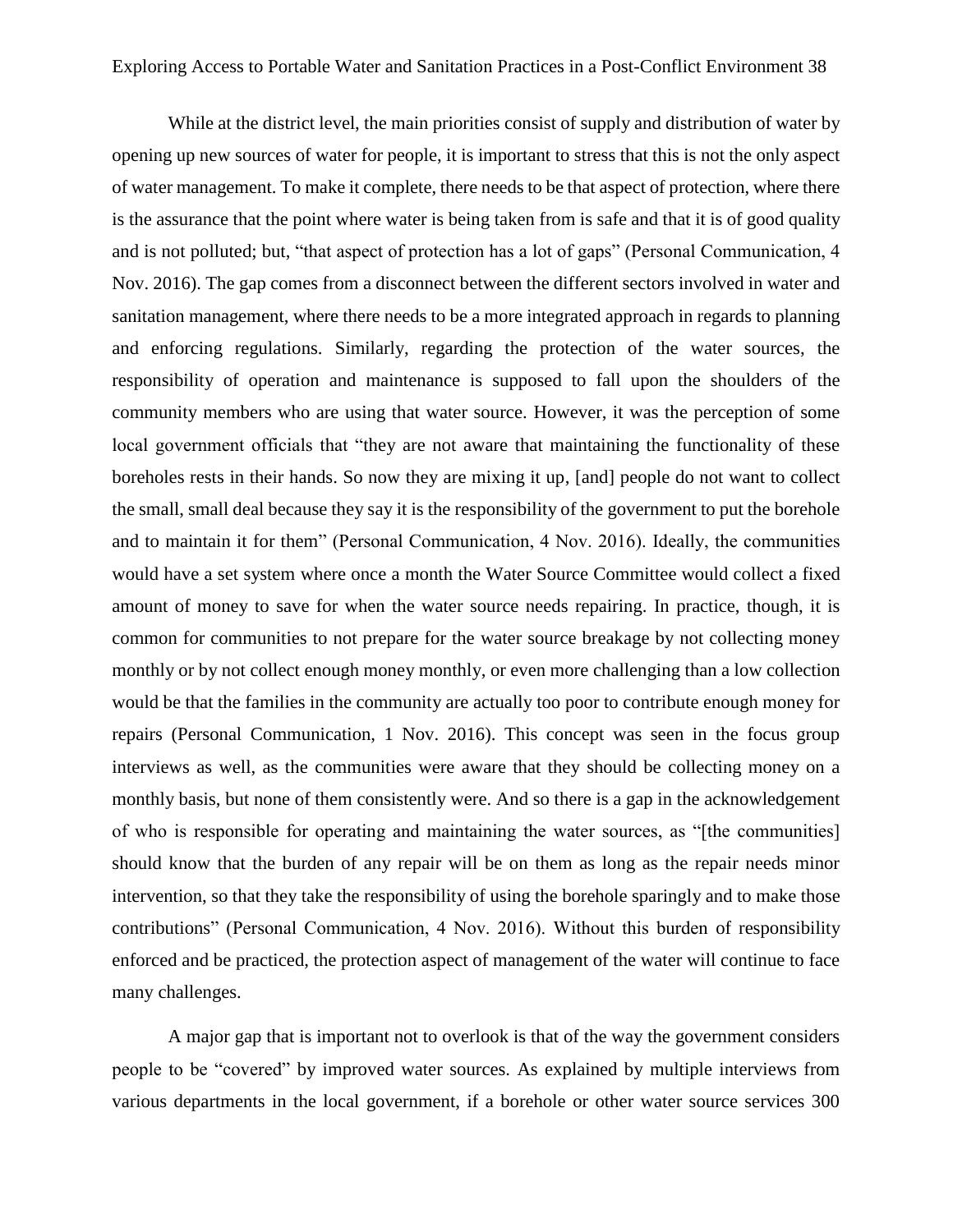people within a radius of 5 kilometers, then they are considered to be covered. Also, nonfunctioning boreholes are not taken into considerations, so while it is counted, it is really as if the water source is not there at all. This has major implications in terms of not only availing portable water to people, but also in regards to improving sanitation conditions. In a study conducted by T. Namata and F. Mujuni in 2015, they assessed selected primary schools in Northern Uganda to explore ways to achieve sustainable operation and maintenance of the existing water and sanitation facilities. They discovered that while different stakeholders have "invested large sums of money towards improving access to safe water, sanitation and hygiene practices in Uganda" that "communities still encounter water related challenges because the facilities are poorly maintained" (2015). Specifically, in schools where accessing water meant traveling a distance (in this case two kilometers from the school), they had dirty and poorly maintained latrines. Because the children preferred not to use the "dirty and smelly latrines", they were more inclined to urinate and defecate in the open (Namata & Mujuni, 2015). This link between adequate access to water sources and maintaining sanitation facilities and hygiene practices is an important one, because without availing access to portable water within a reasonable distance, efforts towards improving sanitation will fail. This demonstrates how related water and sanitation really are, and how dependent they are on each other for their individual successes.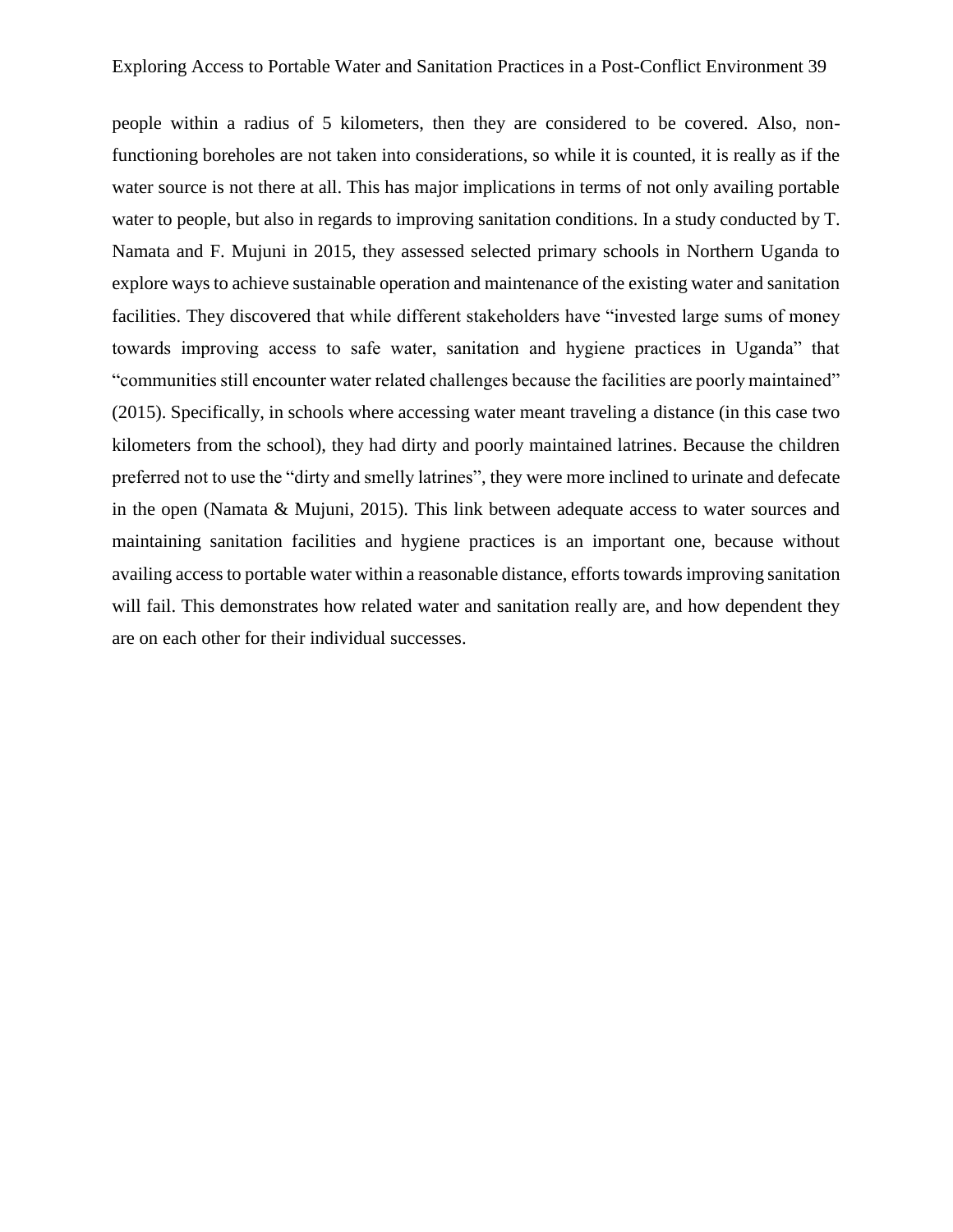# **Chapter 5: Conclusion and Recommendations**

#### **5.1 Conclusion**

While there certainly have been many improvements in terms of access to portable water and sanitation facilities in the years following the conflict, it does not seem that the data and the statistics that are supposed to be representative of these improvements really reflect the situation on the ground. It is true that many individuals and institutions have much improved access to the basic facilities necessary for safe water and sanitation practices, but where there is a disconnect that could affect long term sustainability is in regards to the operation and maintenance of the existing facilities. The local government and other outside actors, because of their system that decentralizes and distributes the responsibilities pertaining to water and sanitation across various departments, face challenges of differences in priorities and budgets which in turns affects the efficiency and effectiveness of their efforts. While it certainly makes sense to utilize a system like this, because of the many various levels and aspects of water and sanitation implementation that are interdependent on each other, there needs to be a more cohesive and integrated approach for it to be successful on all levels.

Further, the post-conflict environment has had the effect of leaving a misconception that partners or some outside force will always be there and readily able to come in with support when there are troubles or problems. This, coupled with insufficient time spent on sensitizing communities and enforcing software activities to work towards behavior change has left a gap in the perception of whose responsibility it is to operate and maintain the hardware that is in place. While the government and other partners believe it falls on the shoulders of the community members utilizing the facilities to take ownership and responsibility for operating and maintaining them, the community members are either not aware or not committed to this. Without more time spent training and enforcing these practices, the hardware that is currently in place will inevitably cease to function and thus the efforts that have been contributed so far will be unsustainable. Regrettably, there is currently not enough time, money, or manpower to spend a significant amount of time in each community training them and then enforcing the behavior change with follow ups, but with alterations in budgeting and prioritizing and a more cohesive approach from the different partners, steps can be taken to improve the current situation.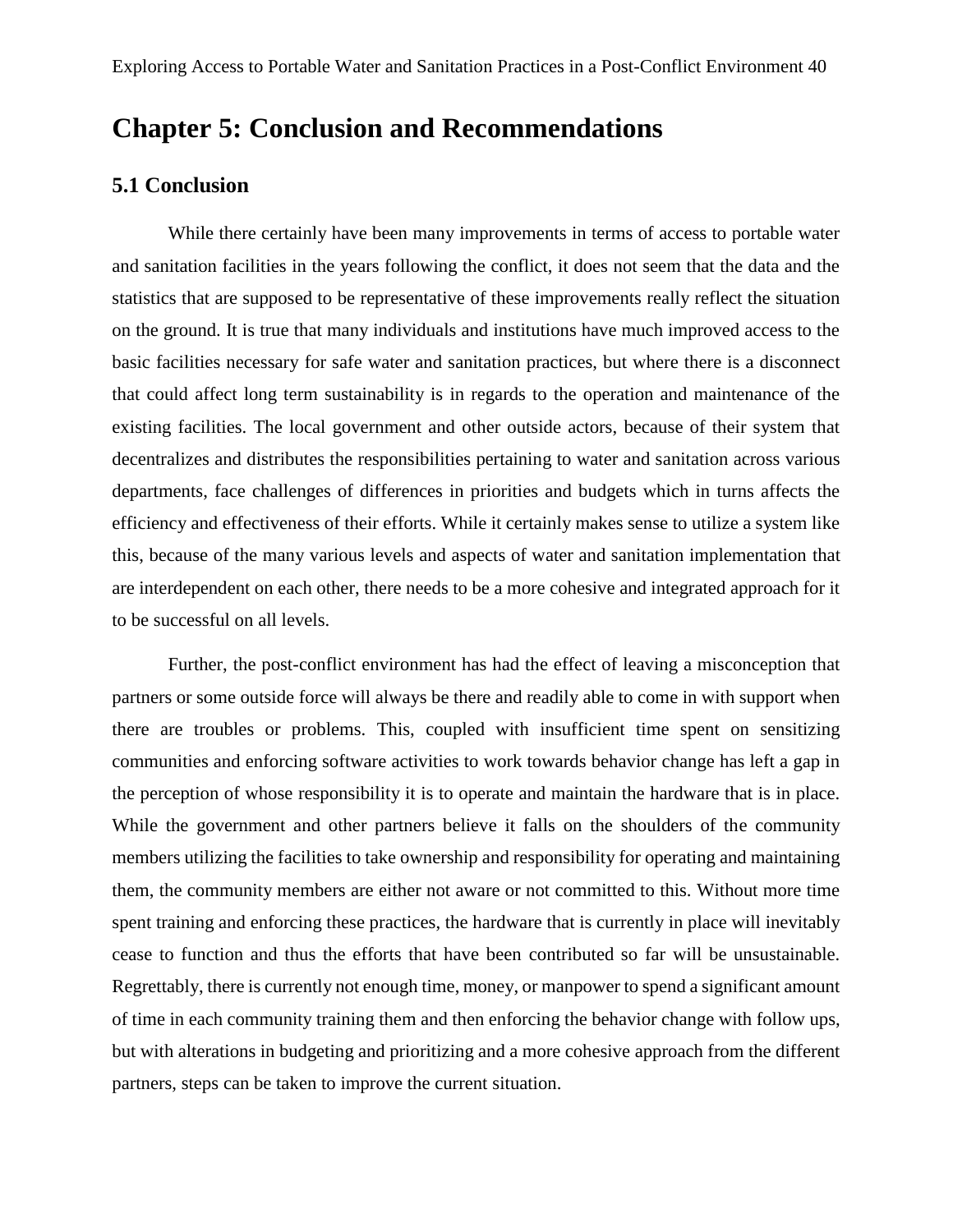#### **5.2 Recommendations**

In order to create an environment in which the existing facilities that have contributed to the improvement of access to portable water and sanitation facilities, steps needs to be taken to make sure that they are operated and maintained in a sustainable way. For this to happen, all of the WASH stakeholders need to cooperate to come up with a comprehensive and integrated plan of action to take to address the improper management of the facilities at the community level, and to promote communities to take responsibility of the existing facilities into their own hands so that they can be their own advocates for proper water and sanitation practices.

By coming together and ensuing dialogue, the stakeholders could come up with a plan from which they could maximize their budgets by critically assessing where the weak spots in the existing system are and where money is being wasted. By redirecting the wasted time, money, and efforts into implementing a plan that more strongly and consistently focuses on sensitizing and educating communities in resource management and operation, they could more effectively support the effort to make real and lasting behavior changes in communities. By spending more time and money on these software concerns in the short term to enforce the necessary behavior changes, both time and money could be saved in the long run. If communities become more selfreliant and take proper care of the resources they currently have available, there will be less need for time and money to be spent on repairing or replacing facilities. Thus, the focus can shift from addressing the basic needs of people, to progressing in more advanced development and infrastructure plans.

Further, future research could be done to more closely examine the effectiveness of addressing the implementation of water and sanitation practices from so many different departments who also have responsibilities and obligations in different areas. Rather than splitting the responsibilities between the District Water Office, District Health Office, District Education Office, as well as the National Water and Sewerage Corporation, if there was one all-encompassing department that could address all the pieces that each department currently have responsibility over, is it possible that there could be a more cohesive approach? With one department that has all the concerns of both hardware and software implementation in mind, would it promote a more integrated approach due their priority solely being on improving the water and sanitation situation in Gulu District and addressing any of the issues that arise? Would it make sense, then, rather than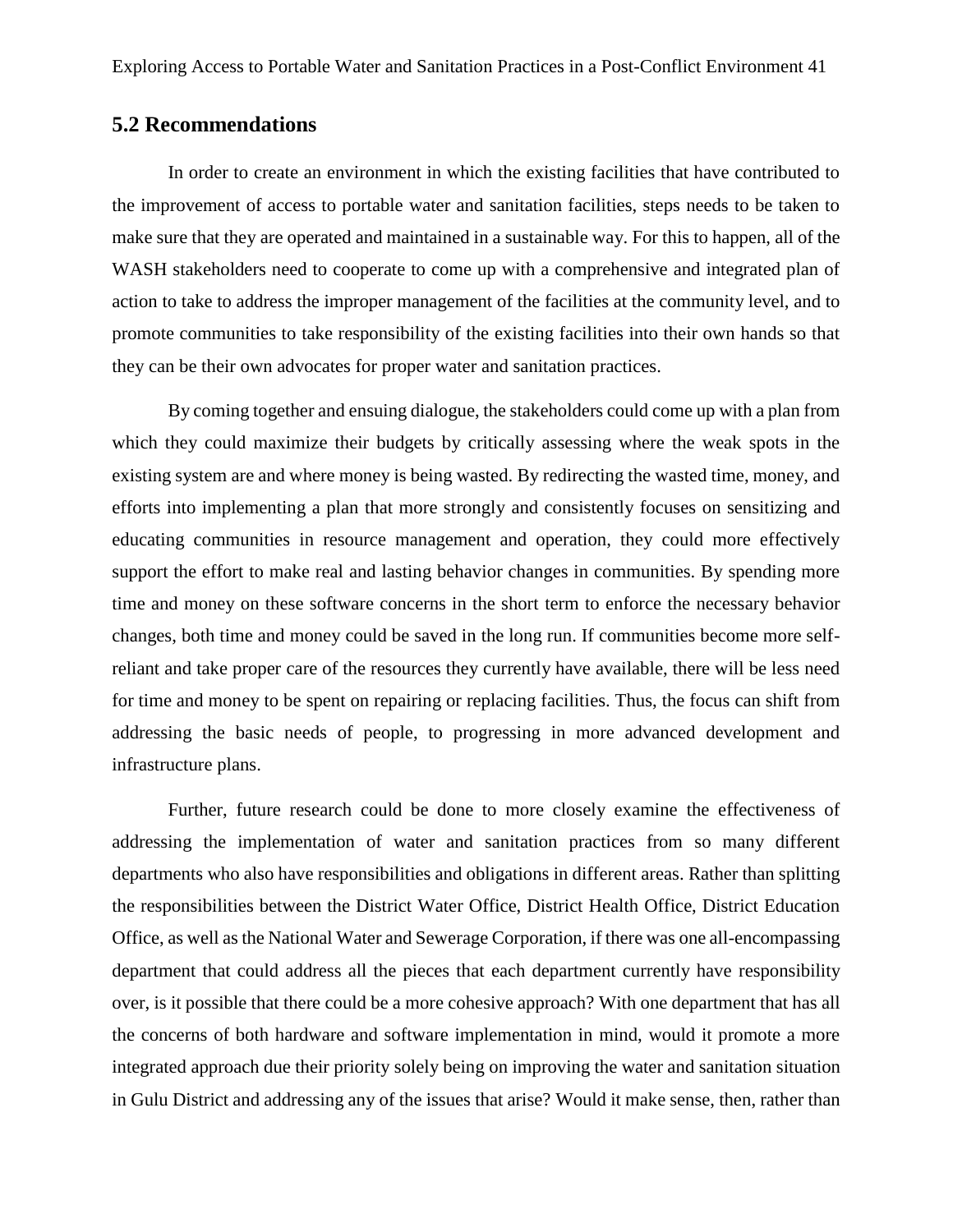relying on the District Health Office and the District Education Office to have responsibilities pertaining to water and sanitation in their given areas of authority, namely health centers and schools, that they become more so partners willing to work with an overarching department on the water and sanitation issues and less so the main stakeholders in WASH implementation in health centers and schools? Thus, perhaps a more focused and integrated department could accomplish and be more successful in a cohesive, efficient, and effective approach to addressing the concerns regarding water and sanitation in Gulu District.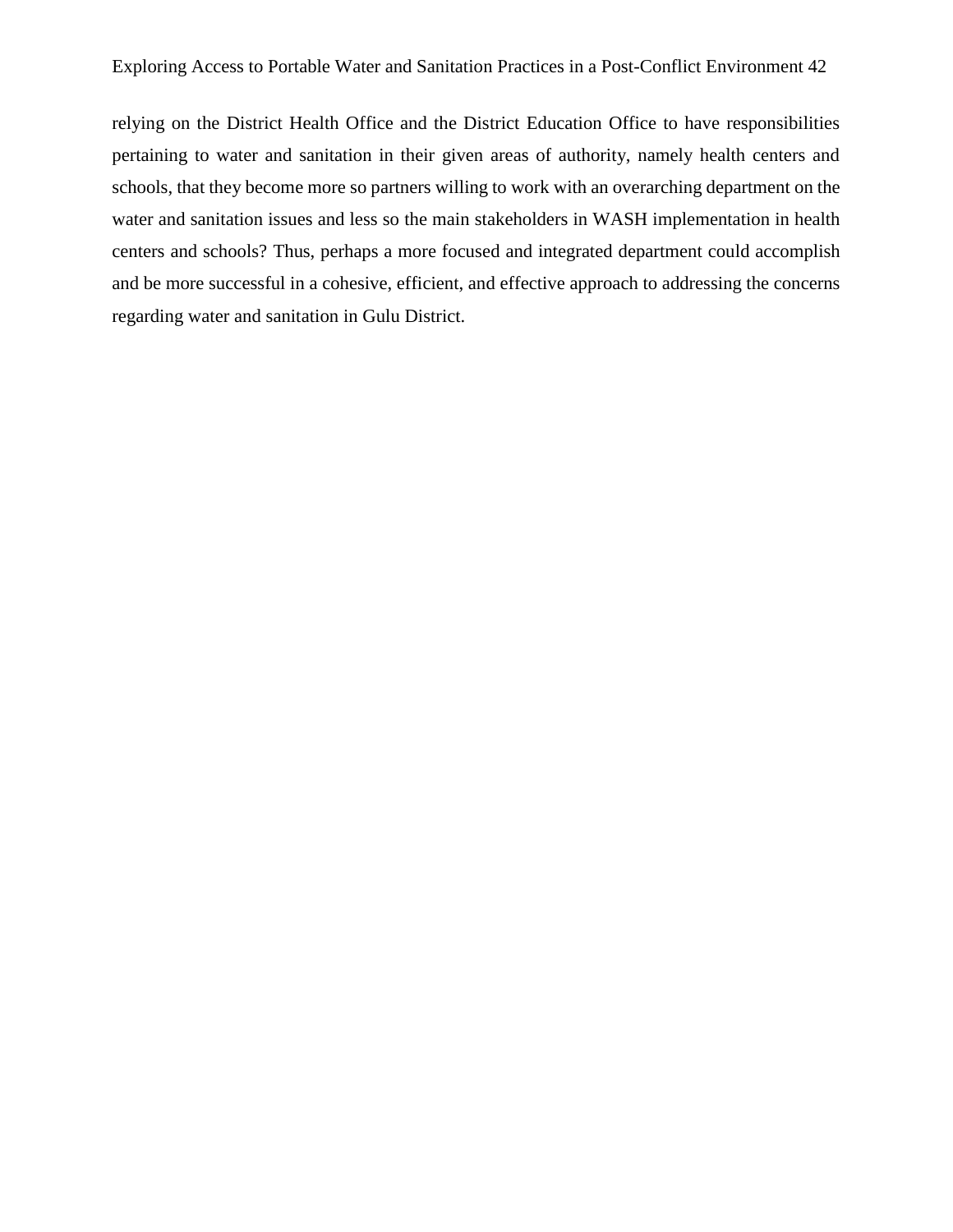### **References**

- AfDB's High 5s: A Game Changer in Africa's Development Discourse. African Development Bank Group.
- Akena, W., Odong, G., & Okot, J. O. (2015). Gulu District Council Score-Card Report FY 2013/2014. *Local Government Councils' Performance and Public Service Delivery in Uganda*. Retrieved from http://www.acode-u.org/Files/Publications/PSDA\_38.pdf
- Angoma, O. S. (2007). From Politics of War to Politics of Peace- Northern Uganda: Whose War, Whose Peace & Whose Justice? University of Birmingham.
- Carter, C. R, Tyrell, F. S and Howsam, P (1999). Impact and Sustainability of Community Water Supply and Sanitation Programmes in Developing Countries. Journal of the Chartered Institution of Water and Environment 13: 292–296.
- CDC. (2015). Water-related Diseases and Contaminants in Public Water Systems. *Centers for Disease Control and Prevention.* Retrieved from <http://www.cdc.gov/healthywater> /drinking/public/water\_diseases.html
- Finnström, Sverker. (2006). Wars of the Past and War in the Present: The Lord's Resistance Movement/Army in Uganda. Africa: Journal of the International African Institute, 76(2), 200-220.
- Global- Health Action. (2016), 9: 32833 http://dx.doi.org/10.3402/gha.v9.32833
- Global Water Partnership (GWP). (2002). Dialogue on Effective Water Governance. Stockholm, Sweden.
- Harvey, P., & Lind, J. (2005). Dependency and humanitarian relief: a critical analysis. *Humanitarian Policy Group Research and Briefing*. London, United Kingdom.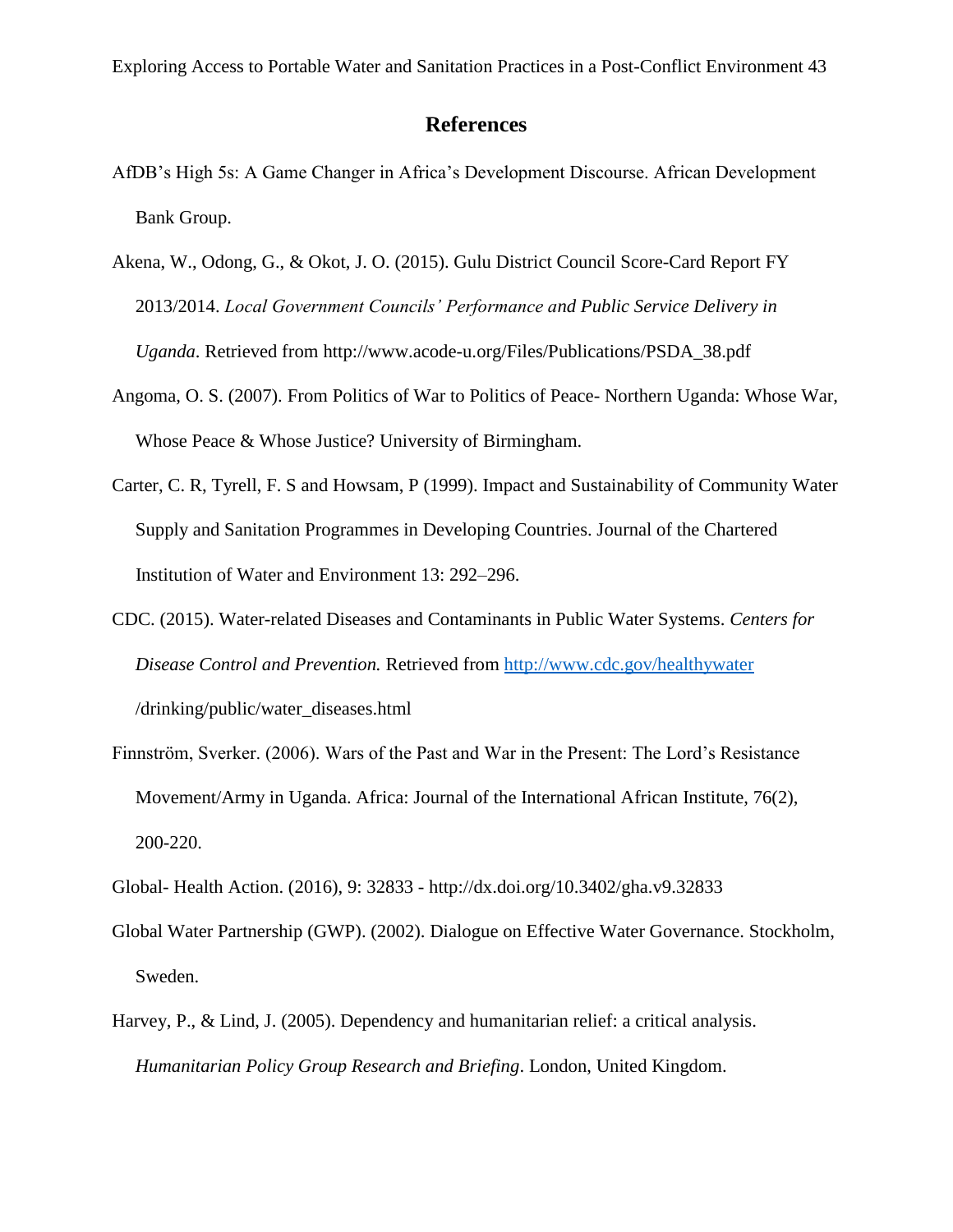Hayden, J. (2015). Introduction to Theory. In *Introduction to Health Behavior Theory*. Retrieved From<https://books.google.co.ug/books?hl=en&lr=&id=9YZSAAAAQBAJ&oi>

=fnd&pg=PR1&dq=changing+behavior+theory&ots=-BwjvsB1A2&sig=STkFOZgvo

BWcaFqU3UQDvpLsek&redir\_esc=y#v=onepage&q=changing%20behavior%20

theory&f=fale

- *Improved Sanitation, Hygiene, and Poverty*. N.d. Retrieved from [http://www.wri.org/sites/](http://www.wri.org/sites/%20%20%20%20%20default/)  [default/f](http://www.wri.org/sites/%20%20%20%20%20default/)iles/pdf/mapping\_a\_healthier\_future\_sanitation.pdf
- Mohamed, A. (2016). Water central to achieving High 5s and Sustainable Development Goals in Africa. African Development Bank Group. Retrieved from<http://www.afdb.org/en/news-and> events/article/water-central-to-achieving-high-5s-and-sustainable-development-goals-in africa-16102/
- Mugira, F. (2015). Uganda: Surface Water Quality More Worrying than Scarcity. Watersan Perspective. Retrieved from<https://waterjournalistsafrica.com/2015/09/05/uganda-surface> water-quality-more-worrying-than-scarcity/
- Mutambi, R., Hasunira, R., & Oringa, V. (2007). Intersectoral Action on Health in a Conflict Situation: A Case Study of Kitgum District, Northern Uganda. Retrieved from http://www.who.int/social\_determinants/resources/isa\_conflict\_uga.pdf
- Naiga, R., Penker, M. & Hogl, K. (2015). Challenging pathways to safe water access in rural Uganda: From supply to demand-driven water governance. International Journal of the Commons. 9(1), pp.237–260. Retrieved fromhttps://www.thecommonsjournal.org/ articles/10.18352/ijc.480/
- Namata, T., Kagurusi, P. T., & Berhanu, A. (2015). Smart technologies for urban and peri-urban communities: Amref Health Africa's experience in promoting water borne/pour flush toilets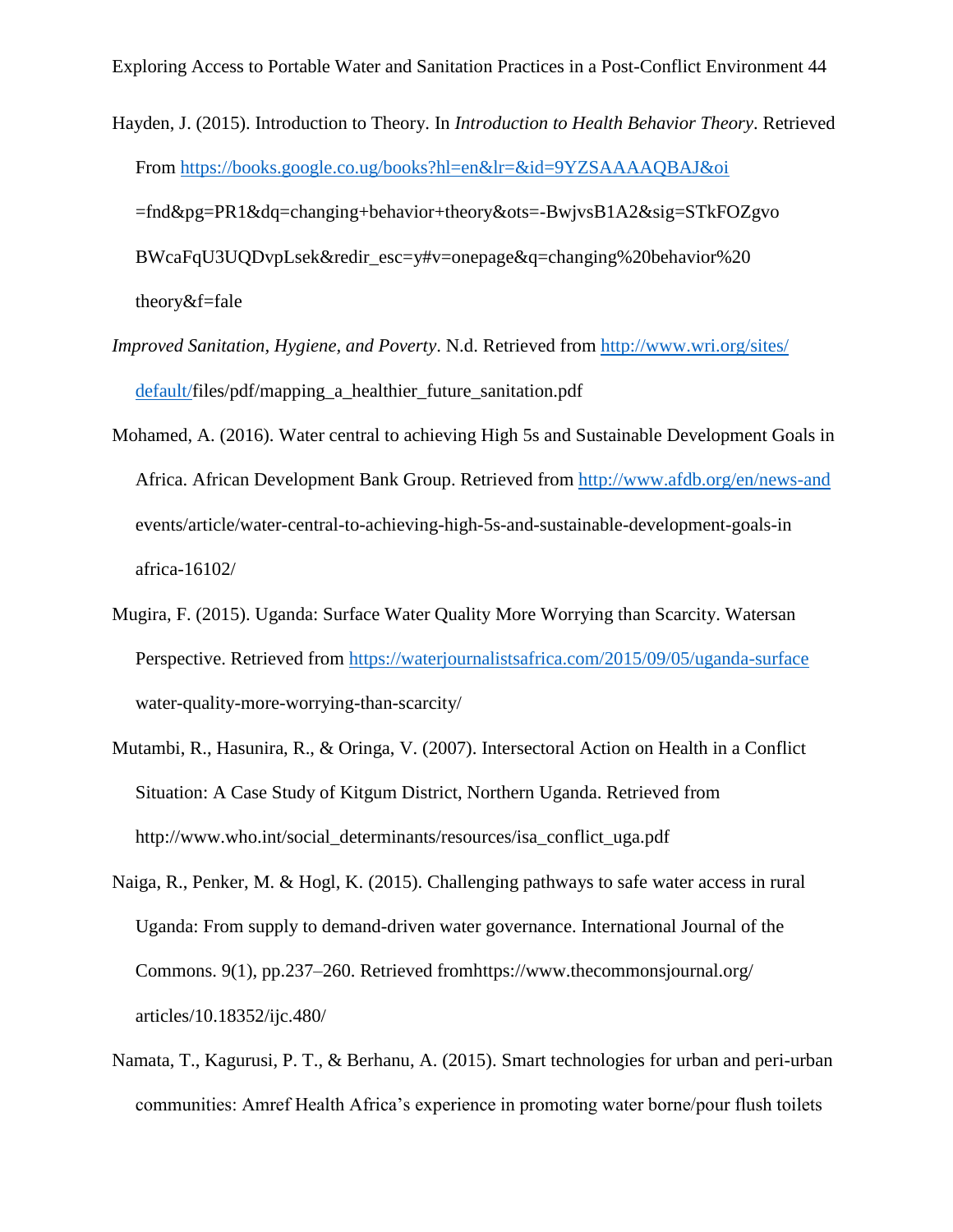in Northern Uganda. Water, Sanitation and Hygiene Services Beyond 2015: Improving Access and Sustainability.

Namata, T., & Mujuni, F. (2015). Achieving sustainable operation and maintenance of water and sanitation facilities: findings from selected primary schools in Northern Uganda. Water, Sanitation and Hygiene Services Beyond 2015: Improving Access and Sustainability.

Owich, J. (2016). Gulu to Reward Villages with High Latrine Coverage. *Acholi Times*. Retrieved from<http://acholitimes.com/2016/10/19/gulu-to-reward-villages> with-high-latrine-coverage/

Problem Identification. Unpublished Caritas Handout.

Theriault, K. (2012). AfDB Promotes Improved Access to Water, Sanitation and Health Services in Rural and Urban Uganda. African Development Bank Group. Retrieved from <http://www.afdb.org/en/news-and-events/article/afdb-promotes-improved-access-to-water> sanitation-and-health-services-in-rural-and-urban-uganda-8771/

UNICEF. (2009). Humanitarian Action in Uganda.

USAID Uganda. Access to Safe Water, Sanitation, and Hygiene Activities Factsheet.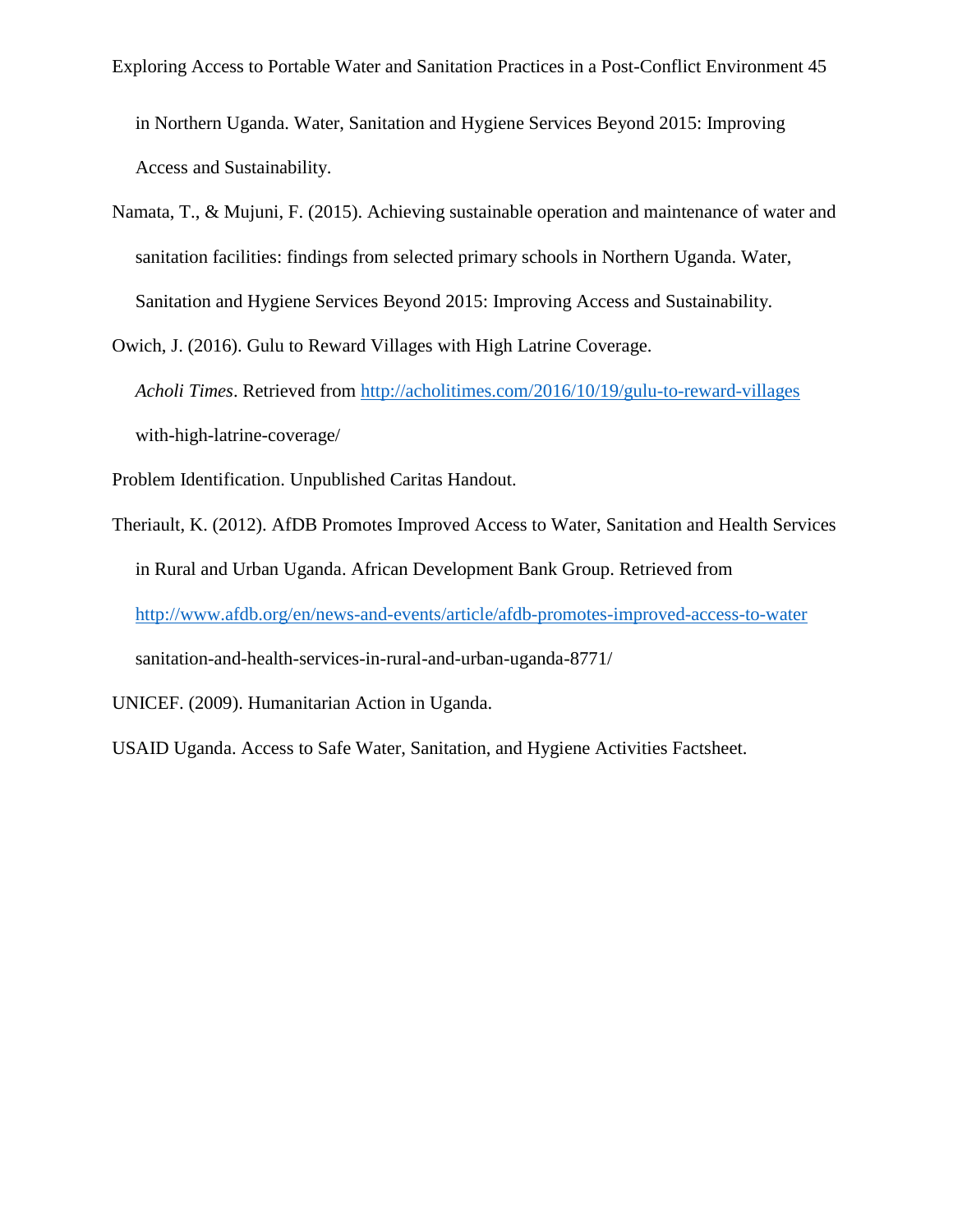# **Appendices**

# **i. Sample Basic Interview Questions**

- 1. Where do you draw your water from?
- 2. What is that water then used for?
- 3. Is the water treated or boiled in any way before use or consumption?
	- a. Why or why not?
- 4. What is used to fetch the water and where is it stored?
- 5. Who is responsible for operating and maintaining the water source?
	- a. What responsibilities come with that position?
- 6. What happens when there is a problem with the water source?
- 7. Tell me about toilet practice in your home
- 8. What kind of toilet do you have?
- 9. Who is responsible for building it?
	- a. Where do the materials come from?
- 10. Who is responsible for maintaining it?
	- a. What responsibilities come with that?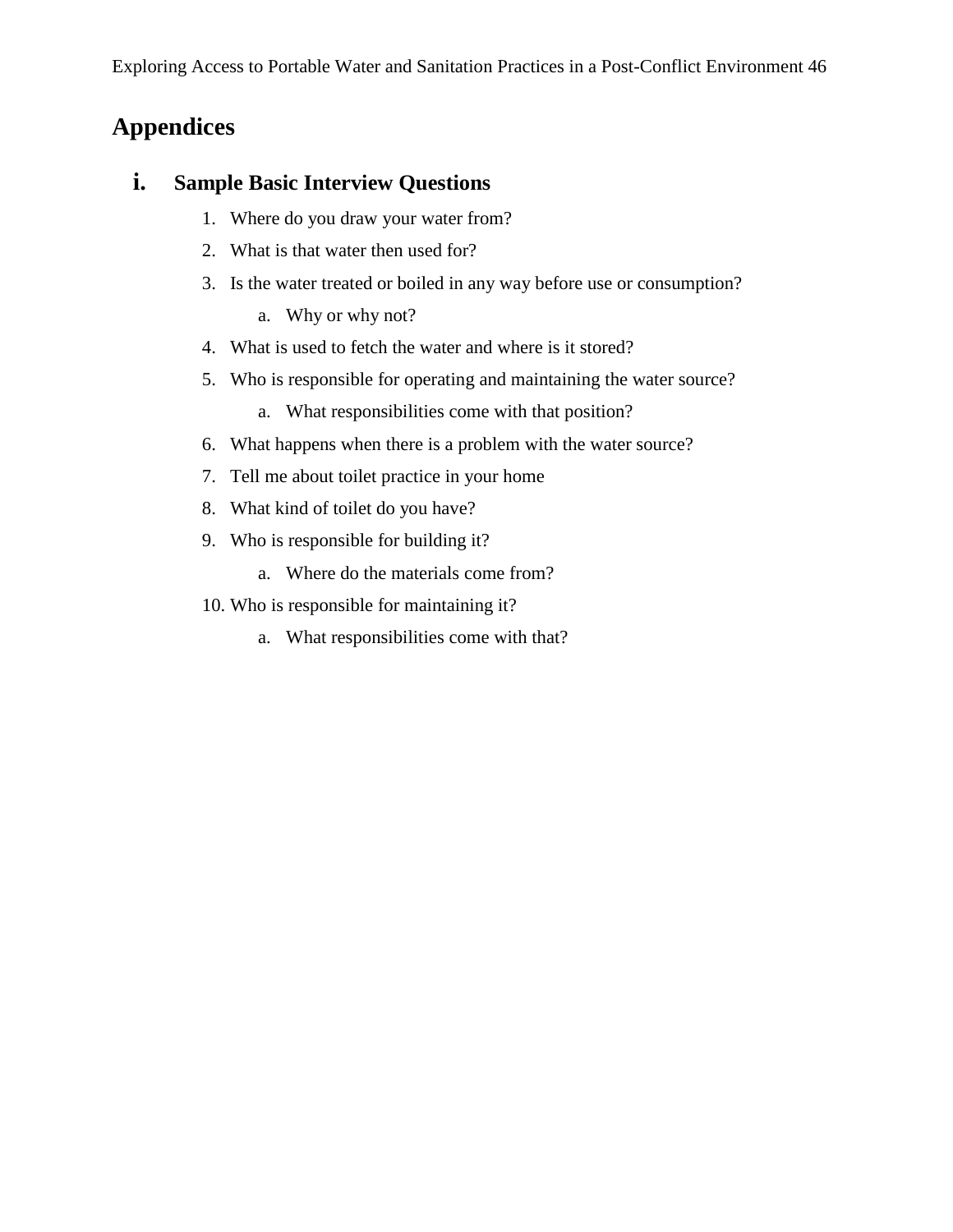## **ii. Letter of Introduction**

**SIT Study Abroad** a program of World Learning

1 Kipling Road, PO Box 676, Brattleboro, Vermont 05302-0676 USA Tel 802 258-3212 | Toll Free 888 272-7881 | Fax 802 258-3296 | www.sit.edu/studyabroad | www.worldlearning.org

Plot 54 Lower Churchill Drive Gulu

25th/10/2016

--------------------------------------------------------------

Dear Sir/Madam, Re: Peyton Ann Going

The purpose of this letter is to introduce to you Peyton Ann Going who is one of the 9 international students on a 15-week Post-Conflict Transformation Program in Uganda under the auspices of School for International Training (SIT). SIT is an accredited institution of higher education of World Learning based in Vermont; USA that runs field based academic programs in over 50 countries all over the world. As part of their learning experience, the students are expected to complete a practicum project (fieldwork) on a Post Conflict Transformation related topic of their choice, for four weeks.

Peyton is interested in exploring the Disparities in Water and Sanitation Implementation in Northern Uganda. Peyton's practicum will run from October 25th to November 23rd 2016. At the end of her practicum, she will be expected to write a paper, a copy of which will be available at the SIT offices located on Lower Churchill Drive, Plot 54, Gulu Municipality. SIT will be fully responsible for Peyton's accommodation, food and transportation expenses during the entire practicum time.

The research that Peyton is conducting is being overseen by academic advisor Dr. Constantine Loum of Gulu University and the processes which Peyton will be using to conduct interviews have been approved by a Local Review Board and deemed ethical and culturally appropriate.

While Peyton is in position to provide you with details of her interests, do not hesitate to get in touch with me on 0772-515983 or martha.nalubega@sit.edu, should you require additional information.

Any assistance rendered to her will be highly appreciated.

Yours faithfully,

Martha Nalubega Wandera Academic Director Uganda: Post-Conflict Transformation Program School for International Training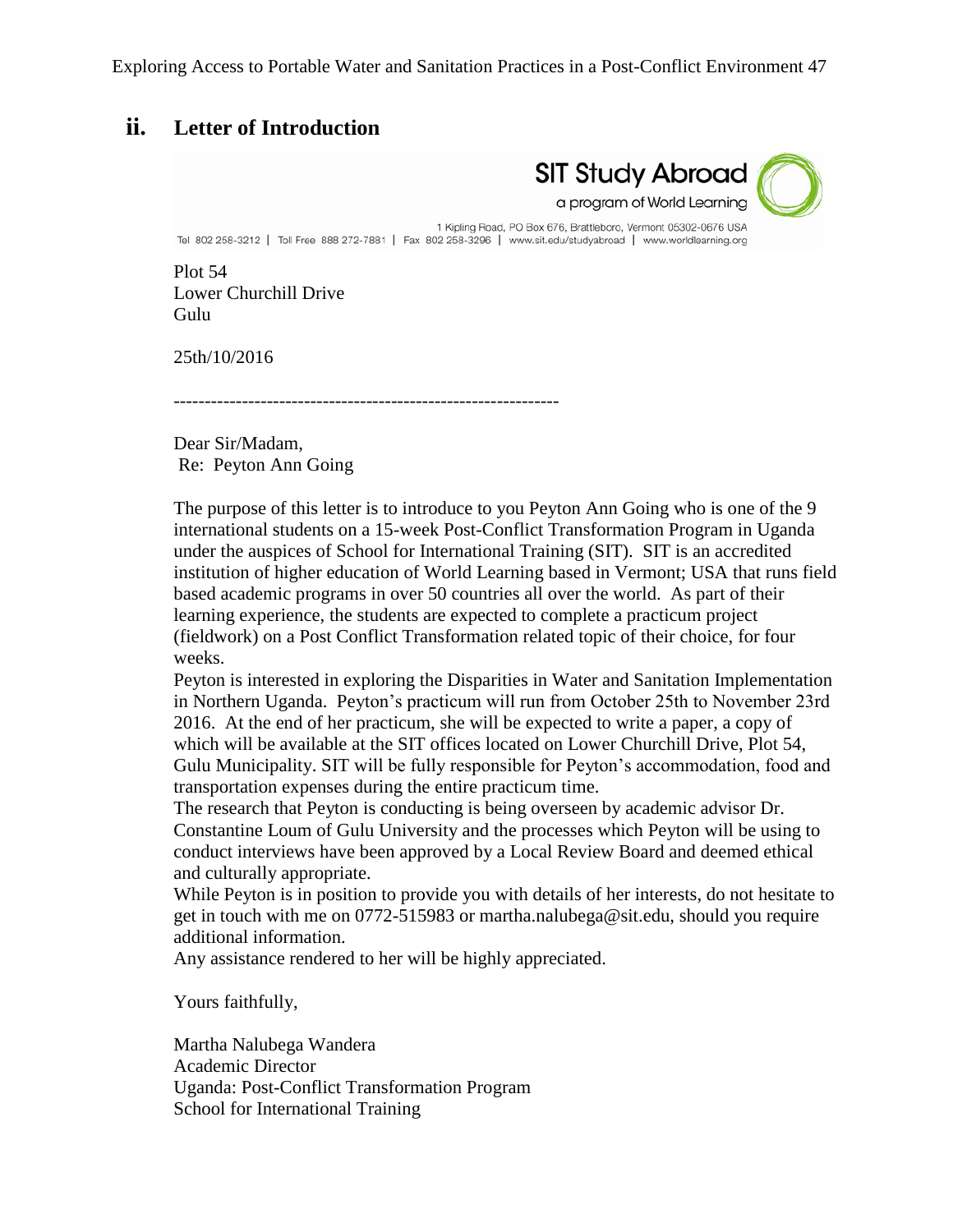# **iii. Consent Form**

#### Dear Participant,

Thank you for agreeing to participate in my study. I am an undergraduate student currently studying in the School for International Training's Post-Conflict Transformation study abroad program based in Gulu. I am currently conducting a four week-long research project whose aim is to understand the access to safe water and sanitation facilities in Gulu District, Northern Uganda.

Your participation in this study is completely voluntary. You are free to not respond to any questions or discontinue the interview at any time. An audio recorder may be used to record this interview and used later to transcribe interview responses. Any audio recordings will be deleted at the end of the study in December 2016. Please note that the outcome of this study will be an academic research paper that can be accessed by the public at the School for International Training Office located at Plot 54, Lower Churchill RD, Gulu.

Thank you again for your participation!

#### Consent:

| Name of Participant: |  |
|----------------------|--|
|                      |  |

| Signature: |  |
|------------|--|
|            |  |
|            |  |

Date:

I give permission for my name to be used in the report (Circle one): YES NO

#### Student's Contact Information:

Peyton Going

Contact: 079128978 or peyton.going@snc.edu